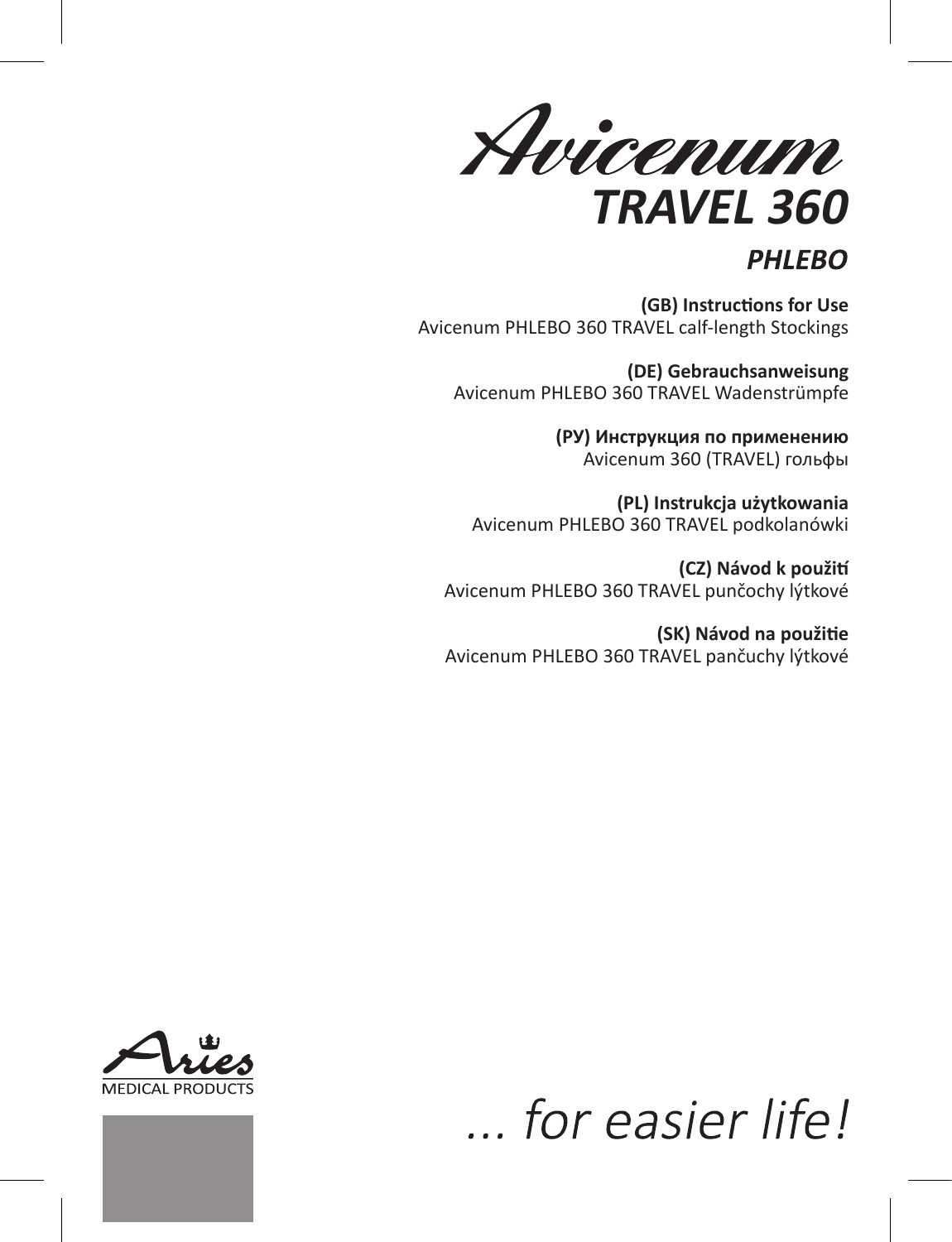# **(GB) INSTRUCTION MANUAL**

Dear customer, in your hands you are now holding compressive medical hosiery that will help you in the treatment of venous or lymphatic diseases. You can maximize the benefits of the product by its proper use and maintenance.

**Avicenum PHLEBO 360 TRAVEL** is compressive medical hosiery of compression class II (KT II, CCL 2). The product was manufactured by the circular knitting technology. The materials used for the manufacture of the product are non-irritating and latex-free. The mechanism behind the effects of the product is based on the action of precisely defined graduated pressure on the leg, which reduces from the ankle up to the heart. The pressure applied in the ankle area (see the size table) is the greatest and reaches 23 - 32 mmHg. In order to achieve the desired effects, you must select the correct size of the product. The product is intended for physical exercise. You should take off the product for extended periods of rest (unless your doctor determines otherwise). **Avicenum PHLEBO 360 TRAVEL** products are medical devices intended for use both at home and in medical facilities.

#### **Product name:**

# **Avicenum PHLEBO 360 TRAVEL Calf-Length Stockings**

#### **Product variants:**

• closed toe, KT II, sizes S normal - XXL long

#### **User profile:**

**Avicenum PHLEBO 360 TRAVEL** is a medical device intended for use both at home and in medical facilities.

#### **Intended use:**

The product is intended for the compression therapy of venous conditions and swelling of the legs of various origin.

#### **Indications:**

- chronic venous insufficiency subjective and objective manifestations, prevention
- primary and secondary varices of the legs
- deep venous thrombosis
- superficial venous thrombophlebitis
- swelling associated with post-thrombotic syndrome after deep venous phlebothrombosis
- swelling and varices during pregnancy
- conditions after phlebothrombosis and thrombophlebitis of the legs
- prevention of deep venous phlebothrombosis in surgery and associated thromboembolic diseases (especially surgery, orthopaedics, gynaecology)
- swelling of the legs (post-operative and post-traumatic, lymphatic, overweight swelling, idiopathic swelling of the legs)
- compression support after sclerotherapy of leg varices
- support after surgical extirpation of varices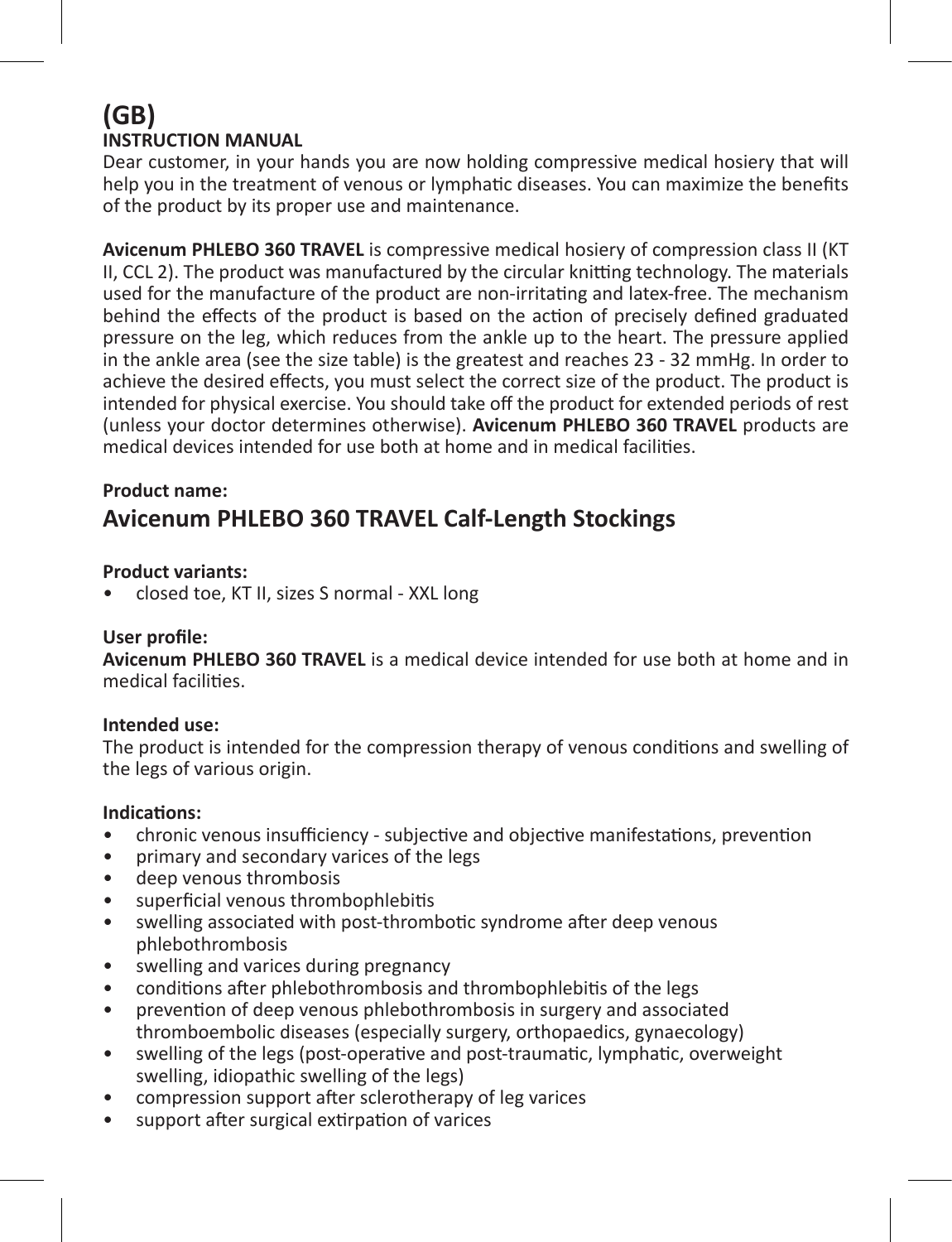(standard surgery, radiofrequency ablation, or laser ablation)

- venous compression syndromes (Cockett's syndrome compression of the left iliac vein by the right iliac artery, compression of the popliteal vein, surrounding compression of veins, e.g., by tumour, cyst, or surrounding haematoma)
- venous malformations (Klippel-Trenaunay syndrome, Parkes-Weber syndrome, Maffucci syndrome)
- lymphedema (primary and secondary)
- lipoedema
- leg ulcer therapy
- travel thrombosis (economy class syndrome)

If this is the first time you use compression medical hosiery, consult your doctor to select the proper compression class of the product or have your medical condition regularly examined.

#### **Contraindications:**

- acute weeping skin manifestations
- acute limb ischemia
- critical limb ischemia
- decompensated cardiac insufficiency
- phlegmasia coerulea dolens, phlegmasia alba dolens
- hypersensitivity to materials used
- limb sensitivity disorders (e.g., peripheral neuropathy in diabetes mellitus)

Your doctor should consider the use of the product in view of the known contraindications and possible risks compared to the product's therapeutic benefits.

#### **Target group:**

Patients with primary varices, patients after venous thrombosis, and patients with the above indications. The product may be used only on healthy and intact skin. The product is intended for all age groups and both sexes. The product may be used in pregnancy without limitation.

#### **Side effects:**

Side effects may occur especially when using a wrong size of the product or if the product is used outside strenuous activities. This may cause pressure sores, impaired blood circulation due to compression of blood vessels, or deterioration of sensitivity due to excessive compression of the nerves. Sensitive and hypersensitive individuals may experience skin irritation (redness, itching, or blistering) at the place of contact of the product materials with the skin.

### **How to choose the correct size:**

In order to achieve the desired effects, you must select the correct size of the product. Determine the size according to the size table by measuring the circumference at the points indicated in the figure.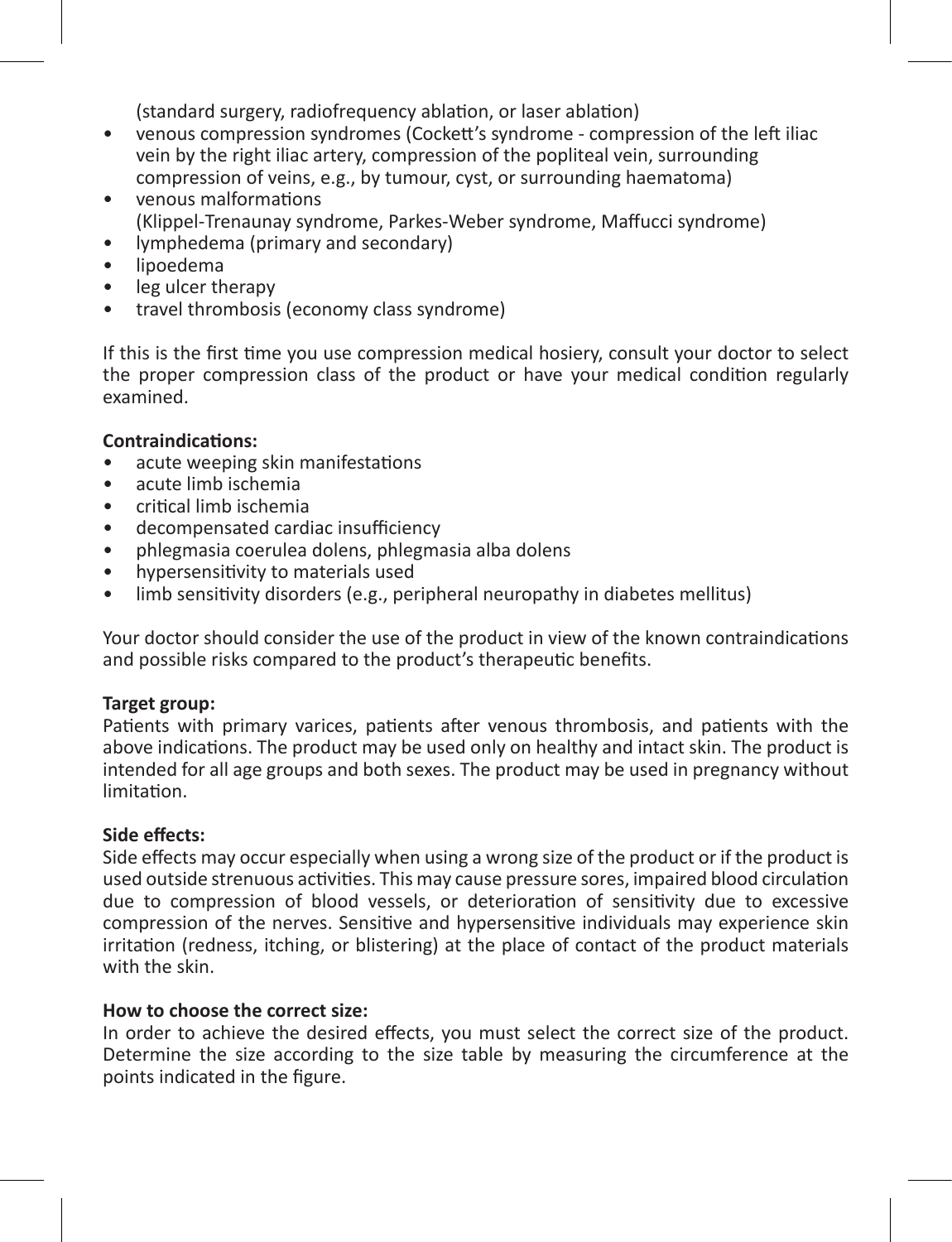#### **Note:**

Any leg swelling should be examined by your doctor. If this is the first time you experience the swelling, consult your doctor before using the product. Do not use the product if you have not determined the cause of the swelling. Always consult your doctor before combining the product with other medical devices (e.g., sleeves or braces).

- use a tape measure
- take the measurements standing up, preferably in the morning right after waking up the legs may swell during the day
- get assistance from another person
- measured values may change during the therapy always verify the correct size before using a new product

| <b>SIZE</b> | a         | b         | b1        | c         | d         | e         |           | g         |
|-------------|-----------|-----------|-----------|-----------|-----------|-----------|-----------|-----------|
| s           | $19 - 25$ | $20 - 23$ | $25 - 30$ | $32 - 38$ | $31 - 37$ | $33 - 39$ | $41 - 49$ | $47 - 57$ |
| м           | $22 - 28$ | $23 - 26$ | $28 - 33$ | $35 - 41$ | $34 - 40$ | $36 - 42$ | $45 - 53$ | $52 - 62$ |
| L           | $25 - 31$ | $26 - 29$ | $31 - 36$ | $38 - 44$ | $37 - 43$ | $39 - 45$ | $49 - 57$ | $57 - 67$ |
| XL          | $28 - 34$ | $29 - 32$ | $34 - 39$ | $41 - 47$ | $40 - 46$ | $42 - 48$ | $53 - 61$ | $62 - 72$ |
| <b>XXL</b>  | $31 - 37$ | $32 - 35$ | $37 - 42$ | $44 - 50$ | $43 - 49$ | $45 - 51$ | $57 - 65$ | $67 - 77$ |

#### **Size table:**

| LENGTH         |       |           |  |  |  |
|----------------|-------|-----------|--|--|--|
| normal<br>long |       |           |  |  |  |
| ΔŊ             | $-38$ | $38 - 43$ |  |  |  |

- a foot circumference
- b circumference above the ankle
- b1 circumference 10 cm above the ankle
- c calf circumference
- d circumference below the knee<br>e circumference above the knee
- e circumference above the knee
- f thigh circumference (in the middle of the thigh)
- g thigh circumference (5 cm under the crotch)
- h hip circumference<br>t waist circumference
- waist circumference

AD calf-length stockings

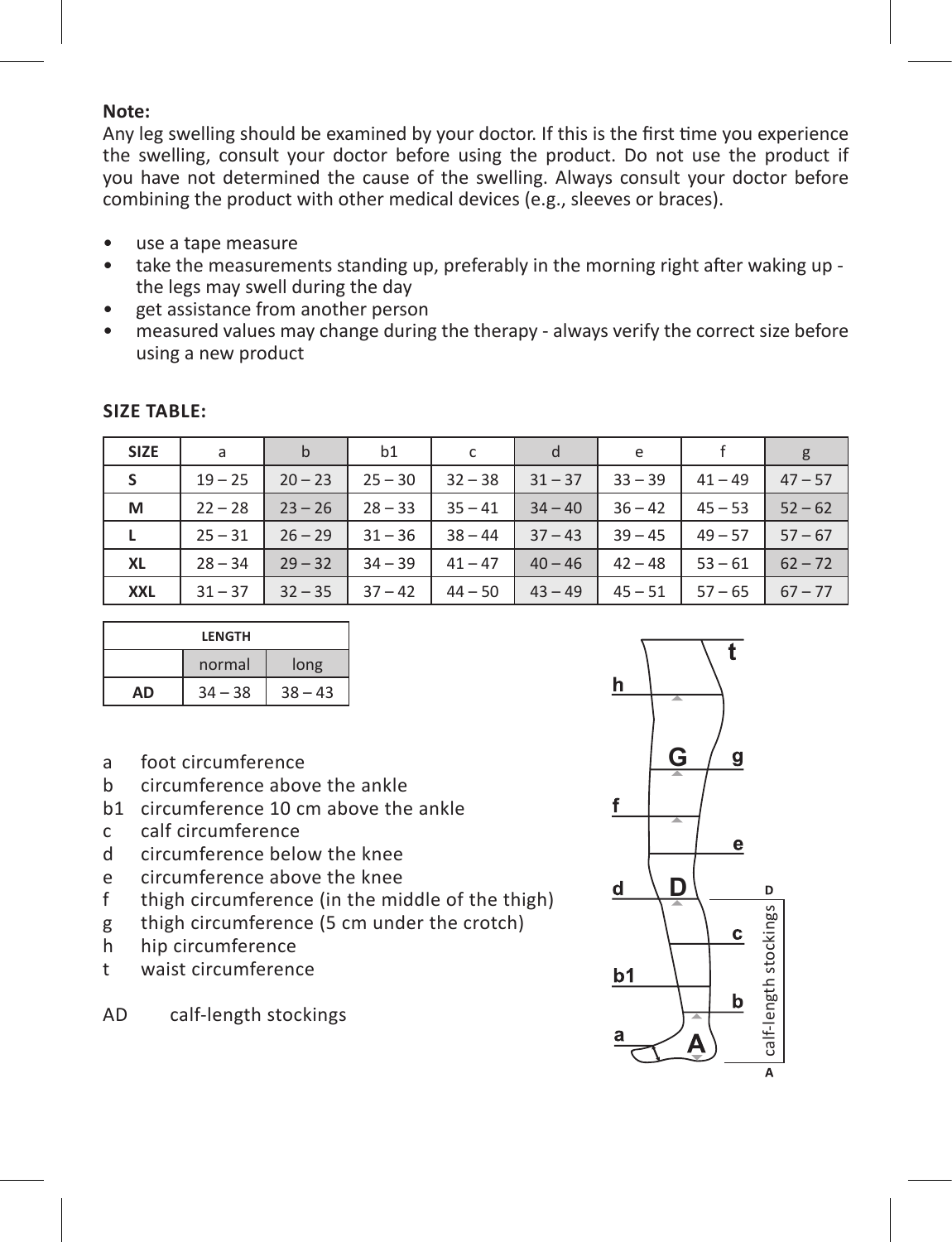If the measured values do not correspond to any of the sizes in the table (e.g., point b corresponds to size S but point d is already size L), visit a specialized medical supplies store or the manufacturer. It could be that you need a custom-made product.

If the measured values differ significantly for the right and the left leg, visit a specialized medical supplies store or directly the manufacturer. It could be that you need a custommade product.

If you are on the border between two sizes, choose the bigger one. If you have difficulties choosing the size of the product, visit a specialized medical supplies store or directly the manufacturer.

If you have difficulties putting on the product, visit a specialized medical supplies store and request a demonstration of the correct method of applying it. You can also use one of the aids for putting on the product.

#### **With a correctly selected size:**

- you should feel noticeable but not unpleasant pressure over the entire length of the product
- the product does not slide nor roll down

Information on the compression class, size, and manufacturer can be found on the tag sewn at the top edge of product. If the tag is removed over the course of using the product, its size is still indicated on the sole of the product.

#### **Method of use:**

Put on the product by gradually pulling it over the leg (do not pull only the top edge). It is preferable to put on the product in the morning before any physical strain or formation of swelling. When putting on, the product may not come into contact with sharp objects (e.g., jewellery) or long nails. Intensive care for your feet (no rough skin on the heels) will decrease the risk of damaging the product and increase its life. Stretch the product evenly without creases for effective distribution of pressure. If you use body cosmetics, wait about 15 minutes after application before you put on the product. In the case of visible mechanical damage to the product, stop wearing it and preferably replace it with a new product.

#### **Care and maintenance:**

**Avicenum PHLEBO 360 TRAVEL** is intended for repeated use by a single person. The product will maintain its properties and safety for six months from the first use under these conditions:

- the product can be washed in a washing machine (maximum washing temperature 30 °C, gentle cycle) in a soapy solution or using a special preparation for washing compression hosiery using a protective container (wash bag)
- do not use fabric softeners
- do not use centrifugation; squeeze the wet product between two towels
- dry the product in a horizontal position away from a direct heat source (radiator, sun)
- do not iron the product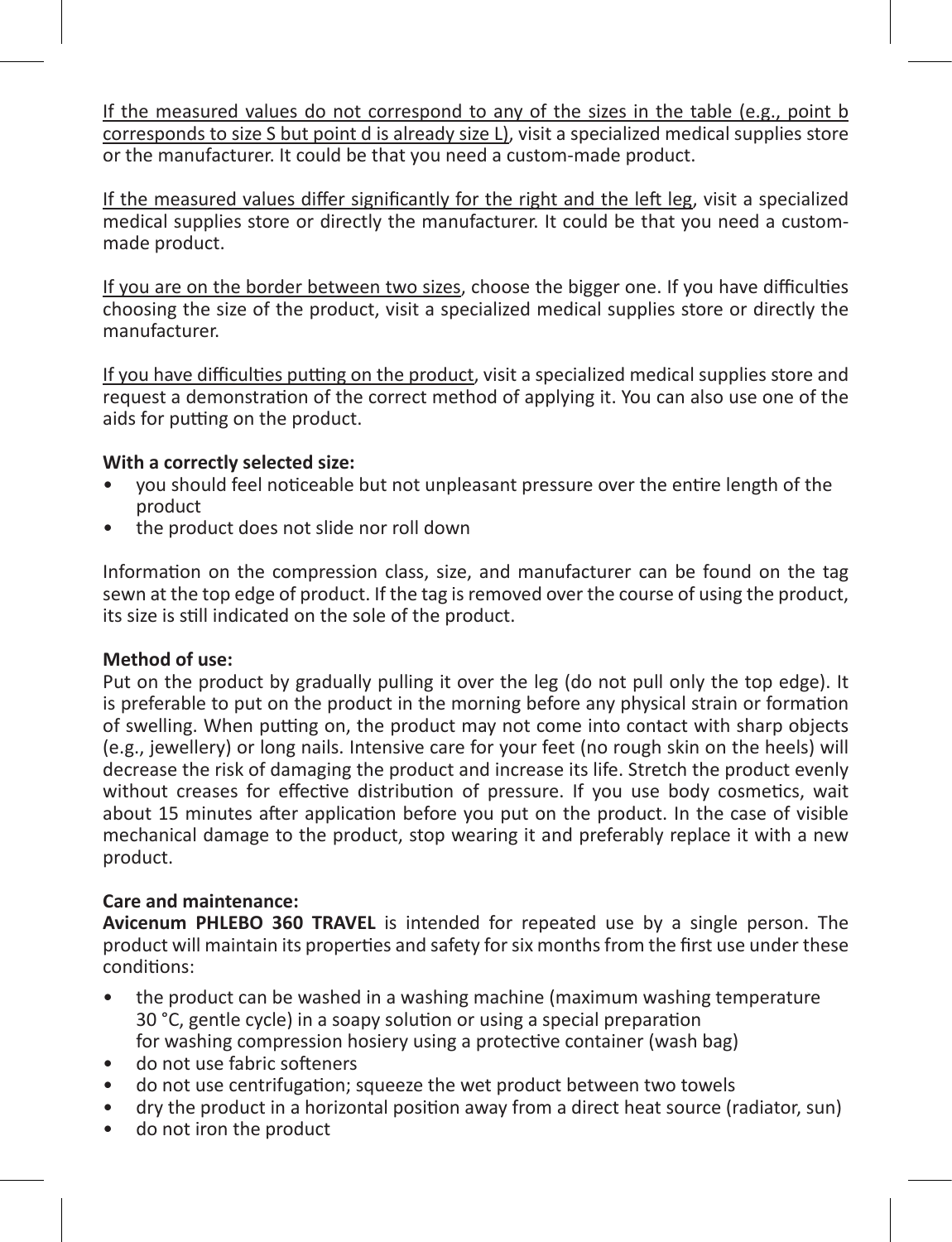- the maximum number of washing cycles is 120
- store in a dry and dark place, preferably in the original packaging
- do not interfere mechanically in the product, do not repair places damaged by use, and do not cut
- the product may not come into contact with organic solvents or bleaching agents

The product is safe to use for 60 months from the date of manufacture. This date is included in the product's batch number in the format YY/MM-1234567 where YY is the year and MM the month of manufacture.

#### **Care symbols:**



*Do not use fabric softeners*

#### **Prohibited use:**

Stop using the product immediately if:

- if it shows signs of mechanical damage (replace the product)
- your health has deteriorated which could be associated with the use of the product - consult your doctor

#### **Composition:**

82 % PAD Nylon, 18 % elastan LYCRA®

This medical device does not contain an active substance, including human blood or plasma derivatives, tissues or cells of human origin or derivatives thereof, tissues or cells of animal origin or derivatives thereof.

#### **Disposal:**

The product can be disposed of with normal household waste or in a textile container. Although the product is intended for use on healthy and intact skin, it may be contaminated with body fluids during use. In that case, dispose of the product as an infectious material. The material used is not toxic unless burned. Never dispose of the product by burning it.

**Any serious incident that has occurred in relation to the device should be reported to the manufacturer and the competent authority of the Member State in which the user and/or patient is established.**

| Czech Republic  | Státní ústav pro kontrolu léčiv, Šrobárova 48, 100 41 Prague 10                                                               |
|-----------------|-------------------------------------------------------------------------------------------------------------------------------|
| Slovak Republic | Štátny ústav pre kontrolu liečiv, Kvetná 1024/11, 821 08 Bratislava                                                           |
| Poland          | Urząd Rejestracji Produktów Leczniczych, Wyrobów Medycznych i Produktów<br>Biobójczych, Al. Jerozolimskie 181C, 02-222 Warsaw |
| Germany         | Das Bundesinstitut für Arzneimittel und Medizinprodukte,<br>Kurt Georg Kiesinger Allee 3, 53175 Bonn                          |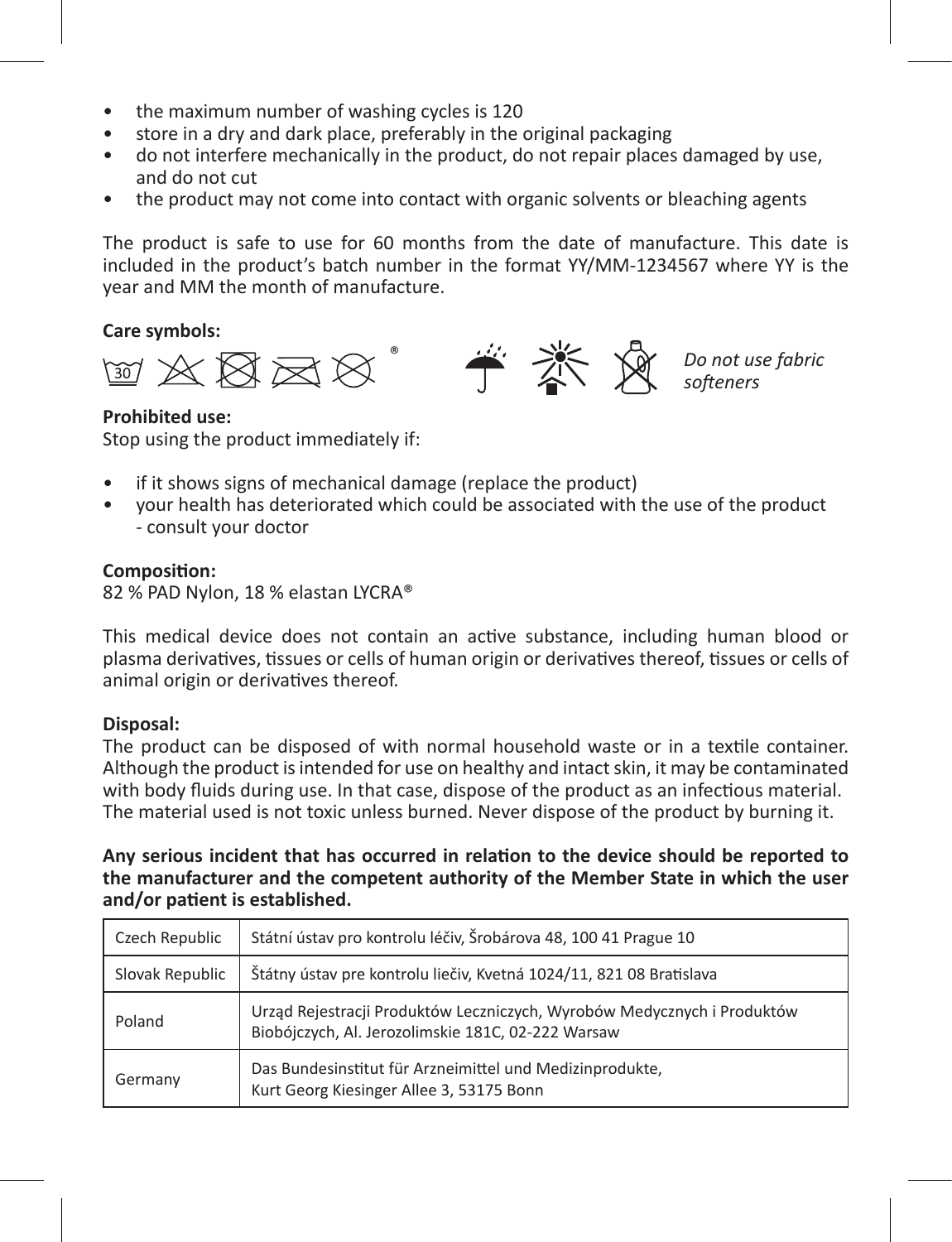| Russia    | Roszdravnadzor, Address: 4, bld. 1, Slavyanskaya Square, Moscow, 109074    |
|-----------|----------------------------------------------------------------------------|
| Ukraine   | Ministry of Health Ukraine. 7 Hrusheyskoho Street. Kiev. 01601             |
| Australia | Therapeutic Goods Administration, 136 Narrabundah Lane, Symonston ACT 2609 |

#### **Abbreviations:**

KT, CCL – compression class

mmHg – millimetres of a column of mercury (unit for measuring blood pressure in the legs)

# **Manufacturer:**

ARIES, a.s., Studenec 309, 512 33 Studenec

C \, Last reviewed: 18.06.2019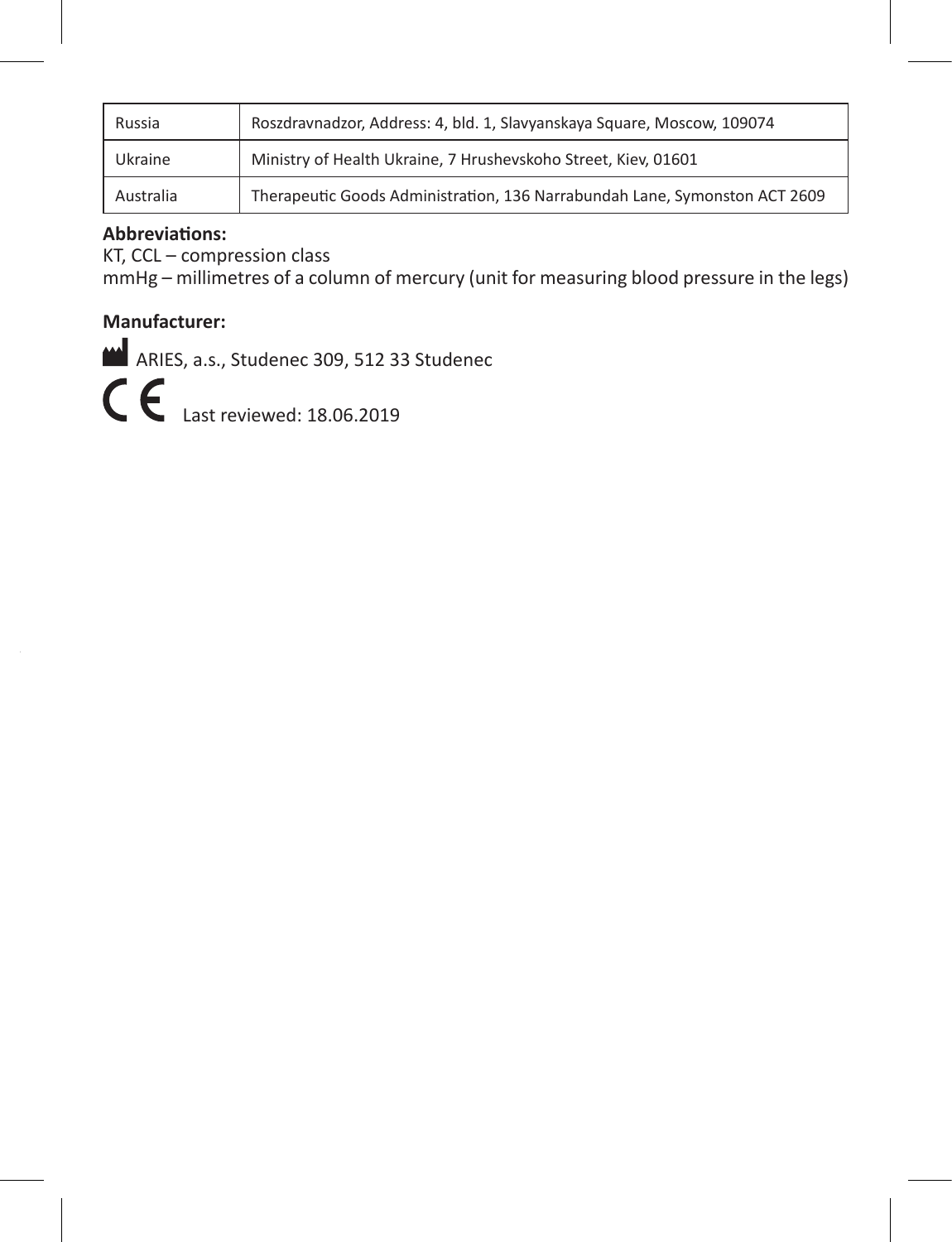# **(DE) GEBRAUCHSANLEITUNG**

Sehr geehrter Kunde, Sie halten medizinische Kompressionsstrumpfprodukte in den Händen, die Ihnen bei der Behandlung von venösen und lymphatischen Erkrankungen helfen sollen. Die Gebrauchseigenschaften dieses Produkts können Sie verbessern, indem Sie es richtig pflegen bzw. anwenden.

**Avicenum PHLEBO 360 TRAVEL** sind medizinische Kompressionsstrumpfprodukte der Kompressionsklasse II (KK II, CCL 2). Sie sind mit Rundstricktechnologie gefertigt. Die für die Herstellung der medizinischen Kompressionsstrumpfprodukte verwendeten Materialien sind nicht hautreizend und enthalten kein Latex. Der Wirkmechanismus der medizinischen Kompressionsstrumpfprodukte beruht auf der Wirkung eines genau definierten abgestuften Drucks auf das Bein, der vom Knöchel zum Herzen hin allmählich abnimmt. Der Druck im Knöchelbereich im Punkt b (siehe Größentabelle) ist am größten und erreicht Werte von 23 – 32 mmHg. Zum Erzielen des gewünschten Effekts ist es nötig. die richtige Größe zu wählen. Sie sollten die medizinischen Kompressionsstrumpfprodukte bei körperlicher Aktivität anwenden, bei längeren Ruhepausen sollten Sie die Strümpfe ausziehen (sofern von Ihrem behandelnden Arzt nicht anders verordnet). Die Produkte **Avicenum PHLEBO 360 TRAVEL** sind Medizinprodukte, die sowohl zur Anwendung zu Hause, als auch bei Gesundheitsdienstleistern bestimmt sind.

#### **Name des Medizinprodukts:**

# **Avicenum PHLEBO 360 TRAVEL Wadenstrümpfe**

#### **Varianten des Medizinprodukts:**

• geschlossene Spitze, KK II, Gr. S normal - XXL long

#### **Anwenderprofil:**

**Avicenum PHLEBO 360 TRAVEL** ist ein Medizinprodukt, das sowohl zur Anwendung zu Hause, als auch bei Gesundheitsdienstleistern bestimmt ist.

#### **Anwendungszweck des Medizinprodukts:**

Das Medizinprodukt ist zur Kompressionstherapie von venösen Erkrankungen und Schwellungen der unteren Extremitäten unterschiedlichen Ursprungs bestimmt.

#### **Indikationen:**

- chronische Veneninsuffizienz ihre subjektiven und objektiven Symptome, Prophylaxe
- primäre und sekundäre Varizen der unteren Gliedmaßen
- tiefe Phlebothrombose
- oberflächliche Thrombophlebitis
- mit dem postthrombotischen Syndrom nach abgeheilter tiefer Phlebothrombose verbundene Schwellungen
- Schwellungen und Varizen in der Schwangerschaft
- Zustand nach erlittener Phlebothrombose oder Thrombophlebitis der unteren Gliedmaßen
- Prophylaxe tiefer Phlebothrombose und anschließend thromboembolischer Erkrankungen in chirurgischen Bereichen (insbesondere Chirurgie, Orthopädie, Gynäkologie)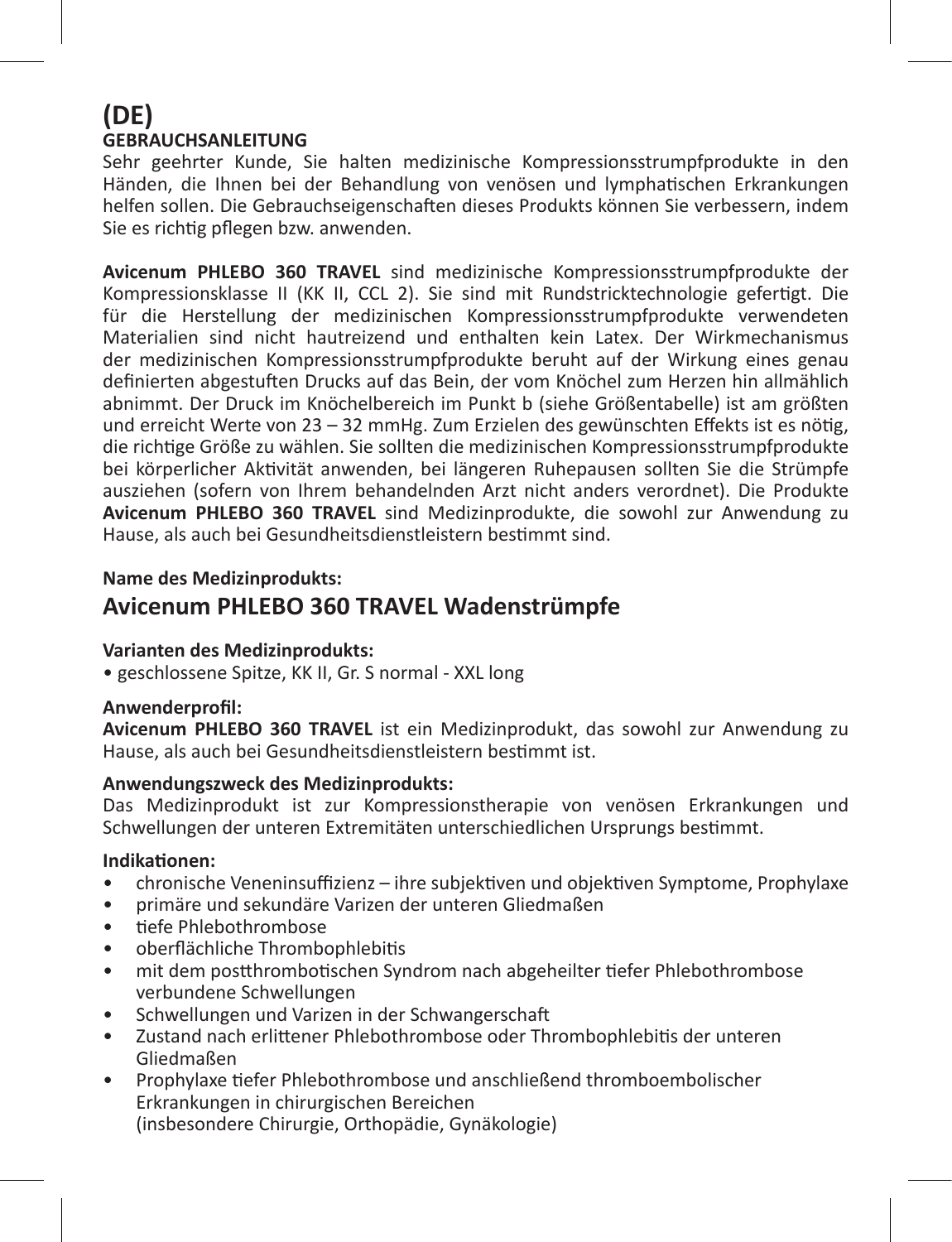- Schwellungen der unteren Gliedmaßen (nach Operationen und Verletzungen, Lymphödeme, Ödeme bei Übergewicht, idiopathische Ödeme der unteren Gliedmaßen)
- Kompression nach Sklerotherapie von Varizen der unteren Gliedmaßen
- Kompression nach chirurgischer Exstirpation von Varizen (klassische Operation, Radiofrequenzablation oder Laserablation von Varizen)
- Venen-Kompressionssyndrome (Cockett-Syndrom Zusammendrücken der linken Vena iliaca communis durch die rechtsseitige Arteria iliaca communis, Zusammendrücken der Kniekehlenvene, Zusammendrücken einer Vene durch die Umgebung – z. B. durch ein Geschwür, eine Zyste oder ein angrenzendes Hämatom)
- venöse Malformationen (Klippel-Trénaunay-Syndrom, Parkes-Weber-Syndrom, Maffucci-Syndrom)
- Lymphödem (primär und sekundär)
- Lipödem
- Therapie des Unterschenkelgeschwürs (Ulcus cruris)
- Reisethrombose (Economy-Class-Syndrom)

Bei erstmaliger Anwendung medizinischer Kompressionsstrumpfprodukte sollten Sie sich bezüglich der Anwendung mit Ihrem behandelnden Arzt beraten, damit dieser die Kompressionsklasse bestimmt. Ggf. sollte Ihr Gesundheitszustand regelmäßig ärztlich kontrolliert werden.

#### **Kontraindikationen:**

- akute nässende Hautmanifestationen
- akute Extremitätenischämie
- kritische Extremitätenischämie
- dekompensierte Herzinsuffizienz
- Phlegmasia coerulea dolens, Phlegmasia alba dolens
- Überempfindlichkeit gegenüber den verwendeten Materialien
- Sensibilitätsstörungen der Gliedmaßen

(z. B. periphere Neuropathie bei Diabetes mellitus)

Bei bekannten Kontraindikationen sollte der behandelnde Arzt die Anwendung medizinischer Kompressionsstrumpfprodukte abwägen und das mögliche Risiko gegenüber dem therapeutischen Nutzen des Medizinprodukts beurteilen.

#### **Patienten-Zielgruppe:**

Patienten mit primären Varizen, Patienten nach erlittener Venenthrombose sowie Patienten mit den oben genannten Indikationen. Die medizinischen Kompressionsstrumpfprodukte sind zur Anwendung auf gesunder, unverletzter Haut bestimmt. Die medizinischen Kompressionsstrumpfprodukte sind für alle Altersgruppen und beide Geschlechter bestimmt. Es besteht keine Anwendungsbeschränkung in der Schwangerschaft.

#### **Nebenwirkungen:**

Nebenwirkungen können vor allem bei falsch gewählter Größe oder bei Anwendung der medizinischen Kompressionsstrumpfprodukte in unbelastetem Zustand auftreten. Es kann zu Druckstellen, zu einer Verschlechterung der Durchblutung durch Kompression der Blutgefäße oder zu einer Sensibilitätsverschlechterung durch zu starke Kompression der Nerven kommen. Bei empfindlichen Personen kann an der Kontaktstelle mit den Materialien, aus denen die medizinischen Kompressionsstrumpfprodukte gefertigt sind, eine Hautreizung (Rötungen, Juckreiz, Blasenbildung) auftreten.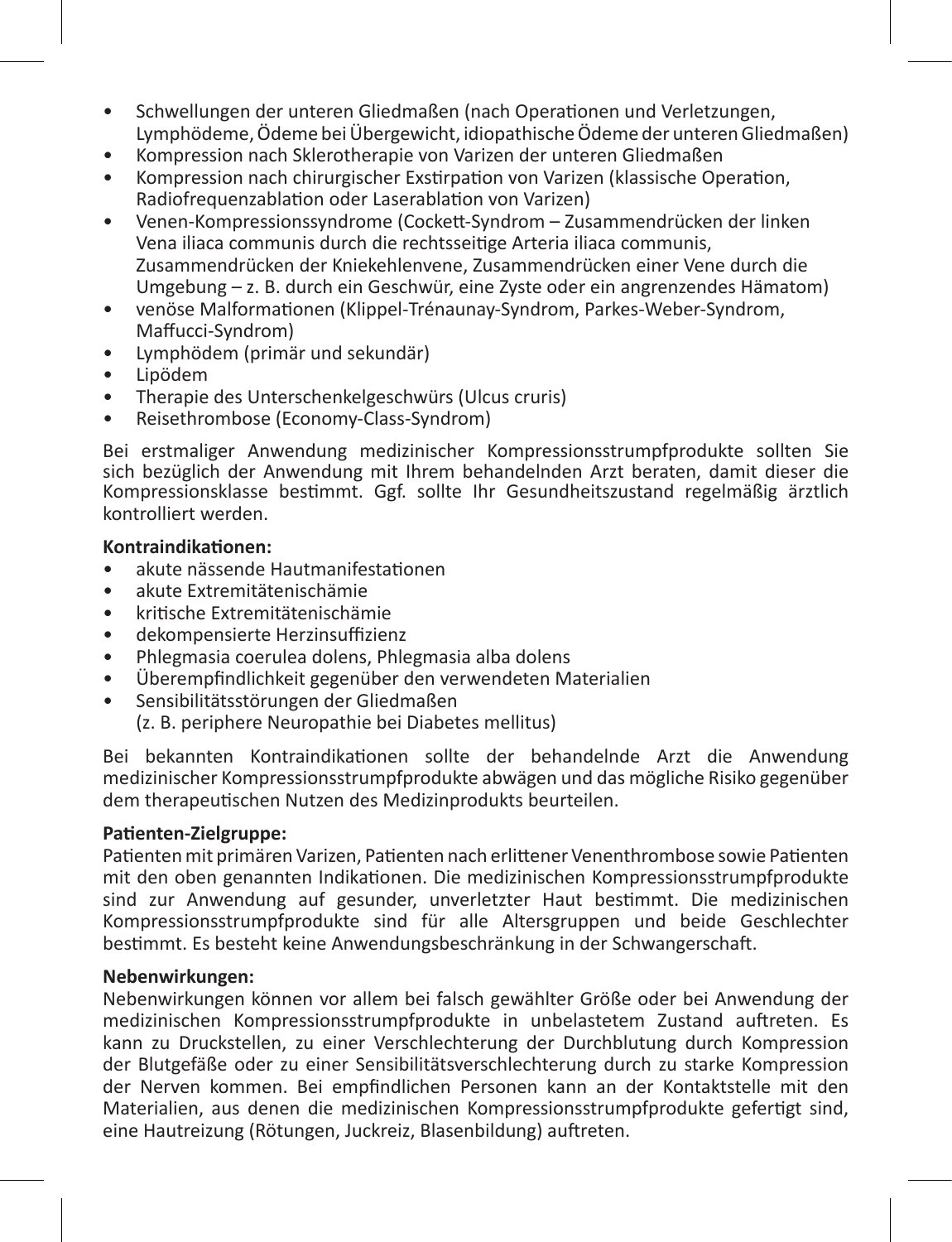#### **Wahl der richtigen Größe der medizinischen Kompressionsstrümpfe:**

Zum Erzielen des gewünschten Effekts ist es nötig, die richtige Größe zu wählen. Diese kann aus der Größentabellen durch Messen der Umfänge der Gliedmaßen an den auf der Abbildung gekennzeichneten Stellen ermittelt werden.

#### **Hinweis:**

Jegliche Schwellungen der unteren Gliedmaßen sollten von einem Arzt beurteilt werden. Sollten die Schwellungen bei Ihnen zum ersten Mal aufgetreten sein, beraten Sie sich vor Anwendung der medizinischen Kompressionsstrümpfe mit Ihrem behandelnden Arzt. Beginnen Sie keine Selbstbehandlung mit Kompressions-Medizinprodukten, sofern Sie die Ursache der Schwellungen nicht kennen. Beraten Sie sich vor einer Kombination mit anderen Medizinprodukten (z. B. Bandagen oder Orthesen) stets mit Ihrem behandelnden Arzt.

- zum Messen ein Schneidermaßband verwenden
- messen Sie im Stehen, am besten früh morgens nach dem Aufwachen im Laufe des Tages können die Gliedmaßen anschwellen
- bitten Sie eine zweite Person um Hilfe
- die gemessenen Werte können sich im Laufe der Behandlung ändern überprüfen Sie vor der Anwendung einer neuen Packung eines medizinischen Kompressionsstrumpfproduktes stets die richtige Größe

| <b>GRÖßE</b> | a         | $\mathsf{b}$ | b1        | c         | d         | e         |           | g         |
|--------------|-----------|--------------|-----------|-----------|-----------|-----------|-----------|-----------|
| s            | $19 - 25$ | $20 - 23$    | $25 - 30$ | $32 - 38$ | $31 - 37$ | $33 - 39$ | $41 - 49$ | $47 - 57$ |
| м            | $22 - 28$ | $23 - 26$    | $28 - 33$ | $35 - 41$ | $34 - 40$ | $36 - 42$ | $45 - 53$ | $52 - 62$ |
| L            | $25 - 31$ | $26 - 29$    | $31 - 36$ | $38 - 44$ | $37 - 43$ | $39 - 45$ | $49 - 57$ | $57 - 67$ |
| XL           | $28 - 34$ | $29 - 32$    | $34 - 39$ | $41 - 47$ | $40 - 46$ | $42 - 48$ | $53 - 61$ | $62 - 72$ |
| <b>XXL</b>   | $31 - 37$ | $32 - 35$    | $37 - 42$ | $44 - 50$ | $43 - 49$ | $45 - 51$ | $57 - 65$ | $67 - 77$ |

# **GröSSentabelle:**

| LÄNGENMASSE                  |  |  |  |  |
|------------------------------|--|--|--|--|
| long<br>normal               |  |  |  |  |
| $34 - 38$<br>$38 - 43$<br>AD |  |  |  |  |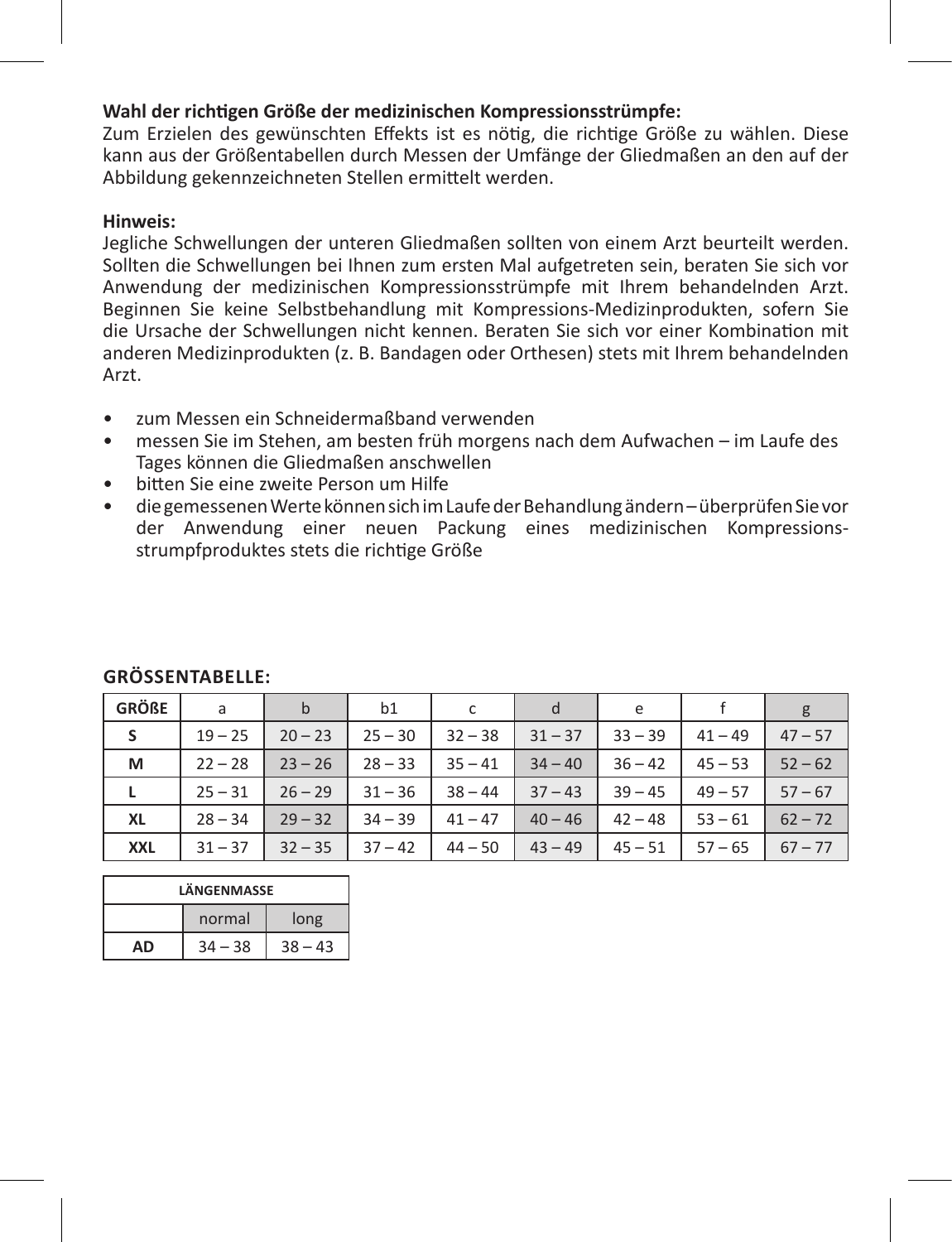- a Fußumfang<br>h Umfangühe
- b Umfang über dem Knöchel
- b1 Umfang 10 cm über dem Knöchel<br>C Wadenumfang
- Wadenumfang
- d Umfang unter dem Knie<br>e Umfang über dem Knie
- e Umfang über dem Knie
- f Oberschenkelumfang (in der Mitte des Oberschenkels)
- g Oberschenkelumfang (5 cm unter dem Schritt)<br>b Hüftumfang
- h Hüftumfang
- t Taillenumfang
- AD Wadenstrümpfe



Sollten die gemessenen Werte keiner der in der Größentabelle angeführten Größen entsprechen (z. B. entspricht Punkt b der Größe S, aber Punkt d bereits der Größe L), suchen Sie ein Sanitätshaus oder direkt den Hersteller auf. Es ist möglich, dass Sie ein direkt für Sie maßgeschneidertes medizinisches Kompressionsstrumpfprodukt benötigen.

Sollten sich die gemessenen Werte für das rechte und das linke Bein deutlich unterscheiden, suchen Sie ein Sanitätshaus oder direkt den Hersteller auf. Es ist möglich, dass Sie ein direkt für Sie maßgeschneidertes medizinisches Kompressionsstrumpfprodukt benötigen.

Sollten die gemessenen Werte an der Grenze zwischen zwei Größen liegen, wählen Sie die größere. Sollten Sie sich bei der Wahl der Größe des medizinischen Kompressionsstrumpfprodukts nicht sicher sein, suchen Sie ein Sanitätshaus oder direkt den Hersteller auf.

Sollte sich das medizinische Kompressionsstrumpfprodukt schlecht überziehen lassen, besuchen Sie das Sanitätshaus und bitten Sie um Vorführung der richtigen Anziehtechnik von medizinischen Kompressionsprodukten. Sie können auch eine der Anziehhilfen benutzen.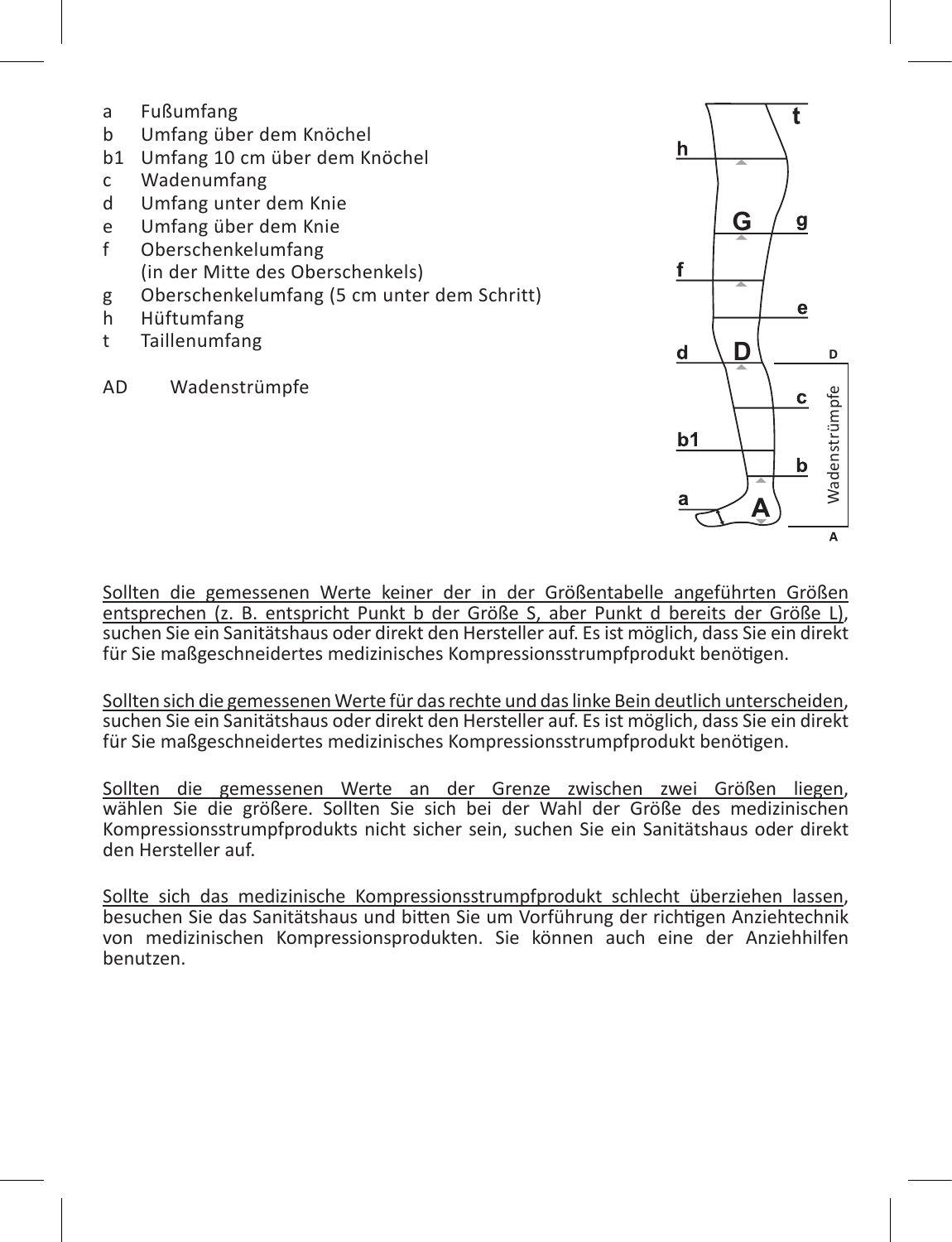#### **Richtig gewählte Größe:**

- Sie spüren einen erkennbaren, jedoch keineswegs unangenehmen Druck über die gesamte Länge des medizinischen Kompressionsstrumpfprodukts
- das medizinische Kompressionsprodukt verrutscht beim Gehen nicht und wirft unter dem Knie oder auf dem Spann keine Falten

Angaben zur Kompressionsklasse, zur Größe und zum Hersteller sind auf dem Etikett zu finden, das am oberen Rand der medizinischen Kompressionsstrumpfprodukte angebracht ist. Sollte das Etikett bei der Anwendung des Medizinprodukts entfernt worden sein, kann die Größenangabe im Fußteil des Medizinprodukts überprüft werden, wo sie eingestrickt ist.

#### **Anwendung der Kompressionsstrümpfe:**

Ziehen Sie die medizinischen Kompressionsstrumpfprodukte schrittweise, nicht nur durch Ziehen an ihrem oberen Saum, über das Bein. Die medizinischen Kompressionsstrumpfprodukte sollten am besten gleich frühmorgens vor der Belastung und vor der eventuellen Bildung einer Schwellung angezogen werden. Beim Anziehen sollten die medizinischen Kompressionsstrumpfprodukte nicht mit scharfen Gegenständen (z. B. Schmuck) oder langen Finger-/ Zehennägeln in Kontakt kommen. Eine erhöhte Fußpflege (Entfernung der Hornhaut an den Fersen) verringert das Risiko einer Beschädigung des Medizinprodukts und verlängert seine Lebensdauer. Das medizinische Kompressionsstrumpfprodukt muss gleichmäßig und ohne Falten angelegt sein, damit es zu einer wirksamen Verteilung des Drucks kommt. Sollten Sie Körperkosmetik benutzen, warten Sie mit dem Anziehen des Medizinprodukts nach der Applikation ca. 15 min. Tragen Sie das medizinische Kompressionsstrumpfprodukt bei sichtbarer mechanischer Beschädigung nicht mehr und ersetzen Sie es am besten durch ein neues.

#### **Pflege:**

Die medizinischen Kompressionsstrumpfprodukte **Avicenum PHLEBO 360 TRAVEL** sind zur wiederholten Anwendung durch eine Person bestimmt. Ihre Wirksamkeit und Sicherheit bleiben unter Einhaltung folgender Regeln über einen Zeitraum von 6 Monaten ab der ersten Anwendung erhalten:

- Maschinenwäsche möglich (bei max. 30 °C im Schonwaschgang) mit einer Seifenlösung oder einem Spezialpräparat zum Waschen von Kompressionsstrümpfen, in einem Schutzbeutel (Wäschenetz)<br>keinen Weichspüler verwenden
- 
- nicht schleudern, nasse medizinische Kompressionsstrumpfprodukte zwischen zwei Handtüchern ausdrücken
- in waagerechter Lage ohne direkten Kontakt zu Wärmequellen (Heizkörper, Sonne) trocknen
- medizinische Kompressionsstrumpfprodukte nicht bügeln
- maximal 120 Waschzyklen möglich
- im Trockenen und Dunklen aufbewahren, am besten in der Originalverpackung
- nicht mechanisch in die medizinischen Kompressionsstrumpfprodukte eingreifen, durch die Anwendung beschädigte Stellen nicht reparieren, Ränder, nicht einschneiden
- die medizinischen Kompressionsstrumpfprodukte dürfen nicht in Kontakt mit organischen Lösungsmitteln oder Bleichmitteln kommen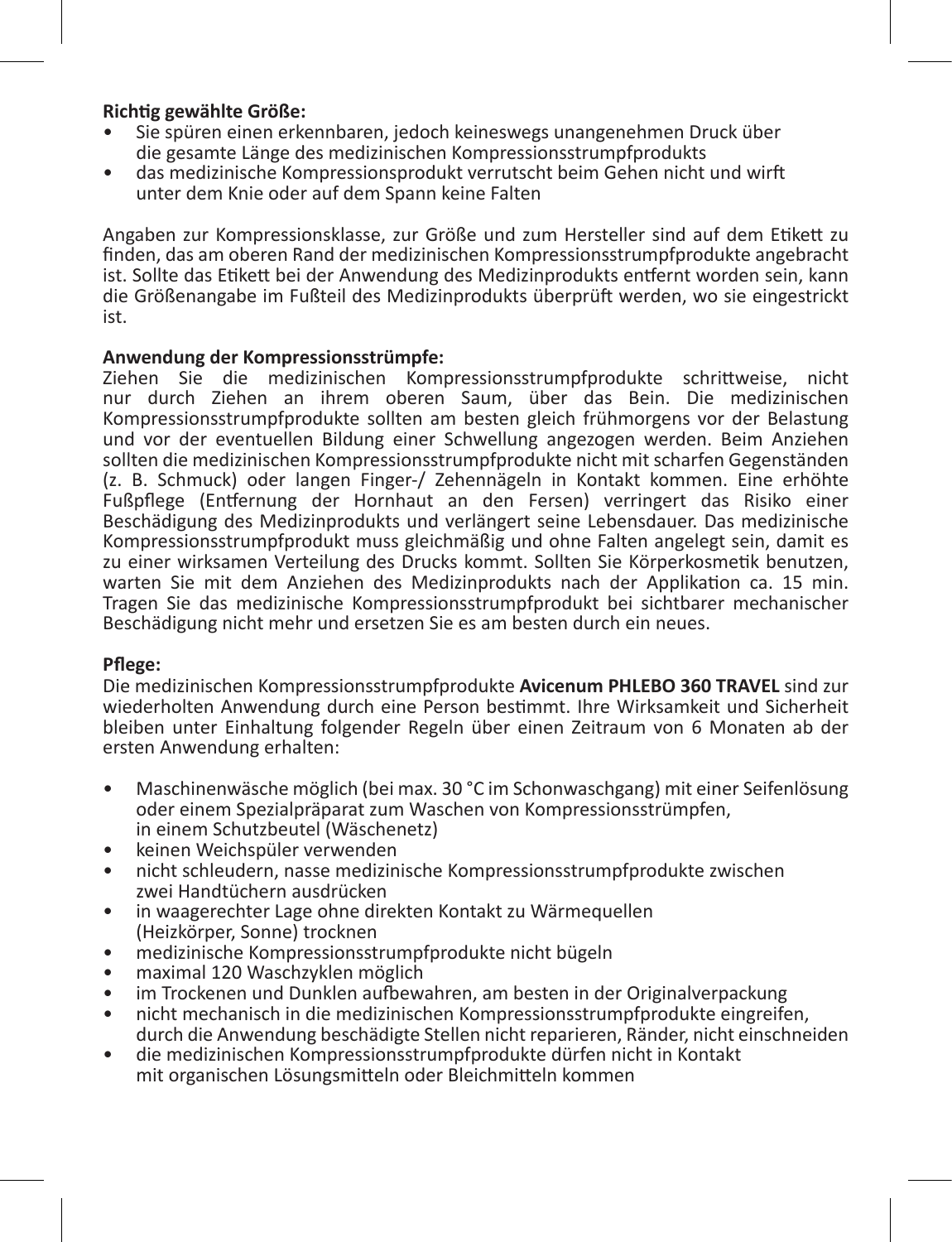Diese Medizinprodukte können 60 Monate ab Herstellungsdatum sicher verwendet werden. Dieses Datum ist Bestandteil der Chargennummer des Medizinprodukts, die im Format JJ/MM-1234567 dargestellt wird, wobei JJ für das Herstellungsjahr und MM für den Herstellungsmonat steht.



#### **Nicht anwenden:**

Brechen Sie die Anwendung des Medizinproduktes sofort ab, wenn:

- Anzeichen einer mechanischen Beschädigung auftreten (ersetzen Sie das medizinische Kompressionsstrumpfprodukt durch ein neues)
- Sie eine Verschlechterung Ihres Gesundheitszustands beobachten, die mit der Anwendung des medizinischen Kompressionsstrumpfprodukts im Zusammenhang stehen könnte - beraten Sie sich in einem solchen Fall mit Ihrem behandelnden Arzt

#### **Zusammensetzung:**

82% PAD Nylon, 18% Elasthan LYCRA®

Diese Medizinprodukte enthalten keine Wirkstoffe, einschließlich Derivate aus menschlichem Blut oder Blutplasma, und auch keine Gewebe oder Zellen menschlichen Ursprungs oder deren Derivate und keine Gewebe oder Zellen tierischen Ursprungs oder deren Derivate.

# **Entsorgung:**<br>Die medizi

medizinischen Kompressionsstrumpfprodukte können mit dem üblichen Siedlungsabfall entsorgt werden, gegebenenfalls in einen Textilsammelcontainer geworfen werden. Obwohl das Produkt zur Anwendung auf gesunder, unverletzter Haut bestimmt ist, kann nicht ausgeschlossen werden, dass es während der Anwendung zur Kontamination mit Körperflüssigkeiten kommt. In einem solchen Fall sind die medizinischen Kompressionsstrumpfprodukte als infektiöses Material zu entsorgen.

Das verwendete Material ist nicht toxisch, sofern es nicht brennt. Benutzte medizinische Kompressionsstrumpfprodukte niemals verbrennen.

**Alle im Zusammenhang mit dem Produkt aufgetretenen schwerwiegenden Vorfälle dem Hersteller und der zuständigen Behörde des Mitgliedstaats, in dem der Anwender und/ oder der Patient niedergelassen ist, zu melden sind.**

| Tschechische Republik | Státní ústav pro kontrolu léčiv, Šrobárova 48, 100 41 Praha 10                                                                  |
|-----------------------|---------------------------------------------------------------------------------------------------------------------------------|
| Slowakei              | Štátny ústav pre kontrolu liečiv, Kvetná 1024/11, 821 08 Bratislava                                                             |
| Polen                 | Urząd Rejestracji Produktów Leczniczych, Wyrobów Medycznych<br>i Produktów Biobójczych, Al. Jerozolimskie 181C, 02-222 Warszawa |
| Deutschland           | Bundesinstitut für Arzneimittel und Medizinprodukte,<br>Kurt-Georg-Kiesinger-Allee 3, 53175 Bonn                                |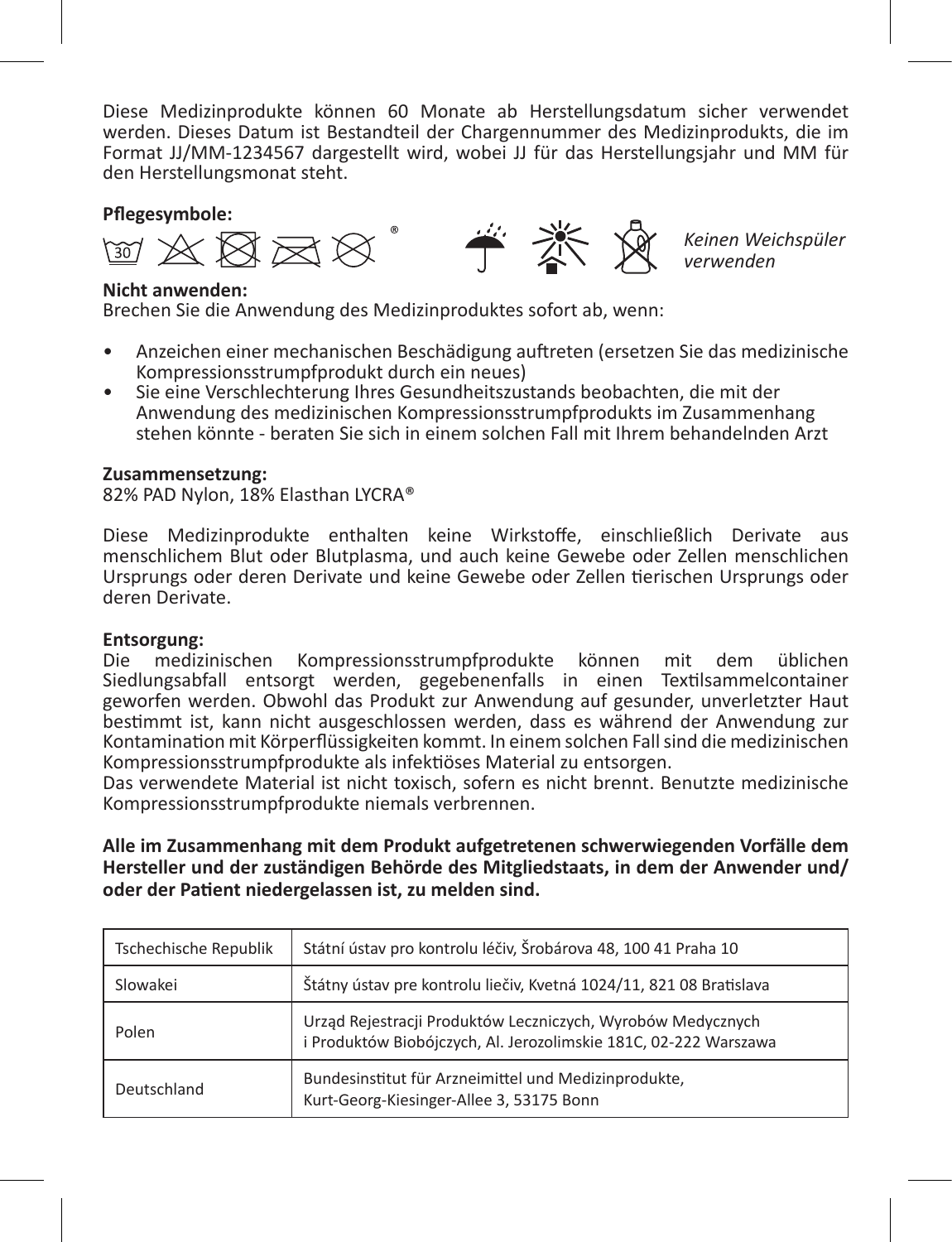| Russland   | Roszdravnadzor, Address: 4, bld. 1, Slavyanskaya Square, Moscow, 109074           |
|------------|-----------------------------------------------------------------------------------|
| Ukraine    | Ministry of Health Ukraine, 7 Hrushevskoho Street, Kyiv, 01601                    |
| Australien | The Therapeutic Goods Administration, 136 Narrabundah Lane,<br>Symonston ACT 2609 |

## **Abkürzungsverzeichnis:**

KK, CCL - Kompressionsklasse

mmHg - Millimeter-Quecksilbersäule (Einheit der Blutdruckmessung an den unteren Gliedmaßen)

# **Hersteller:**

ARIES, a.s., Studenec 309, 512 33 Studenec

C  $\epsilon$  Datum der letzten Revision des Textes: 18.06.2019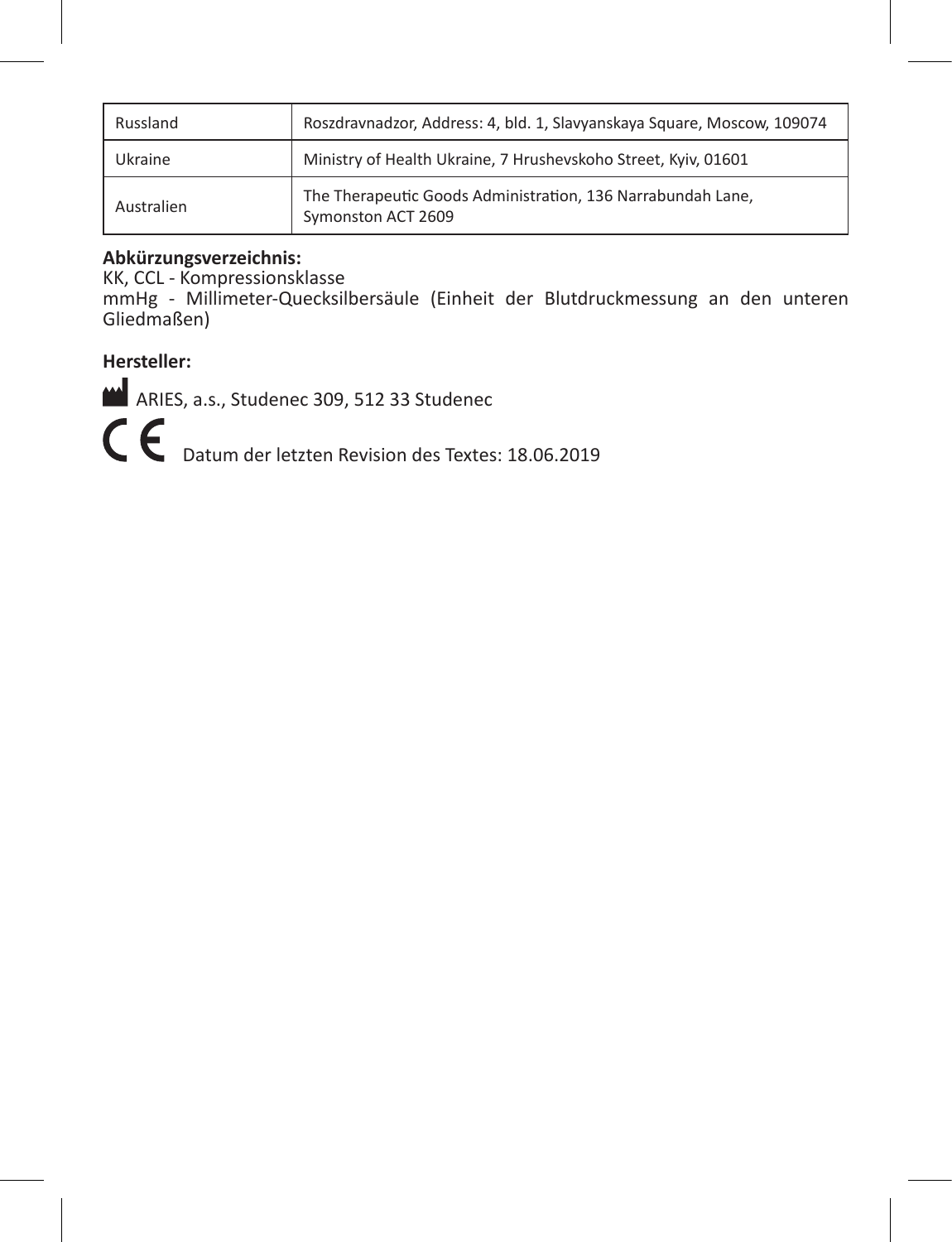# **(РУ)**

#### **Инструкция по применению**

Дорогой клиент, в ваших руках – компрессионное медицинское чулочное изделие, которое поможет вам в процессе лечения заболеваний венозной и лимфатической системы. Правильным использованием и уходом за изделием вы можете поддержать его полезные свойства.

**Avicenum 360 (TRAVEL)** - это компрессионные медицинские чулочные изделия II. класса компрессии (II КК, CCL 2) изготовленные по технологии кругового плетения. Материалы использованные в производстве изделий не вызывают раздражение и не содержать латекс. Компрессионные чулочные изделия действуют за счет осуществления четко определенного, постепенного давления на конечность, которое от лодыжки по направлению к сердцу постепенно снижается. Давление в области лодыжки в точке b (смотрите таблицу размеров) является самым сильным и достигает 23 – 32 мм рт. ст. Для достижения оптимального эффекта чулочного изделия необходимо подобрать правильный размер. Компрессионные медицинские чулочные изделия следует использовать во время физической нагрузки, при длительных периодах отдыха или неподвижности их следует снимать (если ваш врач не назначит иначе). Изделия **Avicenum 360 (TRAVEL)** – это медицинские изделия предназначенные и для домашнего использования, и для использования в области медицинских услуг.

# **Название медицинского изделия: Avicenum 360 (TRAVEL) гольфы**

#### **Варианты медицинского изделия:**

• закрытый носок, II. КК, размеры S normal - XXL long

#### **Профиль пользователя:**

**Avicenum 360 (TRAVEL)** – это медицинские изделия предназначенные и для домашнего использования, и для использования в области медицинских услуг.

#### **Цель применения:**

Медицинское изделие предназначенное для компрессионной терапии заболеваний вен и различных отеков нижних конечностей.

#### **Показания:**

- хроническая венозная недостаточность
	- субъективные и объективные признаки, профилактика
- первичный и вторичный варикоз нижних конечностей
- флеботромбоз глубоких вен
- тромбофлебит поверхностных вен
- отеки связанные с посттромботическим синдромом после перенесенного флеботромбоза глубоких вен
- отеки и варикозы во время беременности
- перенесенный флеботромбоз или тромбофлебит нижних конечностей
- профилактика флеботромбоза глубоких вен в хирургии, а также профилактика тромбоэмболических заболеваний (особенно в хирургии, ортопедии, гинекологии)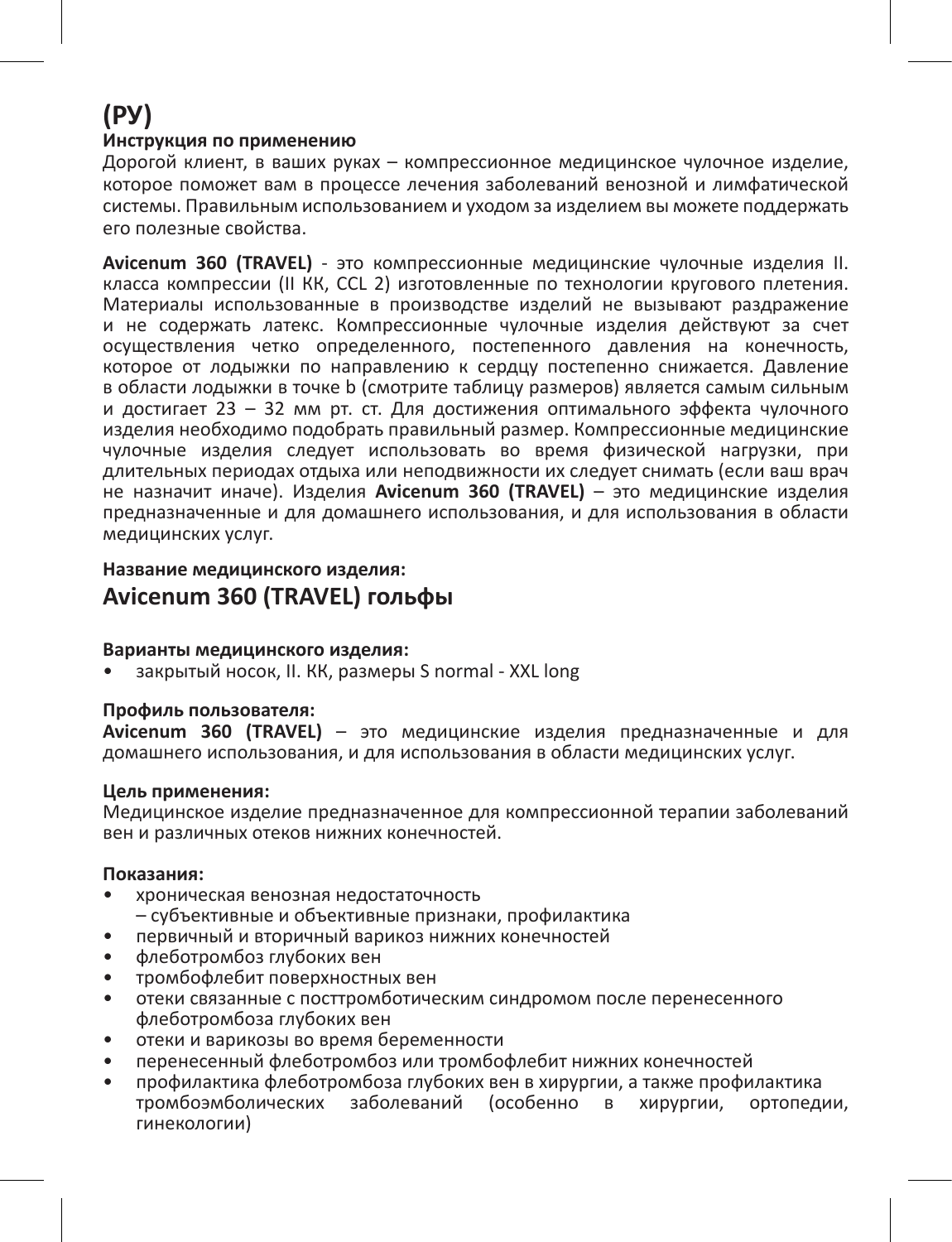- отеки нижних конечностей (послеоперационные, после травм, лимфатические, отеки в последствии лишнего веса, идиопатические отеки нижних конечностей)
- компрессионная поддержка после склеротерапии варикоза нижних конечностей
- компрессионная поддержка после экстирпации варикозных вен (классическая операция, радиочастотная абляция, или лазерная абляция)
- синдромы венозной компрессии (синдром Мейо-Тернера сдавливание левой подвздошной вены правой подвздошной артерией, сдавливание подколенной вены, сдавливание вен в окружающими факторами и образованиями – к примеру, опухолями, кистами, гематомами)
- венозная мальформация (синдром Клиппеля-Треноне, синдром Паркса-Вебера, синдром Маффуччи)
- лимфедема (первичная и вторичная)
- липедема
- терапия трофической язвы
- тромбоз путешественника (синдром экономического класса)

Если вы используете компрессионное медицинское чулочное изделие впервые, рекомендуем проконсультировать его применение с лечащим врачом, чтобы он мог определить нужный класс компрессии, или регулярно проходить у него осмотр.

#### **Противопоказания:**

- мокнущие места на коже
- острая ишемия конечностей
- критическая ишемия конечностей
- декомпенсированная сердечная недостаточность
- phlegmazia coerulea dolens, phlegmazia alba dolens
- повышенная чувствительность к использованному материалу
- расстройства чуткости конечностей (к примеру, периферическая нейропатия при сахарном диабете)

В связи с существованием противопоказаний, лечащий врач должен оценить, насколько уместно использование компрессионного изделия и взвесить возможные риски и терапевтический эффект изделия.

#### **Для кого предназначены изделия:**

Для пациентов с первичным варикозом, для пациентов после венозного тромбоза, и для пациентов с вышеприведенными показаниями. Компрессионное медицинское чулочное изделие следует надевать на здоровую, неповрежденную кожу. Компрессионные медицинские чулочные изделия предназначены для пациентов любого возраста и пола. Их также можно использовать во время беременности.

#### **Побочные эффекты:**

Побочные эффекты могут образоваться прежде всего при использовании неправильного размера или при использовании во время отсутствия физической нагрузки. Возможно образование мозолей, ухудшение кровоснабжения (в результате сжатия сосудов), или ухудшение чувствительности (в результате чрезмерного сжатия нервов). Более чувствительные люди могут заметить признаки раздражения кожи (покраснение, зуд, образование пузырьков) в местах соприкосновения кожи с материалом, из которого изготовлено изделие.

**Как подобрать правильный размер компрессионного медицинского чулочного изделия:**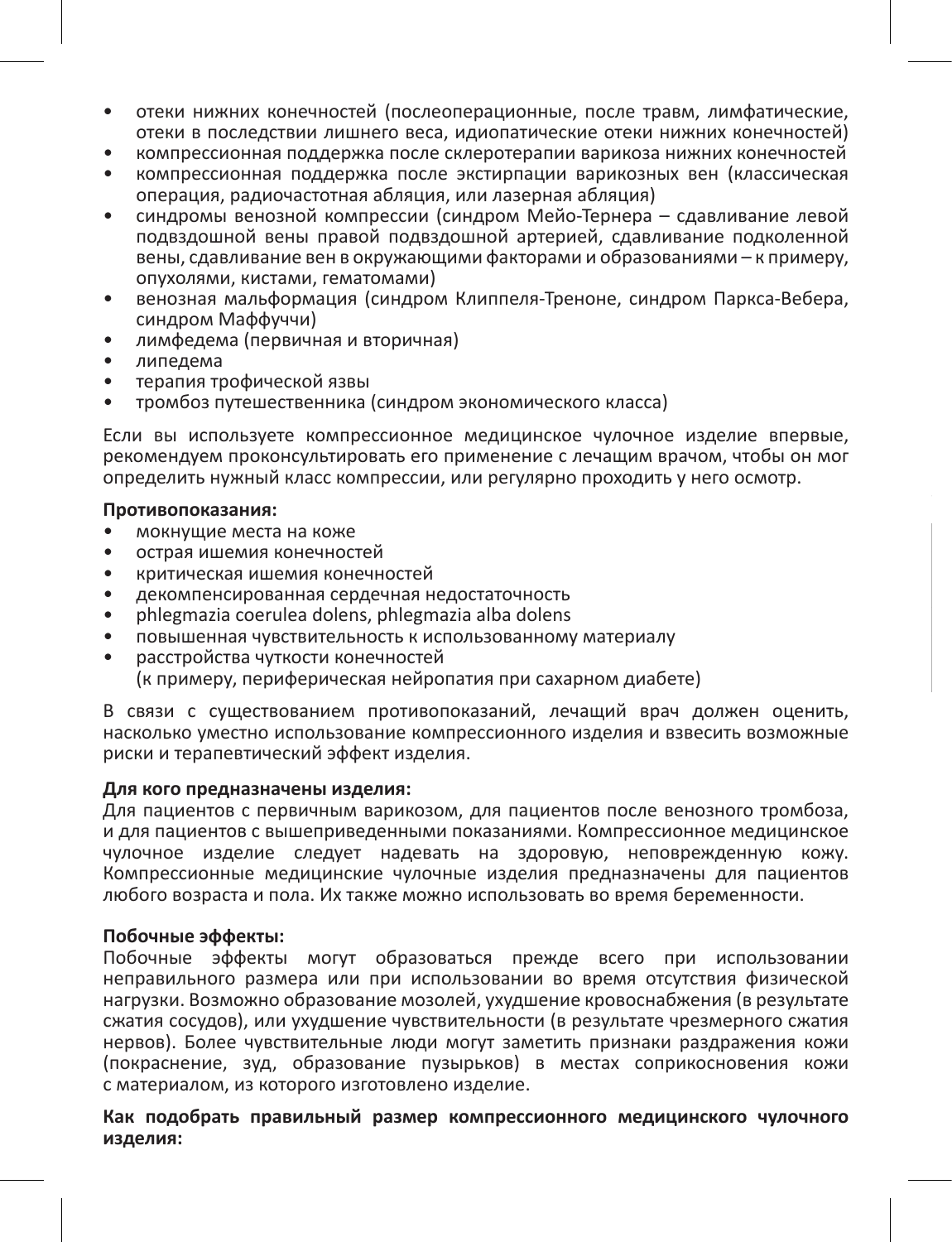Для правильного эффекта чулочных изделий необходимо подобрать правильный размер. Для того, чтобы определить нужный размер, необходимо измерить конечность в местах обозначенных на рисунке.

#### **Предупреждение:**

Любые отеки нижних конечностей должен оценить врач. Если отек появился у вас впервые, посоветуйтесь перед использованием компрессионного изделия с врачом. Не приступайте к самолечению при помощи компрессионного изделия, если причина отека вам не известна. Сочетание компрессионного изделия с другими медицинскими изделиями (к примеру, с ортезами или бандажами) всегда необходимо обсудить в лечащим врачом.

- для измерения используйте швейный метр
- конечность следует измерять стоя, в идеальном случае утром, после сна, поскольку в течение дня могут образоваться отеки
- попросите кого-нибудь помочь вам измерить нужное место
- в течение лечения измеренная окружность может меняться, поэтому перед тем, как надеть новое изделие проверьте, что оно подходящего размера

| <b>PA3MEP</b> | a         | b         | b1        | c         |           | e         |           | g         |
|---------------|-----------|-----------|-----------|-----------|-----------|-----------|-----------|-----------|
| S             | $19 - 25$ | $20 - 23$ | $25 - 30$ | $32 - 38$ | $31 - 37$ | $33 - 39$ | $41 - 49$ | $47 - 57$ |
| м             | $22 - 28$ | $23 - 26$ | $28 - 33$ | $35 - 41$ | $34 - 40$ | $36 - 42$ | $45 - 53$ | $52 - 62$ |
|               | $25 - 31$ | $26 - 29$ | $31 - 36$ | $38 - 44$ | $37 - 43$ | $39 - 45$ | $49 - 57$ | $57 - 67$ |
| XL            | $28 - 34$ | $29 - 32$ | $34 - 39$ | $41 - 47$ | $40 - 46$ | $42 - 48$ | $53 - 61$ | $62 - 72$ |
| <b>XXL</b>    | $31 - 37$ | $32 - 35$ | $37 - 42$ | $44 - 50$ | $43 - 49$ | $45 - 51$ | $57 - 65$ | $67 - 77$ |

#### **Таблица ра змеров:**

| ДЛИНА          |           |           |  |  |  |  |
|----------------|-----------|-----------|--|--|--|--|
| normal<br>long |           |           |  |  |  |  |
| AD             | $34 - 38$ | $38 - 43$ |  |  |  |  |
| AG             | $62 - 71$ | $71 - 82$ |  |  |  |  |

- a окружность ступни
- b окружность над лодыжкой
- b1 окружность в 10 сантиметрах над лодыжкой
- c окружность икры
- d окружность под коленом
- e окружность над коленом
- f окружность бедра (в середине)
- g окружность бедра в 5 сантиметрах от паха
- h окружность боков
- t окружность талии

A – D гольфы

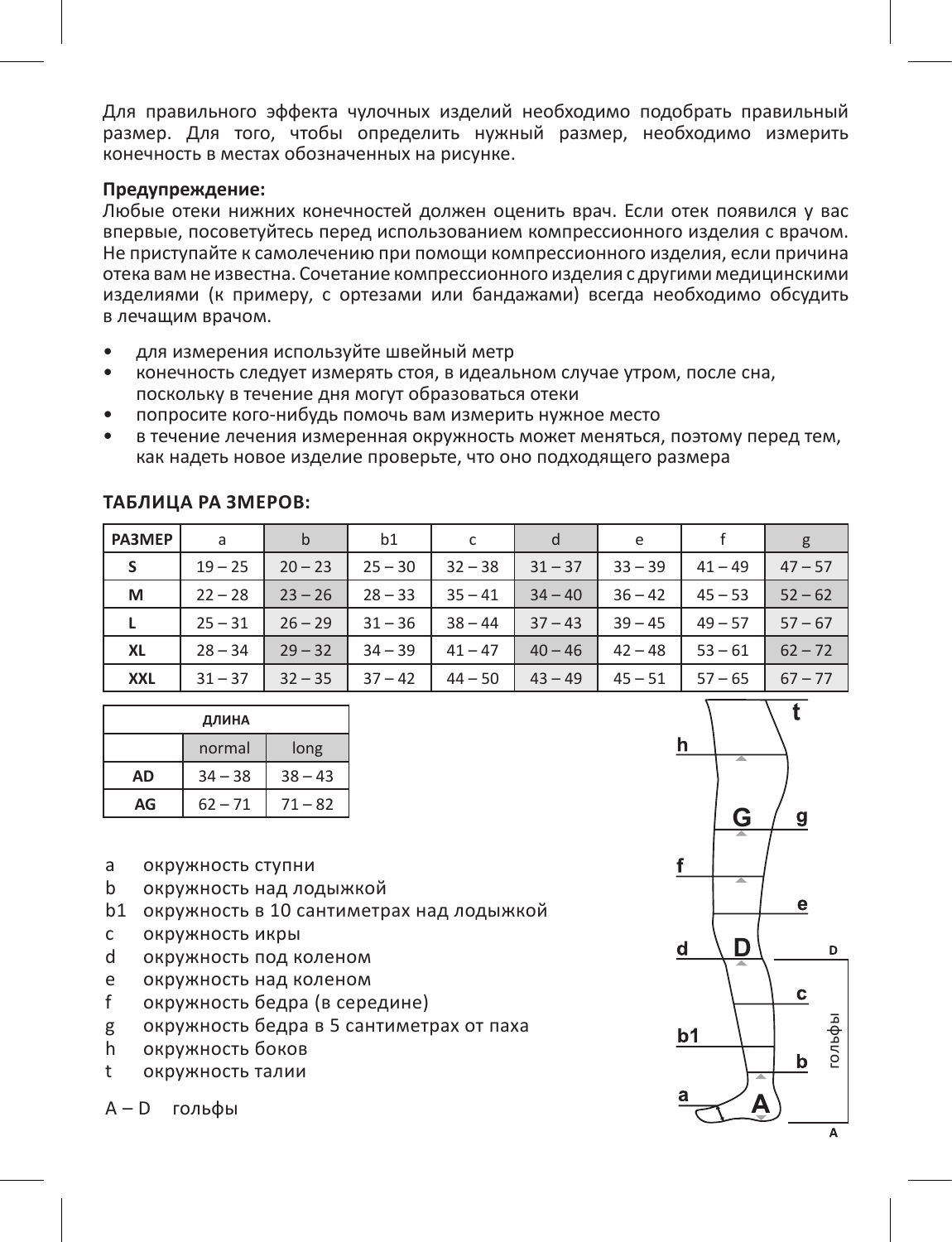Если результат измерения не соответствует ни одному из размеров в таблице (к примеру, точка b соответствует размеру S, но точка d размеру L), посетите специализированный пункт выдачи медицинских изделий или изготовителя изделия. Возможно, вам понадобится компрессионное медицинское чулочное изделие сделанное под заказ.

Если размеры левой и правой ноги сильно отличаются, посетите специализированный пункт выдачи медицинских изделий или изготовителя изделия. Возможно, вам понадобится компрессионное медицинское чулочное изделие сделанное под заказ.

Если измеренная окружность на грани двух размеров, выбирайте более крупный. Если вы не уверены, какой размер вам подойдет, посетите специализированный пункт выдачи медицинских изделий или производителя.

Если вам сложно надеть компрессионное медицинское чулочное изделие, посетите специализированный пункт выдачи медицинских изделий, где вам продемонстрируют правильную технику надевания. Вы также можете использовать специальные вспомогательные приспособления для надевания.

Данные медицинские изделия можно безопасно использовать в течение 60 месяцев

Данные медицинские изделия не содержат в себе лечебные препараты, дериваты

для текстиля. Несмотря на то, что изделие предназначено для использования на

#### **Как узнать, что вы подобрали правильный размер:**

- по всей длине компрессионного медицинского чулочного изделия ощущается заметное давление, которое не является неприятным
- компрессионное медицинское чулочное изделие при ходьбе не сползает и не собирается в области колена или подъема

Информация о размере и производителе находится на этикетке вшитой около верхнего края компрессионного медицинского чулочного изделия. Если этикетка была при использовании изделия удалена, информацию о размере можно также найти в нижней части изделия, в области ступни (размер вышит на изделии).

#### **Как надевать компрессионное чулочное изделие:**

Всегда натягивайте изделие постепенно. Никогда не надевайте изделие натягиванием за верхний край. Лучше всего надевать изделие утром, перед нагрузкой и возможным образованием отека. Надевая изделие убедитесь, что оно не соприкасается с острыми предметами, к примеру, с украшениями или длинными ногтями. Чтобы снизить риск повреждения изделия, рекомендуем уделять внимание уходу за ступнями (особенно огрубевшей коже на пятках). Изделие следует натянуть равномерно, без складок, чтобы обеспечить эффективное распределение давления. Если вы пользуетесь косметикой для тела, подождите после ее применения как минимум 15 минут прежде чем надеть изделие. Если вы обнаружили на изделии механическое повреждение, не используйте его и, в идеальном случае, поменяйте на новое.

#### **Уход за изделием:**

Компрессионные медицинские чулочные изделия **Avicenum 360** предназначены для повторного использования одним и тем же человеком. Свойства и безопасность изделие сохраняет в течение 6 месяцев од первого использования, при чем необходимо соблюдать следующие правила: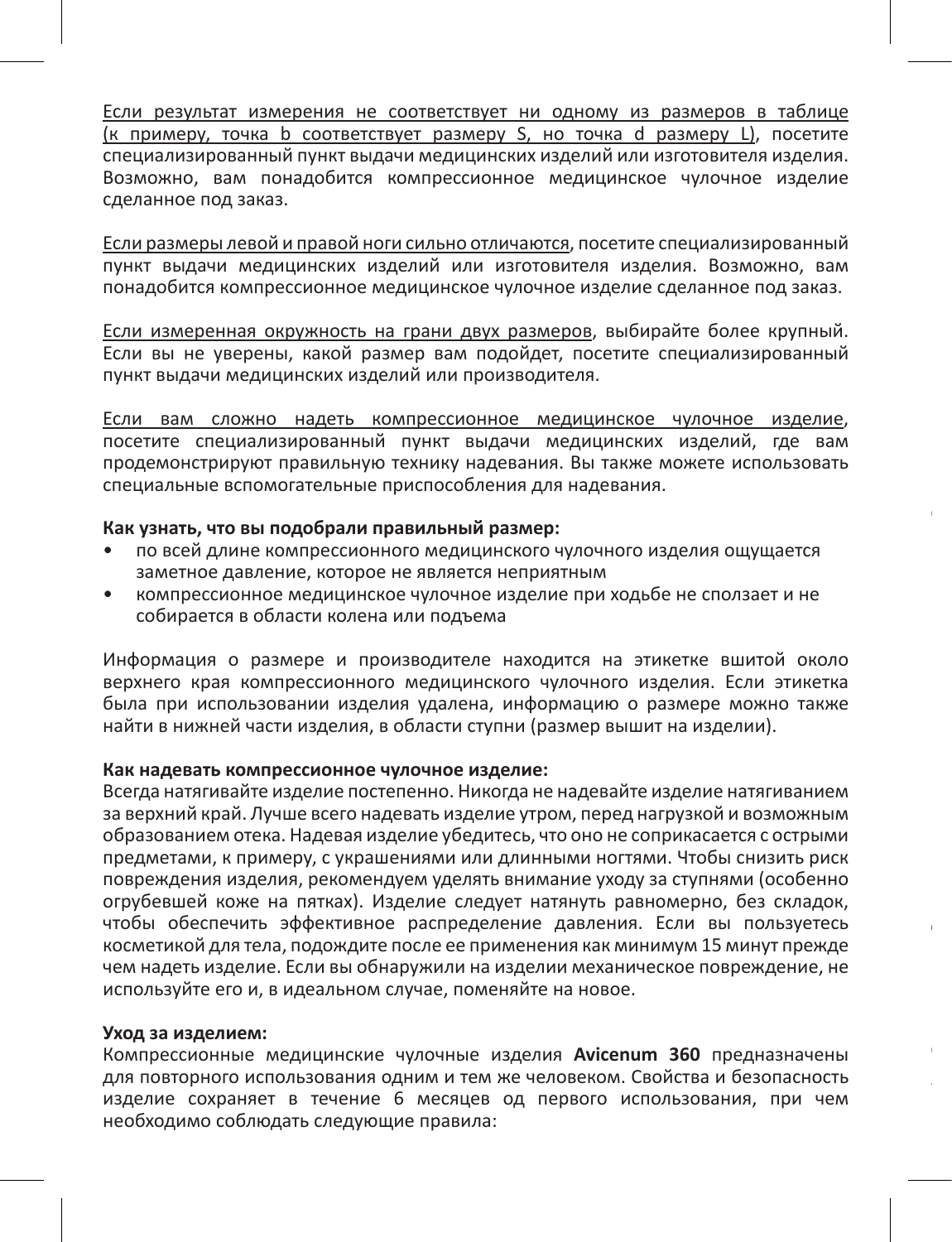- изделие можно стирать в стиральной машине (при температуре 30 °C в режиме бережной стирки) с использованием мыльного раствора или специального средства для стирки компрессионных чулок, поместив изделие в мешок для стирки
- не используйте кондиционеры для белья
- не используйте отжим мокрое компрессионное изделие следует отжать вручную, при помощи полотенец
- сушите изделие в горизонтальном положении, в стороне от прямых источников тепла (батарея, солнце)
- не гладьте изделие утюгом
- максимальное количество стирок 120
- храните изделие на сухом и темном месте, лучше всего в оригинальной упаковке
- воздержитесь какого-либо механического вмешательства в изделие не чините повреждения, которые образовались в последствии использования, не надрезайте края, резинку или кружево
- следите за тем, чтобы на изделие не попадали органические растворители и отбеливающие средства

Данные медицинские изделия можно безопасно использовать в течение 60 месяцев от даты производства. Дата производства является частью номера партии изделия в формате ГГ/ММ-1234567 где ГГ означает год а ММ месяц изготовления.



*кондиционер для белья*

#### **Когда не следует использовать изделие:**

Немедленно перестаньте использовать изделие если:

- на нем появятся признаки механического повреждения (поменяйте компрессионное изделие на новое)
- вы наблюдаете ухудшение состояния, которое могло бы быть связано с использованием компрессионного изделия - в таком случае посоветуйтесь с врачом

#### **Состав:**

82 % PAD Нейлон, 18 % эластан LYCRA®

Данные медицинские изделия не содержат в себе лечебные препараты, дериваты человеческой крови или плазмы, ткани или клетки человеческого происхождения или их дериваты, или ткани или клетки животного происхождения или их дериваты.

#### **Как правильно выбросить изделие:**

Изделие можно выбросить так же, как обычный мусор, или поместить в контейнер для текстиля. Несмотря на то, что изделие предназначено для использования на здоровой коже без травм, невозможно исключить загрязнение изделия жидкостями тела. В таком случае изделие следует уничтожить как инфекционный материал. Материал, из которого изготовлено изделие, не является токсическим, за исключением его возгорания. Поэтому, никогда не сжигайте старые изделия.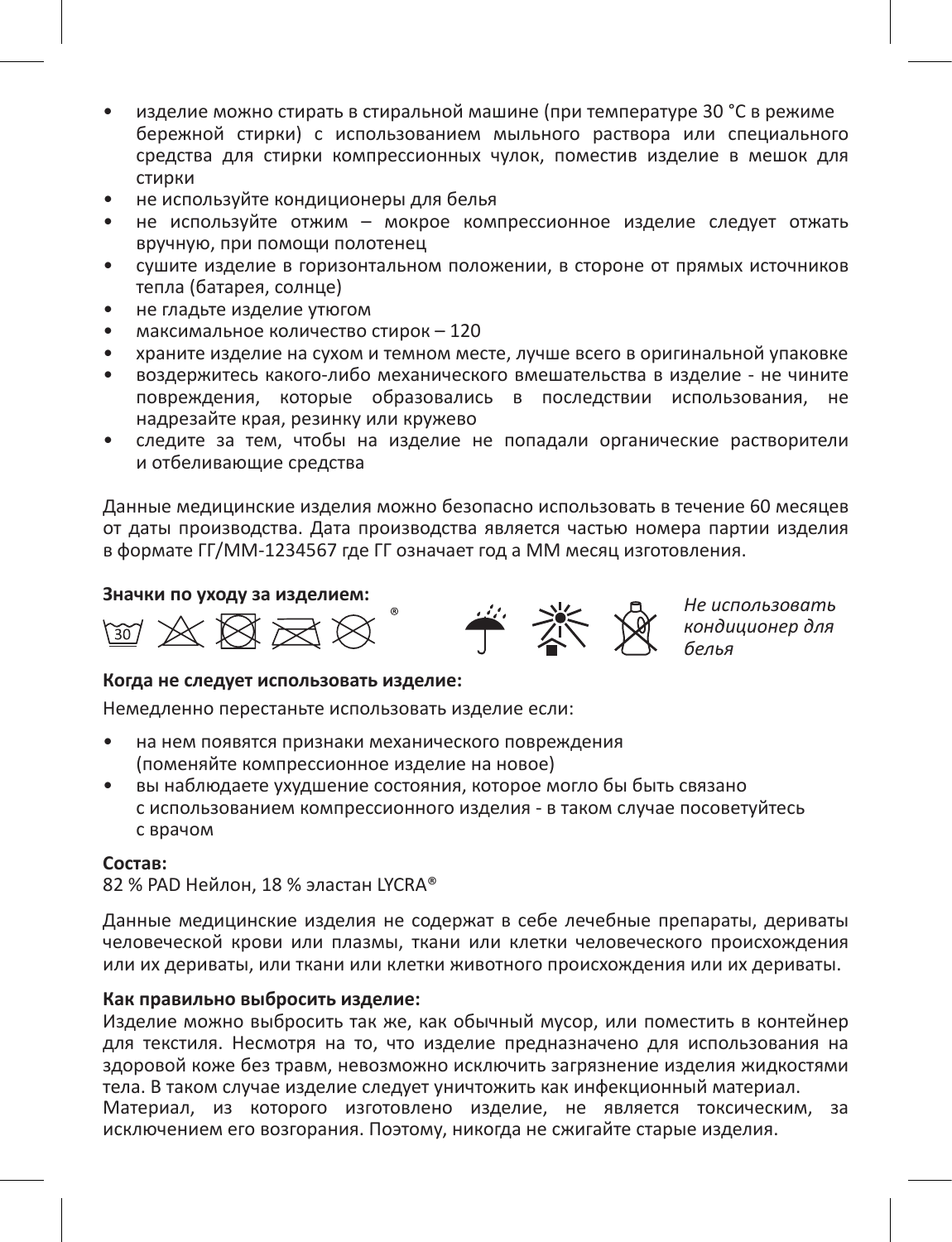**Любые серьезные нежелательные ситуации, которые образовались в связи с использованием изделия, следует сообщить производителю или в соответствующие органы государственной администрации страны, в которой проживает пациент/пользователь:**

| Чешская<br>Республика | Státní ústav pro kontrolu léčiv, Šrobárova 48, 100 41 Praha 10                                                                  |
|-----------------------|---------------------------------------------------------------------------------------------------------------------------------|
| Словакия              | Štátny ústav pre kontrolu liečiv, Kvetná 1024/11, 821 08 Bratislava                                                             |
| Польша                | Urząd Rejestracji Produktów Leczniczych, Wyrobów Medycznych i Produktów<br>Biobójczych, Al. Jerozolimskie 181C, 02-222 Warszawa |
| Германия              | Das Bundesinstitut für Arzneimittel und Medizinprodukte,<br>Kurt Georg Kiesinger Allee 3, 53175 Bonn                            |
| Россия                | Росздравнадзор, адрес: 109074, Москва, Славянская площадь, д.4, стр.1                                                           |
| Украина               | Ministry of Health Ukraine, 7 Hrushevskoho Street, Kyiv, 01601                                                                  |
| Австралия             | The Therapeutic Goods Administration, 136 Narrabundah Lane, Symonston<br>ACT 2609                                               |

#### **Список сокращений:**

КК, CCL - класс компрессии

мм рт. ст. - миллиметр ртутного столба (единица измерения давления в области нижней конечности)

# **Производитель:**

ARIES, a.s., Studenec 309, 512 33 Studenec

 $\boldsymbol{\zeta} \boldsymbol{\epsilon}$  Дата последний ревизии текста: 18.06.2019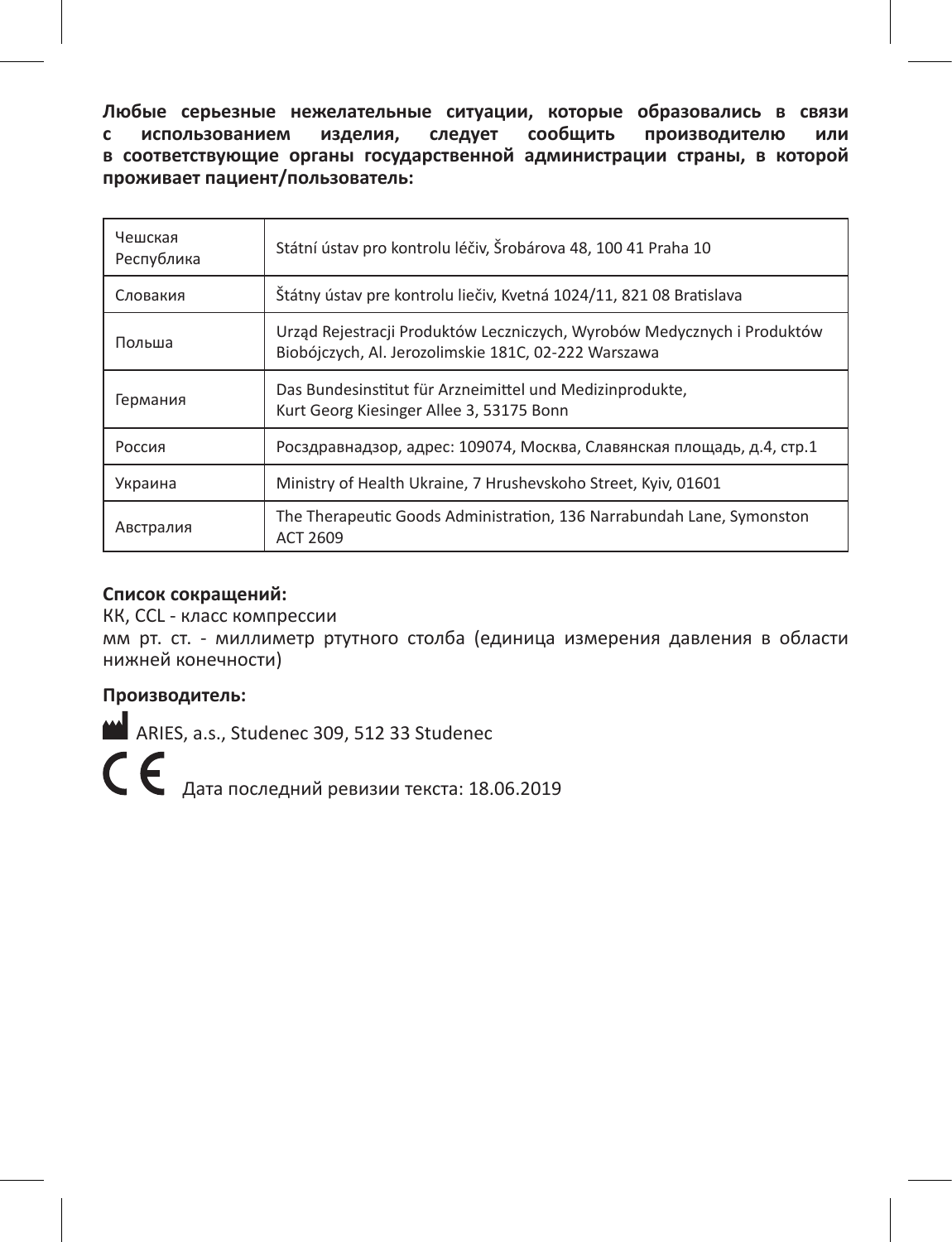# **(PL) INSTRUKCJA UŻYTKOWANIA**

Szanowni Klienci, trzymają Państwo w rękach pończoszniczy medyczny wyrób uciskowy, który pomoże Państwu w leczeniu problemów zdrowotnych układu żylnego i limfatycznego. Właściwości tego wyrobu można wspomóc poprzez właściwe użytkowanie i pielęgnację.

**Avicenum PHLEBO 360 TRAVEL** to pończoszniczy medyczny wyrób uciskowy w II klasie kompresji (CCL 2). Jest to wyrób okrągłodziany, produkowany z materiałów niedrażniących i niezawierających lateksu. Mechanizm działania pończoszniczego medycznego wyrobu kompresyjnego opiera się na wywieraniu określonego ucisku w okolicy kostki kończyny dolnej, który stopniowo maleje kierując się ku sercu. Ucisk w okolicy kostki, w miejscu pomiaru obwodu w punkcie b (patrz tabela rozmiarów) jest największy i osiąga wartości 23 - 32 mmHg. Aby osiągnąć pożądany efekt, konieczne jest, aby wybrać odpowiedni rozmiar. Wyrób uciskowy powinien być stosowany podczas aktywności fizycznej, natomiast podczas dłuższego przebywania w stanie spoczynku powinien być zdejmowany (chyba, że lekarz zaleci inaczej). Produkty **Avicenum PHLEBO 360 TRAVEL** to wyroby medyczne przeznaczone do stosowania w warunkach domowych, jak i placówkach zdrowia.

#### **Nazwa wyrobu:**

# **Avicenum PHLEBO 360 TRAVEL podkolanówki**

#### **Warianty wyrobu:**

• czubek zamknięty, II.KK, roz. S normal - XXL długie

#### **Zastosowanie:**

**Avicenum PHLEBO 360 TRAVEL** to wyrób medyczny przeznaczony do stosowania w warunkach domowych, jak i placówkach zdrowia.

#### **Przeznaczenie wyrobu medycznego:**

Wyrób medyczny przeznaczony do komresjoterapii stosowanej w chorobach naczyń żylnych i obrzęków różnego pochodzenia kończyn dolnych.

#### **Wskazania:**

- przewlekła niewydolność żylna subiektywne i obiektywne objawy, zapobieganie
- pierwotne i wtórne żylaki kończyn dolnych
- zakrzepica żył głębokich
- zakrzepowe zapalenie żył powierzchownych
- obrzęk związany z zespołem post-zakrzepowym po pokonaniu zakrzepicy żył głębokich
- obrzęki i żylaki w ciąży
- stany po przebytych zakrzepicach i zakrzepowym zapaleniu żył kończych dolnych
- zapobieganie zakrzepicy żył głębokich w chirurgii, oraz konsekwencji choroby zakrzepowo-zatorowej (zwłaszcza chirurgia, ortopedia, ginekologia)
- obrzeki kończyn dolnych (pooperacyjne i pourazowe, limfatyczne, obrzęki przy nadwadze, idiopatyczne obrzęki kończyn dolnych)
- ucisk wspierajacy po skleroterapii żylaków kończyn dolnych
- kompresjoterapia po chirurgicznym zabiegu usunięcia żylaków (klasyczna operacja, termoablacja radiowa czy ablacja laserowa)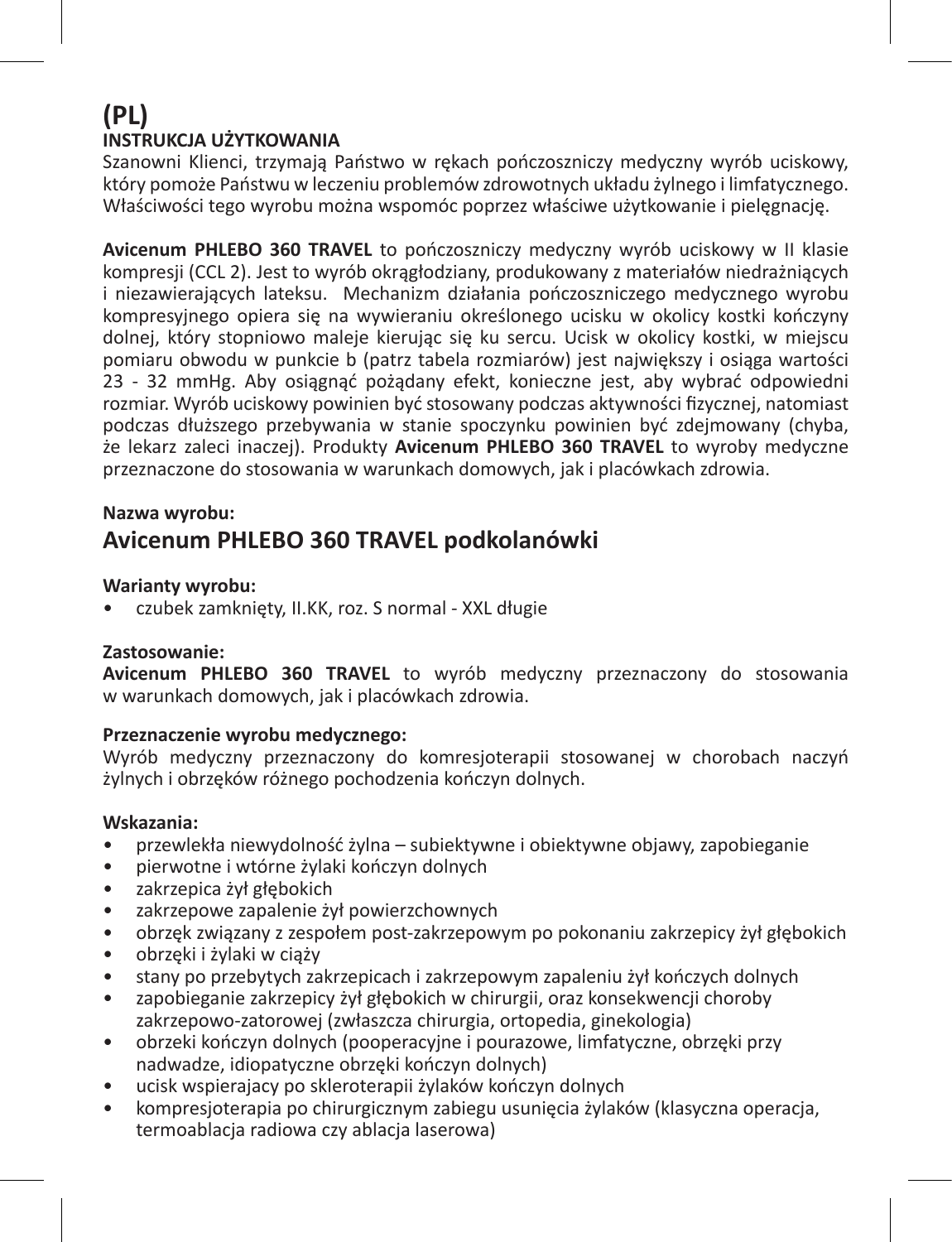- zespół zastoju żylnego (zespół Cockett'a, ucisk żyły podkolanowej, ucisk w obrębie żyły - wywołany np. guzem, cystą czy otaczającym krwiakiem)
- malformacje żylne (zespół Klippla-Trénaunaya, zespół Parkesa-Webera, zespół Maffucciego)
- obrzęk limfatyczny (pierwotny i wtórny)
- lipodemia
- terapia owrzodzeń żylnych
- zakrzepica podróżna (zespół klasy ekonomicznej)

Jeśli używasz medyczny wyrób kompresyjny po raz pierwszy, zaleca się konsulatcję lekarską w celu potwierdzenia wskazań do jego stosowania i określenia klasy ucisku. Jeśli to konieczne, należy regularnie kontrolować stan zdrowia przez lekarza.

#### **Przeciwwskazania:**

- stany zapalne skóry z wysiękiem
- ostre niedokrwienie kończyny
- krytyczne niedokrwienie kończyny CLI
- niewydolność mięśnia sercowego
- bolesny obrzęk siniczny i bolesny obrzęk biały
- nadwrażliwość na zastosowane materiały
- zaburzenia czucia kończyn (np. neuropatia obwodowa w cukrzycy)

Ze względu na znane przeciwwskazania lekarz prowadzący powinien rozważyć użycie pończoszniczych medycznych wyrobów kompresyjnych i ocenić potencjalne ryzyko dla korzyści terapeutycznych wyrobu medycznego.

#### **Grupą docelową są:**

Pacjenci z żylakami pierwotnymi, pacjenci z zakrzepicą żył w wywiadzie i pacjenci z powyższymi wskazaniami. Pończosznicze medyczne wyroby kompresyjne przeznaczone są do stosowania tylko na zdrową, nieuszkodzoną skórę. Pończosznicze medyczne wyroby kompresyjne przeznaczone są dla wszystkich grup wiekowych i obu płci. Nie ma ograniczeń co do stosowania w ciąży.

#### **Efekty uboczne:**

Działania uboczne mogą występować zwłaszcza w przypadku nieprawidłowo dobranego rozmiaru lub podczas stosowania pończoszniczych medycznych wyrobów kompresyjnych pomimo przeciwwskazań. Zbyt mocno obciskające kończynę dolną wyroby, mogą powodować owrzodzenia, pogorszenie krążenia krwi z powodu ucisku naczyń krwionośnych, pogorszenie tkliwości poprzez nadmierny ucisk nerwów. U alergików i wrażliwych osób może wystąpić podrażnienie skóry (zaczerwienienie, swędzenie, pęcherze) w miejscu styku z materiałem, z którego wykonane są pończosznicze medyczne wyroby kompresyjne.

#### **Jak dobrać odpowiedni rozmiar:**

Aby osiągnąć pożądany efekt, konieczne jest, aby wybrać odpowiedni rozmiar. Rozmiar można określić jedynie na podstawie pomiaru obwodów kończyny w miejscach wskazanych na rysunku.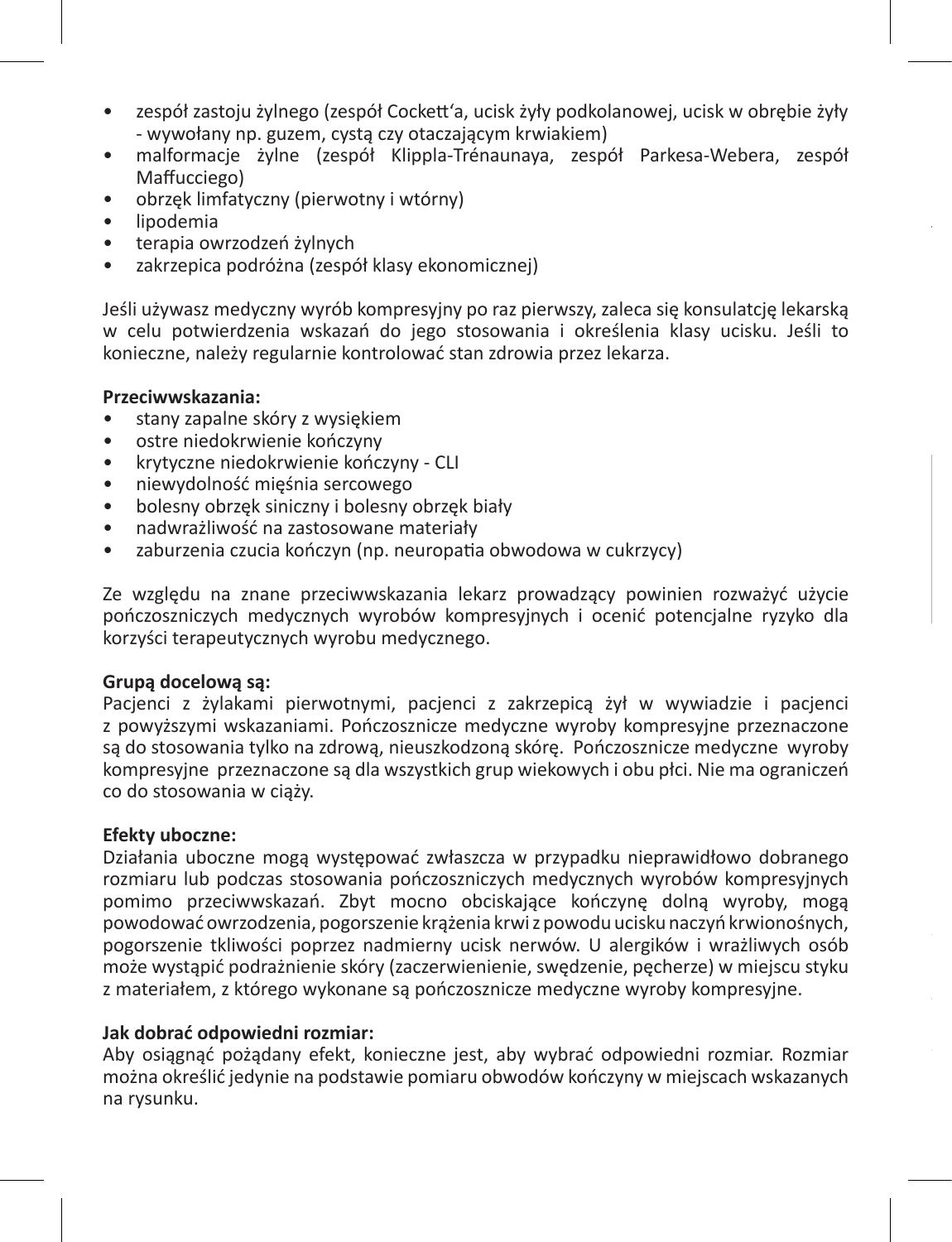#### **Ostrzeżenie:**

Wszelkie obrzęki kończyn dolnych powinny być ocenione przez lekarza. Jeśli obrzęki zaobserwowano po raz pierwszy, przed rozpoczęciem użytkowania pończoszniczych medycznych wyrobów kompresyjnych należy skonsultować się z lekarzem. Nie zaczynaj samoleczenia medycznymi wyrobami kompresyjnymi, jeśli nie znasz przyczyny obrzęku. Jednoczesne stosowanie z innymi wyrobami medycznymi (np. opaskami kompresyjnymi czy ortezami) należy zawsze skonsultować z lekarzem.

- do pomiaru użyj centymetra krawieckiego
- pomiaru dokonuj najlepiej rano po przebudzeniu później kończyny mogą puchnąć
- poproś o pomoc drugą osobę
- pomiary kończyny mogą się od siebie różnić w trakcie leczenia, może to skutkować wymianą pończoszniczego medycznego wyrobu kompresyjnego na inny rozmiar

| <b>ROZMIAR</b> | a         | h         | b1        |           | d         | e         |           |           |
|----------------|-----------|-----------|-----------|-----------|-----------|-----------|-----------|-----------|
| -S             | $19 - 25$ | $20 - 23$ | $25 - 30$ | $32 - 38$ | $31 - 37$ | $33 - 39$ | $41 - 49$ | $47 - 57$ |
| м              | $22 - 28$ | $23 - 26$ | $28 - 33$ | $35 - 41$ | $34 - 40$ | $36 - 42$ | $45 - 53$ | $52 - 62$ |
| L              | $25 - 31$ | $26 - 29$ | $31 - 36$ | $38 - 44$ | $37 - 43$ | $39 - 45$ | $49 - 57$ | $57 - 67$ |
| XL             | $28 - 34$ | $29 - 32$ | $34 - 39$ | $41 - 47$ | $40 - 46$ | $42 - 48$ | $53 - 61$ | $62 - 72$ |
| <b>XXL</b>     | $31 - 37$ | $32 - 35$ | $37 - 42$ | $44 - 50$ | $43 - 49$ | $45 - 51$ | $57 - 65$ | $67 - 77$ |

### **Tabela rozmiarów:**

| <b>DŁUGOŚĆ</b> |           |           |  |
|----------------|-----------|-----------|--|
|                | normal    | long      |  |
| ΔŊ             | $34 - 38$ | $38 - 43$ |  |

- a obwód stopy<br>b obwód nad ko
- b obwód nad kostką
- b1 obwód 10 cm nad kostką
- c obwód łydki
- d obwód pod kolanem
- e obwód nad kolanem<br>f obwód uda (środek u
- f obwód uda (środek uda)
- g obwód uda (5 cm poniżej kroku)
- h obwód bioder
- t obwód pasa

A – D podkolanówki

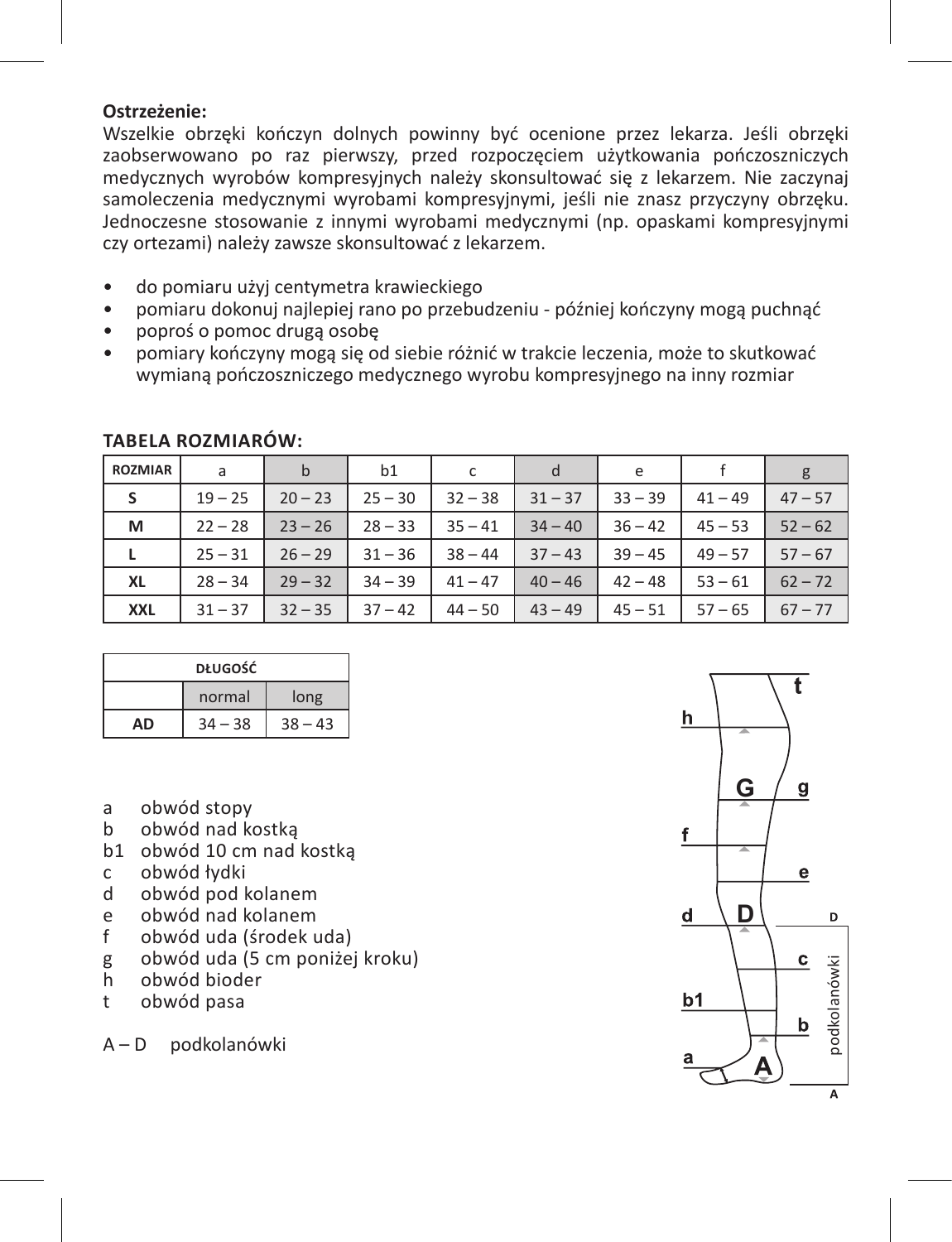Jeśli na podstawie pobranych pomiarów ,nie można jednoznacznie określić rozmiaru (np. obwód b odpowiada roz. S, a obwód d już roz. L), należy skontaktować się bezpośrednio z producentem lub wyspecjalizowanym sklepem medycznym. Być może zajdzie potrzeba wyprodukowania wyrobu kompresyjnego pod indywidualne wymiary pacjenta.

Jeśli pomiary lewej nogi różnią się znacznie od pomiarów prawej nogi, należy skontaktować się bezpośrednio z producentem lub wyspecjalizowanym sklepem medycznym. Być może zajdzie potrzeba wyprodukowania wyrobu kompresyjnego pod indywidualne wymiary pacjenta.

Jeśli pomiar znajduje się na granicy dwóch rozmiarów, wybierz rozmiar większy. Jeśli masz wątpliwości co do wyboru rozmiaru pończoszniczego medycznego wyrobu kompresyjnego, należy skonsultować się z wyspecjalizowanym sklepem medycznym lub bezpośrednio z producentem.

Jeśli pończosznicze medyczne wyroby kompresyjne ciężko się zakładają, odwiedź specjalistyczny sklep medyczny i poproś o pokazanie techniki sprawnego zakładania wyrobu. Należy skorzystać z dostępnych przyrządów ułatwiających zakładanie pończoch.

#### **Odpowiednio dobrany rozmiar, gdy:**

- odczuwa się zauważalny, ale nie nieprzyjemny ucisk wzdłuż kończyny, na której naciągniety jest wyrób
- wyrób kompresyjny podczas chodzenia nie marszczy się, nie zbiera pod kolanem

Rozmiar i dane dotyczące producenta można znaleźć na metce wszytej w górnej części pończoszniczego medycznego wyrobu kompresyjnego. W przypadku, gdy metka zostanie odcięta z wyrobu w trakcie użytkowania, informacje o rozmiarze są wyplecione na podeszwowej stronie wyrobu uciskowego.

#### **Zakładanie wyrobów kompresyjnych:**

Pończoszniczy medyczny wyrób kompresyjny naciągaj na kończynę stopniowo, nie ciągnij za jego górną krawędź. Najwygodniej jest zakładać wyrób uciskowy z samego rana (na siedząco), jeszcze przed codziennym obciążeniem kończyn dolnych i pojawieniem się obrzęków. Podczas zakładania wyrób kompresyjny nie powinien mieć kontaktu z ostrymi przedmiotami (biżuterią) lub długimi paznokciami. Dokładna pielęgnacja stóp (usuwanie szorstkiej skóry na piętach) zmniejsza ryzyko uszkodzenia wyrobu i przedłuża jego żywotność. Wyrób uciskowy naciągaj równomiernie bez zgięć, dzięki czemu nastąpi efektywne rozłożenie ucisku na kończynie. Podczas stosowania kosmetyków pielęgnacyjnych należy odczekać około 15 minut przed założeniem wyrobu uciskowego. W przypadku widocznego uszkodzenia mechanicznego wyrobu, należy wyrób uciskowy zdjąć i najlepiej wymienić na nowy.

#### **Pielęgnacja i konserwacja:**

Pończosznicze medyczne wyroby kompresyjne **Avicenum PHLEBO 360 TRAVEL** przeznaczone są do wielokrotnego użytku przez jedną osobę. Swoją skuteczność i bezpieczeństwo zachowują przez okres 6 miesięcy od pierwszego użycia, z zastrzeżeniem stosowania następujących zasad: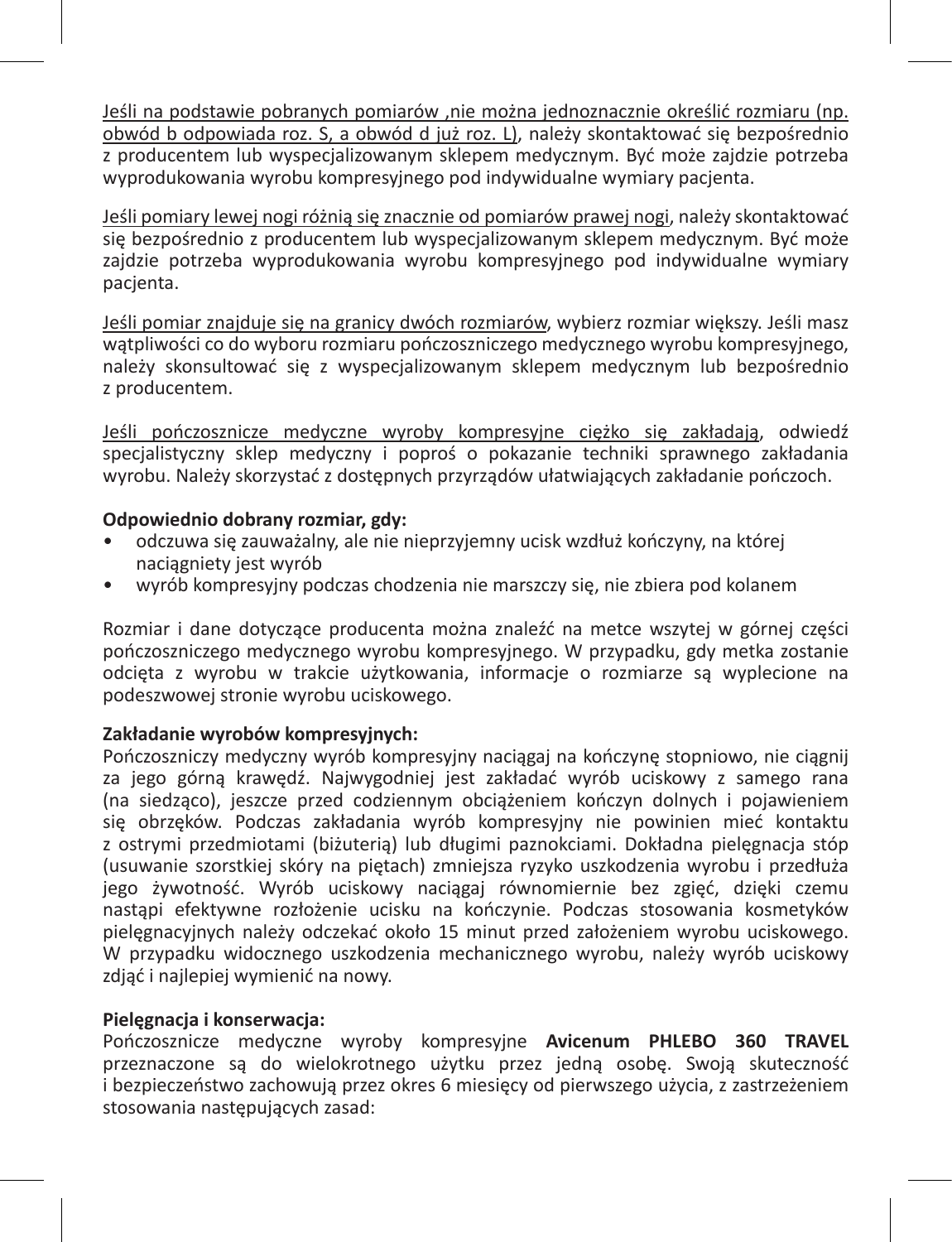- pończosznicze medyczne wyroby kompresyjne mozna prać w pralce (w temp. max. 30 °C, program delikatne tkaniny) w płynie do prania lub specjalnym płynie do prania kompresyjnych pończoch, w ochronnym woreczku do prania
- nie stosować płynów zmiękczających
- nie wirować, mokry wyrób kompresyjny odcisnąć pomiędzy dwoma ręcznikami
- suszyć w pozycji poziomej w zacienionym i przewiewnym miejscu, nie wystawiać na bezpośrednie działanie promieni słonecznych, grzejnika
- wyrobów kompresyjnych nie wolno prasować
- maksymalna liczba cykli prania to 120
- przechowywać w opakowaniu w suchym i zacienionym miejscu, w temperaturze pokojowej
- nie wolno ingerować mechanicznie w opaskę, nie odcinać wystających nici, nie naprawiać jej i nie odcinać lamówki czy koronki
- wyróby kompresyjne należy chronić przed kontaktem z rozpuszczalnikami organicznymi, środkami wybielającymi, maściami na skórę

Pończosznicze medyczne wyroby kompresyjne mogą być bezpiecznie użytkowane 60 miesiące od daty produkcji. Data produkcji jest częścią oznaczenia partii wyrobu medycznego, która jest wyrażona w formacie YY/MM-1234567, gdzie YY oznacza rok, a MM miesiąc produkcji.

#### **Symbole dotyczące pielęgnacji:**

 $X \boxtimes \boxtimes \boxtimes$ 



*Nie używać płynów zmiękczających*

#### **Kiedy nie używać:**

Należy natychmiast zaprzestać użytkowania w przypadku, gdy:

- zauważysz mechaniczne uszkodzenia opaski (opaskę wymień na nową)
- zauważysz niepokojącą zmianę stanu zdrowia, która może wynikać z używania wyrobu kompresyjnego, natychmiast zaprzestań korzystania z wyrobu i skontaktuj się z lekarzem prowadzącym

#### **Skład:**

82 % PAD Nylon, 18 % elastan LYCRA®

Wyroby kompresyjne nie zawierają żadnych substancji czynnych, w tym pochodnych z krwi, osocza lub tkanek ludzkich czy zwierzęcych.

#### **Utylizacja:**

Po zużyciu postępować jak z odzieżą. Jeżeli wyrób kompresyjny podczas użytkowania został zanieczyszczona biologicznie, należy go utylizować z odpadami pochodzenia biologicznego. Nie spalaj zużytego wyrobu kompresyjnego, ponieważ może doprowadzić to do powstania toksycznych związków.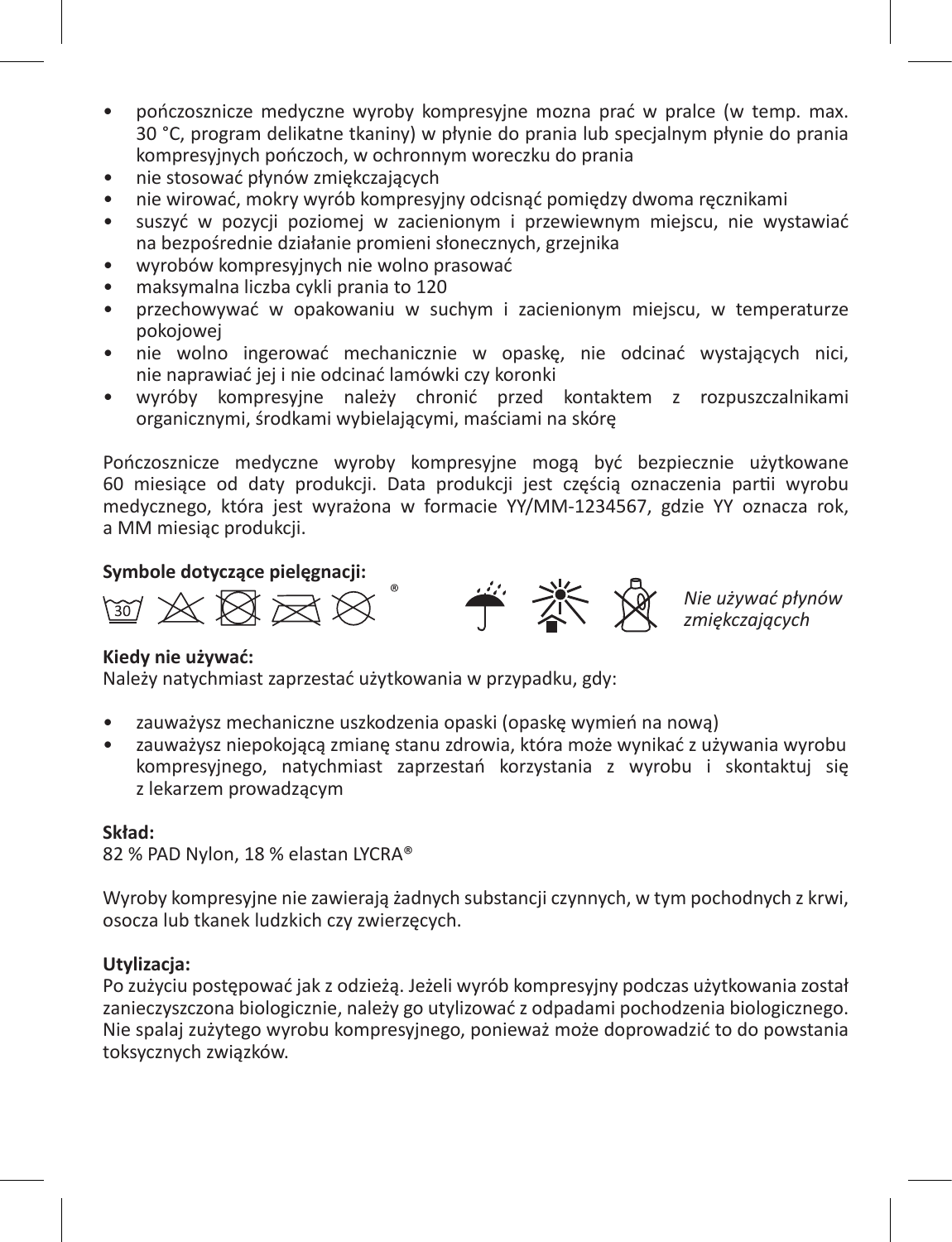**Każdy poważny incydent związany z wyrobem należy zgłosić producentowi i właściwemu organowi państwa członkowskiego, w którym użytkownik lub pacjent mają miejsce zamieszkania.**

| Czechy    | Státní ústav pro kontrolu léčiv, Šrobárova 48, 100 41 Praha 10                                                                    |
|-----------|-----------------------------------------------------------------------------------------------------------------------------------|
| Słowacja  | Štátny ústav pre kontrolu liečiy. Kvetná 1024/11. 821 08 Bratislava                                                               |
| Polska    | Urząd Rejestracji Produktów Leczniczych, Wyrobów Medycznych i Produktów Biobójc-<br>zvch. Al. Jerozolimskie 181C. 02-222 Warszawa |
| Niemcy    | Das Bundesinstitut für Arzneimittel und Medizinprodukte,<br>Kurt Georg Kiesinger Allee 3, 53175 Bonn                              |
| Rosia     | Roszdravnadzor, Address: 4, bld. 1, Slavyanskaya Square, Moscow, 109074                                                           |
| Ukraina   | Ministry of Health Ukraine, 7 Hrushevskoho Street, Kyiv, 01601                                                                    |
| Australia | The Therapeutic Goods Administration, 136 Narrabundah Lane, Symonston ACT 2609                                                    |

#### **Użyte skróty:**

KK, CCL – klasa kompresji mmHg – milimetry słupa rtęci (jednostka miary ciśnienia krwi w kończynie dolnej)

### **Producent:**

ARIES, a.s., Studenec 309, 512 33 Studenec

C C Ostatnia rewizja tekstu: 18.06.2019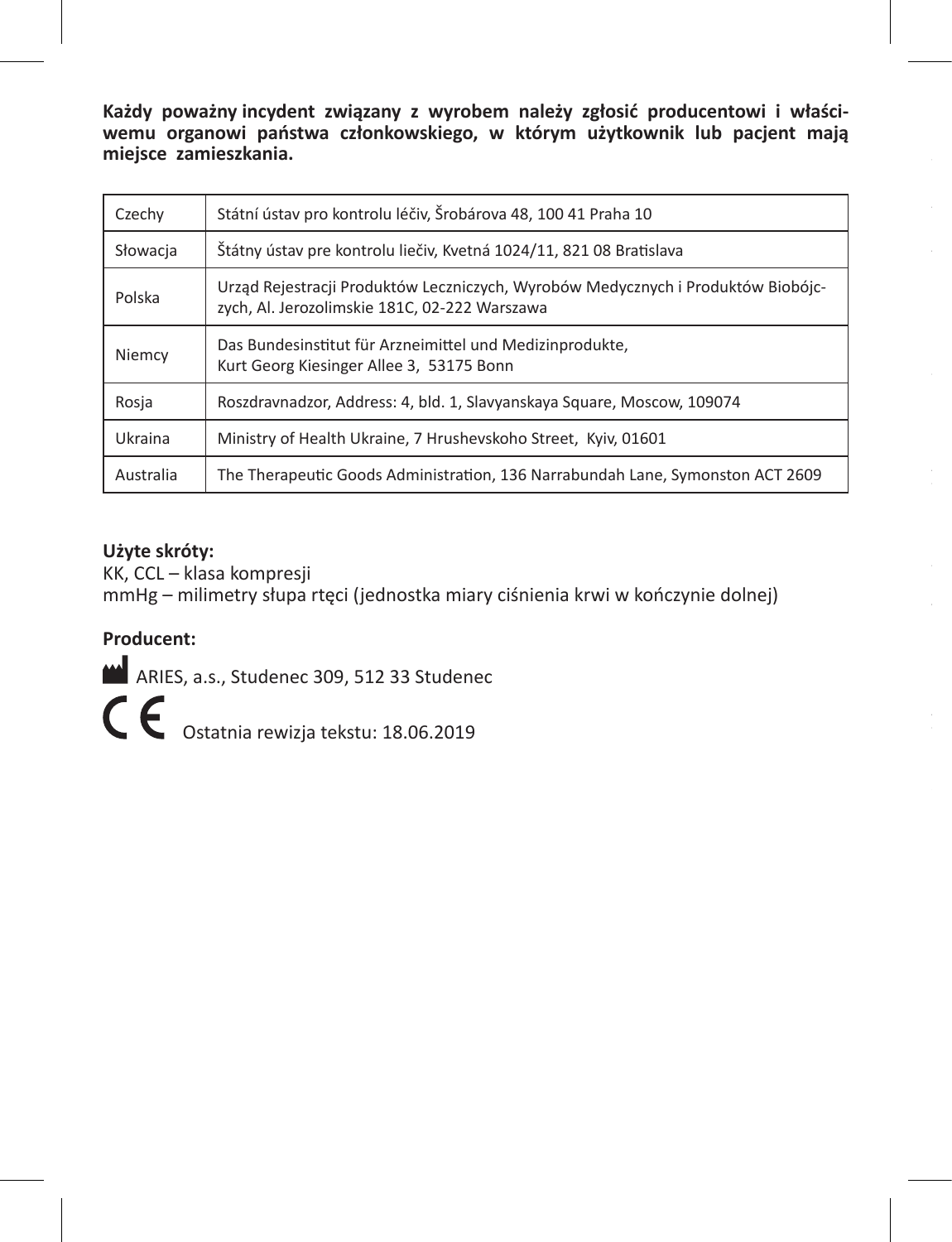# **(CZ) NÁVOD K POUŽITÍ**

Vážený zákazníku, v rukou držíte zdravotní kompresivní punčochové zdravotnické prostředky, které Vám pomohou při léčbě žilních či lymfatických chorob. Užitné vlastnosti tohoto výrobku podpoříte jeho správným ošetřováním či užíváním.

**Avicenum PHLEBO 360 TRAVEL** jsou kompresivní punčochové zdravotnické prostředky II. kompresní třídy (II. KT, CCL 2). Jsou vyrobeny technologií kruhového pletení. Materiály použité k výrobě kompresivních punčochových zdravotnických prostředků jsou nedráždivé a neobsahují latex. Mechanizmus účinku kompresivních punčochových zdravotnických prostředků spočívá v působení přesně definovaného odstupňovaného tlaku na dolní končetinu, který se od kotníku směrem k srdci postupně snižuje. Tlak v oblasti kotníku v bodu b (viz. velikostní tabulka) je nejvyšší a dosahuje hodnot 23 - 32 mmHg. Pro dosažení požadovaného účinku je nutné zvolit správnou velikost. Kompresivní punčochové zdravotnické prostředky byste měli používat při fyzické zátěži, při delších klidových přestávkách byste měli punčochy sundat (pokud Váš ošetřující lékař neurčí jinak). Produkty **Avicenum PHLEBO 360 TRAVEL** jsou zdravotnickými prostředky určenými k použití v domácím prostředí i u poskytovatelů zdravotních služeb.

#### **Název zdravotnického prostředku:**

# **Avicenum PHLEBO 360 TRAVEL punčochy lýtkové**

#### **Varianty zdravotnického prostředku:**

• zavřená špice, II.KT, vel. S normal - XXL long

#### **Uživatelský profil:**

**Avicenum PHLEBO 360 TRAVEL** je zdravotnickým prostředkem určeným k použití v domácím prostředí i u poskytovatelů zdravotních služeb.

#### **Určený účel použití zdravotnického prostředku:**

Zdravotnický prostředek určený ke kompresivní terapii žilních onemocnění a otoků různého původu dolních končetin.

#### **Indikace:**

- chronická žilní insuficience její subjektivní a objektivní projevy, prevence
- primární a sekundární varixy dolních končetin
- hluboká žilní flebotrombóza
- povrchní žilní tromboflebitida
- otoky spojené s posttrombotickým syndromem po překonané hluboké žilní flebotrombóze
- otoky a varixy v těhotenství
- stavy po prodělaných flebotrombózách a tromboflebitidách dolních končetin
- prevence hluboké žilní flebotrombózy v chirurgických oborech a následně i trombembolické choroby (zejména chirurgie, ortopedie, gynekologie)
- otoky dolních končetin (pooperační i poúrazové, lymfatické, otoky při nadváze, idiopatické otoky dolních končetin)
- kompresní podpora po skleroterapii varixů dolních končetin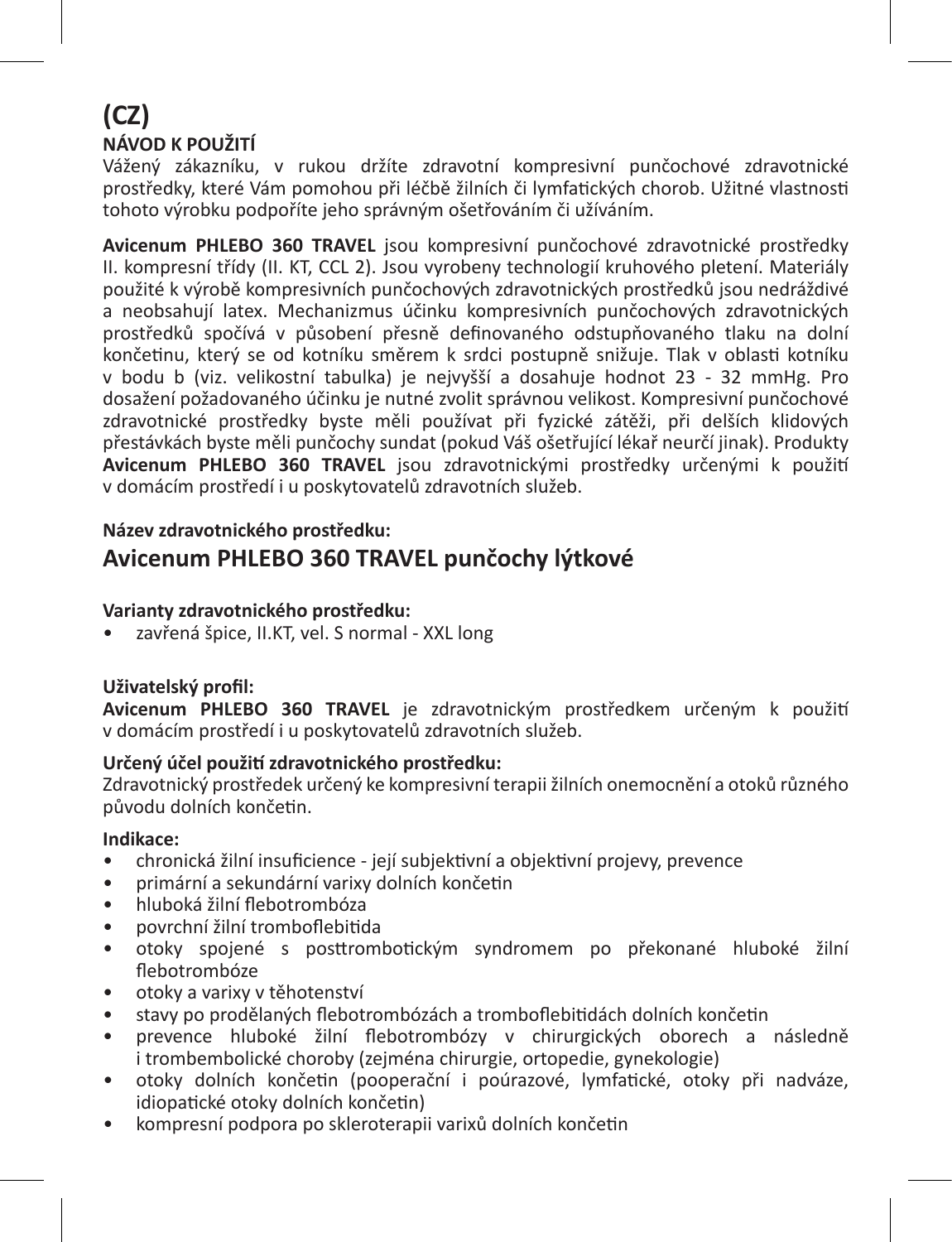- kompresní podpora po chirurgické extirpaci varixů (klasická operace, radiofrekvenční ablace či laserová ablace varixů)
- syndromy žilní komprese (Cockettův syndrom útlak levé ilické žíly pravostrannou ilickou tepnou, útlak podkolenní žíly, útlaky žíly z okolí - např. nádorem, cystou či okolním hematomem)
- žilní malformace (syndrom Klippel-Trénaunay, Parkes-Weberův syndrom, Maffucci syndrom)
- lymfedém (primární i sekundární)
- lipedém
- terapie bércového vředu
- cestovní trombóza (syndrom ekonomické třídy)

Pokud kompresivní punčochové zdravotnické prostředky používáte poprvé, je vhodné jejich použití konzultovat s ošetřujícím lékařem, aby určil kompresní třídu, příp. aby byl zdravotní stav pravidelně lékařem kontrolován.

#### **Kontraindikace:**

- akutní mokvající kožní projevy
- akutní končetinová ischemie
- kritická končetinová ischemie
- dekompenzovaná kardiální insuficience
- phlegmazia coerulea dolens, phlegmazia alba dolens
- přecitlivělost na použité materiály
- poruchy citlivosti končetin (např. periferní neuropatie při diabetes mellitus)

Vzhledem ke známým kontraindikacím by měl ošetřující lékař zvážit použití kompresivních punčochových zdravotnických prostředků a posoudit možné riziko s terapeutickým přínosem zdravotnického prostředku.

#### **Cílová skupina pacientů:**

Pacienti s primárními varixy, pacienti po prodělané žilní trombóze a dále pacienti s výše zmíněnými indikacemi. Kompresivní punčochové zdravotnické prostředky jsou určeny k použití na zdravou, neporušenou pokožku. Kompresivní punčochové zdravotnické prostředky jsou určeny pro všechny věkové skupiny a obě pohlaví. Není omezení pro použití v těhotenství.

#### **Vedlejší účinky:**

Vedlejší účinky se mohou projevit především při nesprávně zvolené velikosti nebo při používání kompresivních punčochových zdravotnických prostředků mimo zátěž. Může dojít k otlakům, zhoršení prokrvení vlivem stlačení cév nebo zhoršení citlivosti přílišným stlačením nervů. U vnímavých a přecitlivělých jedinců se může objevit podráždění pokožky (zarudnutí, svědění, tvorba puchýřků) v místě kontaktu s materiály, ze kterých jsou kompresivní punčochové zdravotnické prostředky vyrobeny.

#### **Jak zvolit správnou velikost kompresivních punčochových zdravotnických prostředků:**

Pro dosažení požadovaného účinku je nutné zvolit správnou velikost. Velikost lze určit z velikostní tabulky změřením obvodů končetiny v místech označených na obrázku.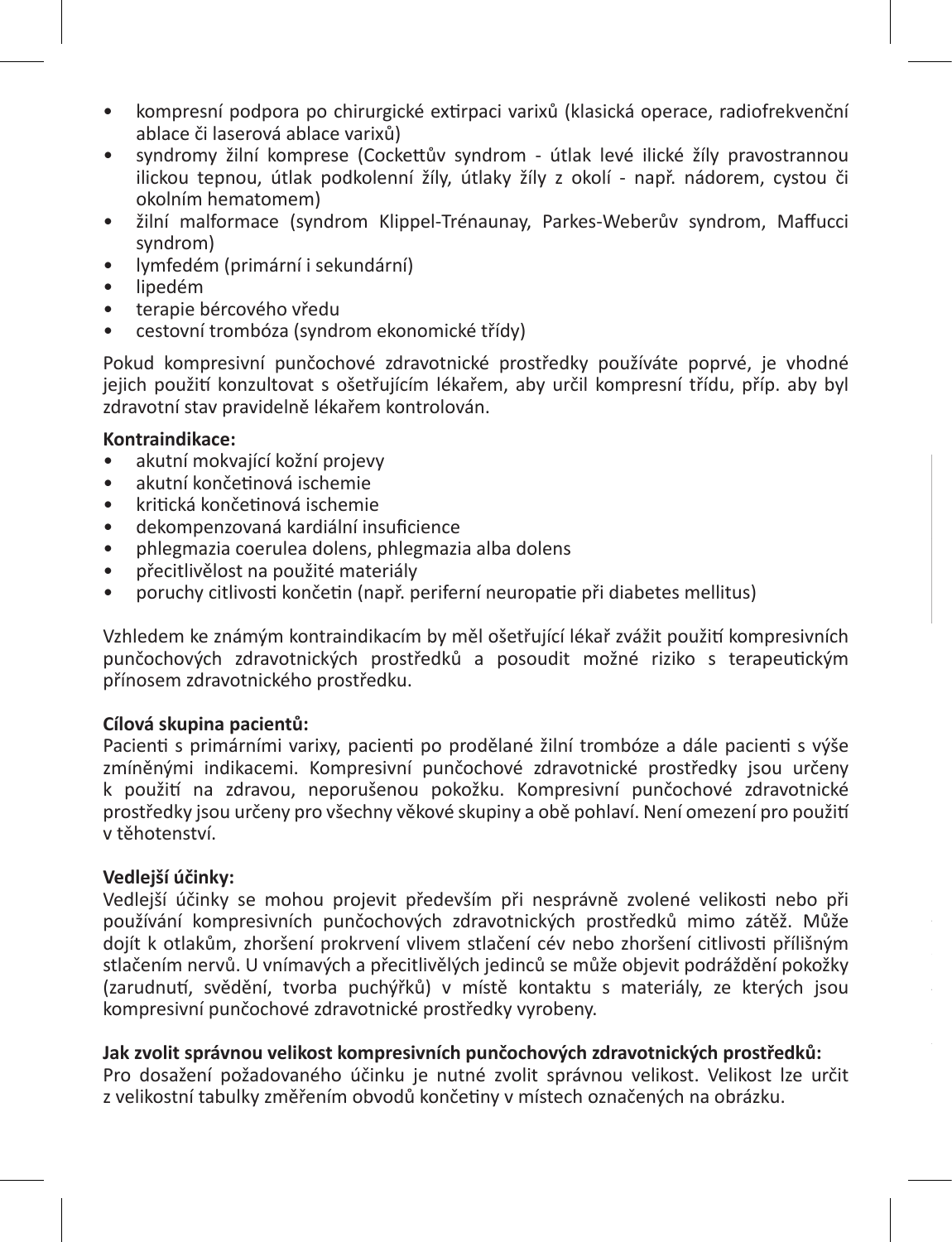#### **Upozornění:**

Jakékoliv otoky dolních končetin by měl posoudit lékař. Pokud jste otoky pozorovali poprvé, poraďte se před používáním kompresivních punčochových zdravotnických prostředků s ošetřujícím lékařem. Nezačínejte samoléčbu kompresivními zdravotnickými prostředky, pokud neznáte příčinu otoků. Kombinaci s jinými zdravotnickými prostředky (např. bandážemi nebo ortézami) je nutné vždy konzultovat s Vaším ošetřujícím lékařem.

- k měření používejte krejčovský metr
- měřte vestoje, nejlépe ráno po probuzení během dne mohou končetiny otékat
- požádejte o pomoc druhou osobu
- naměřené hodnoty se v průběhu léčby mohou měnit ověřte vždy správnou velikost před použitím nového balení kompresivního punčochového zdravotnického prostředku

| <b>VELIKOST</b> | a         | b         | b1        | c         | d         | e         |           | g         |
|-----------------|-----------|-----------|-----------|-----------|-----------|-----------|-----------|-----------|
| S               | $19 - 25$ | $20 - 23$ | $25 - 30$ | $32 - 38$ | $31 - 37$ | $33 - 39$ | $41 - 49$ | $47 - 57$ |
| м               | $22 - 28$ | $23 - 26$ | $28 - 33$ | $35 - 41$ | $34 - 40$ | $36 - 42$ | $45 - 53$ | $52 - 62$ |
| L               | $25 - 31$ | $26 - 29$ | $31 - 36$ | $38 - 44$ | $37 - 43$ | $39 - 45$ | $49 - 57$ | $57 - 67$ |
| XL              | $28 - 34$ | $29 - 32$ | $34 - 39$ | $41 - 47$ | $40 - 46$ | $42 - 48$ | $53 - 61$ | $62 - 72$ |
| <b>XXL</b>      | $31 - 37$ | $32 - 35$ | $37 - 42$ | $44 - 50$ | $43 - 49$ | $45 - 51$ | $57 - 65$ | $67 - 77$ |

#### **VELIKOSTNÍ TABULKA:**

| DÉLKA |        |           |  |
|-------|--------|-----------|--|
|       | normal | long      |  |
| ΔŊ    | $-38$  | $38 - 43$ |  |

- a obvod chodidla
- b obvod nad kotníkem
- b1 obvod 10 cm nad kotníkem
- c obvod lýtka<br>d obvod pod l
- d obvod pod kolenem
- e obvod nad kolenem
- f obvod stehna (v půli stehna)
- g obvod stehna (5 cm pod rozkrokem)
- h obvod boků
- t obvod pasu

AD lýtková punčocha

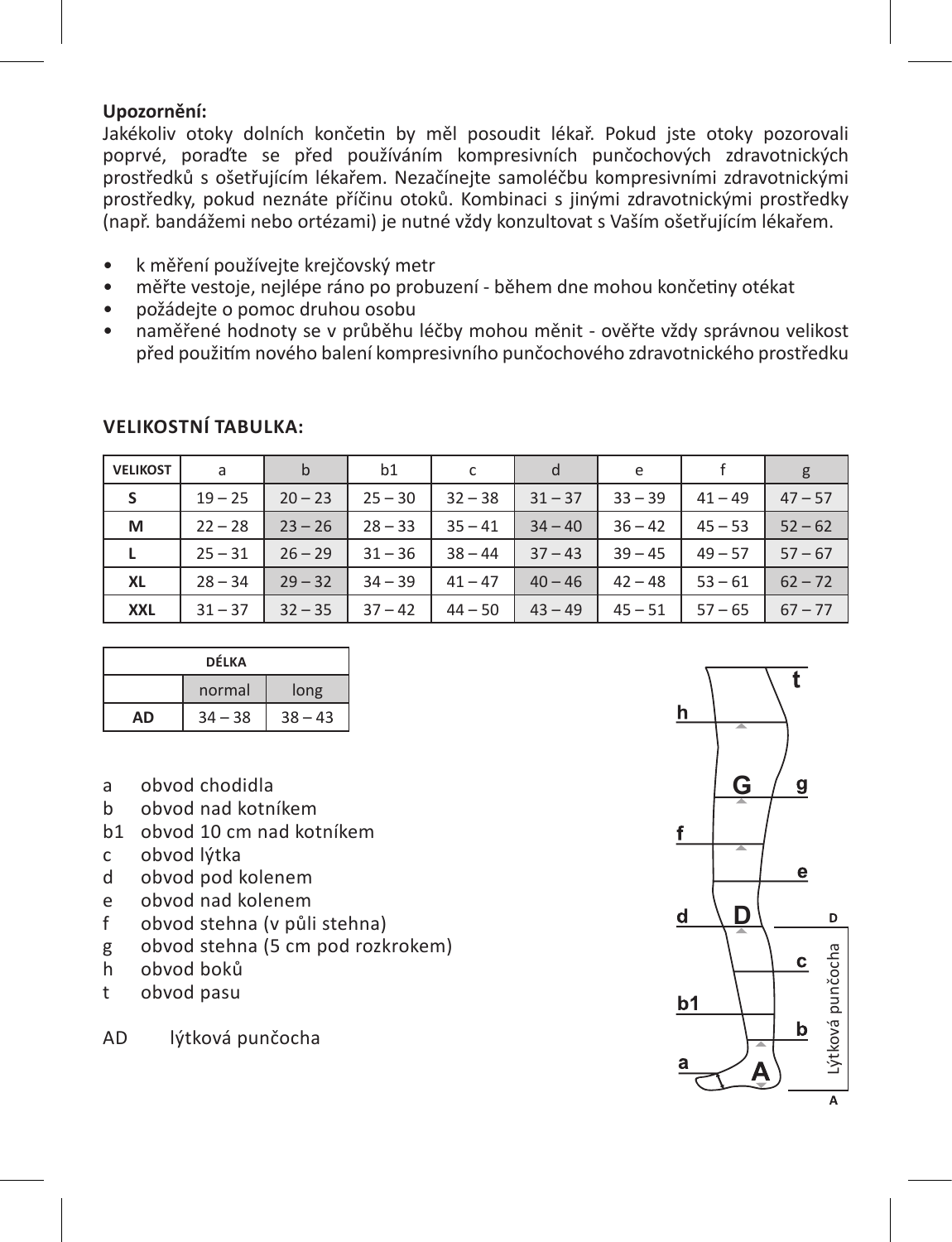Pokud naměřené hodnoty neodpovídají žádné velikosti uvedené ve velikostní tabulce (např. bod b odpovídá vel. S, ale bod d již velikosti L), navštivte specializovanou výdejnu zdravotnických potřeb nebo přímo výrobce. Je možné, že potřebujete kompresivní punčochový zdravotnický prostředek vyrobený na míru přímo pro Vás.

Pokud se naměřené hodnoty výrazně liší pro pravou a levou končetinu, navštivte specializovanou výdejnu zdravotnických potřeb nebo přímo výrobce. Je možné, že potřebujete kompresivní punčochový zdravotnický prostředek vyrobený na míru přímo pro .<br>Vás

Pokud jsou naměřené hodnoty na rozhraní dvou velikostí, zvolte tu větší. Pokud si s volbou velikosti kompresivního punčochového zdravotnického prostředku nejste jisti, navštivte specializovanou výdejnu zdravotnických potřeb nebo přímo výrobce.

Pokud se kompresivní punčochový zdravotnický prostředek obtížně obléká, navštivte specializovanou výdejnu zdravotnických potřeb a požádejte o ukázku správné techniky navlékání kompresivních zdravotnických prostředků. Můžete také použít některou z navlékacích pomůcek.

#### **Správně zvolená velikost:**

- pociťujete znatelný, nikoliv však nepříjemný tlak po celé délce kompresivního punčochového zdravotnického prostředku
- kompresivní zdravotnický prostředek při chůzi nesjíždí a neshrnuje se pod kolenem

Údaje o kompresní třídě, velikosti a výrobci najdete na etiketě všité u horního okraje kompresivního punčochového zdravotnického prostředku. V případě, že etiketa byla během používání zdravotnického prostředku odstraněna, lze údaj o velikosti ověřit na chodidlové části zdravotnického prostředku, kde je vypleten.

#### **Aplikace kompresivních punčoch:**

Kompresivní punčochové zdravotnické prostředky navlékejte na dolní končetinu postupným tahem, ne pouze za jejich horní okraj. Nejvhodnější je navlékat kompresivní punčochové zdravotnické prostředky zrána před zátěží a před případným vznikem otoku. Při navlékání by kompresivní punčochové zdravotnické prostředky neměly být v kontaktu s ostrými předměty (např. šperky) nebo dlouhými nehty. Zvýšená péče o Vaše chodidla (drsná kůže na patách) zmenší riziko poškození zdravotnického prostředku a prodlouží jeho životnost. Kompresivní punčochový zdravotnický prostředek musí být natažen rovnoměrně a bez záhybů, aby došlo k účinnému rozložení tlaku. Pokud používáte tělovou kosmetiku, vyčkejte s oblékáním zdravotnického prostředku cca 15 min. po aplikaci. V případě viditelného mechanického poškození kompresivní punčochový zdravotnický prostředek dále nenoste a nejlépe vyměňte za nový.

#### **Ošetřování a údržba:**

Kompresivní punčochové zdravotnické prostředky **Avicenum PHLEBO 360 TRAVEL** jsou určeny pro opakované použití jedním uživatelem. Svou účinnost a bezpečnost si zachovávají po dobu 6-ti měsíců od prvního použití při dodržení následujících pravidel:

- kompresivní punčochový zdravotnický prostředek lze prát v pračce (maximální teplota praní 30 °C, mírný postup) mýdlovým roztokem nebo speciálním přípravkem pro praní kompresivních punčoch, v ochranném obalu (prací sáček)
- nepoužívejte aviváž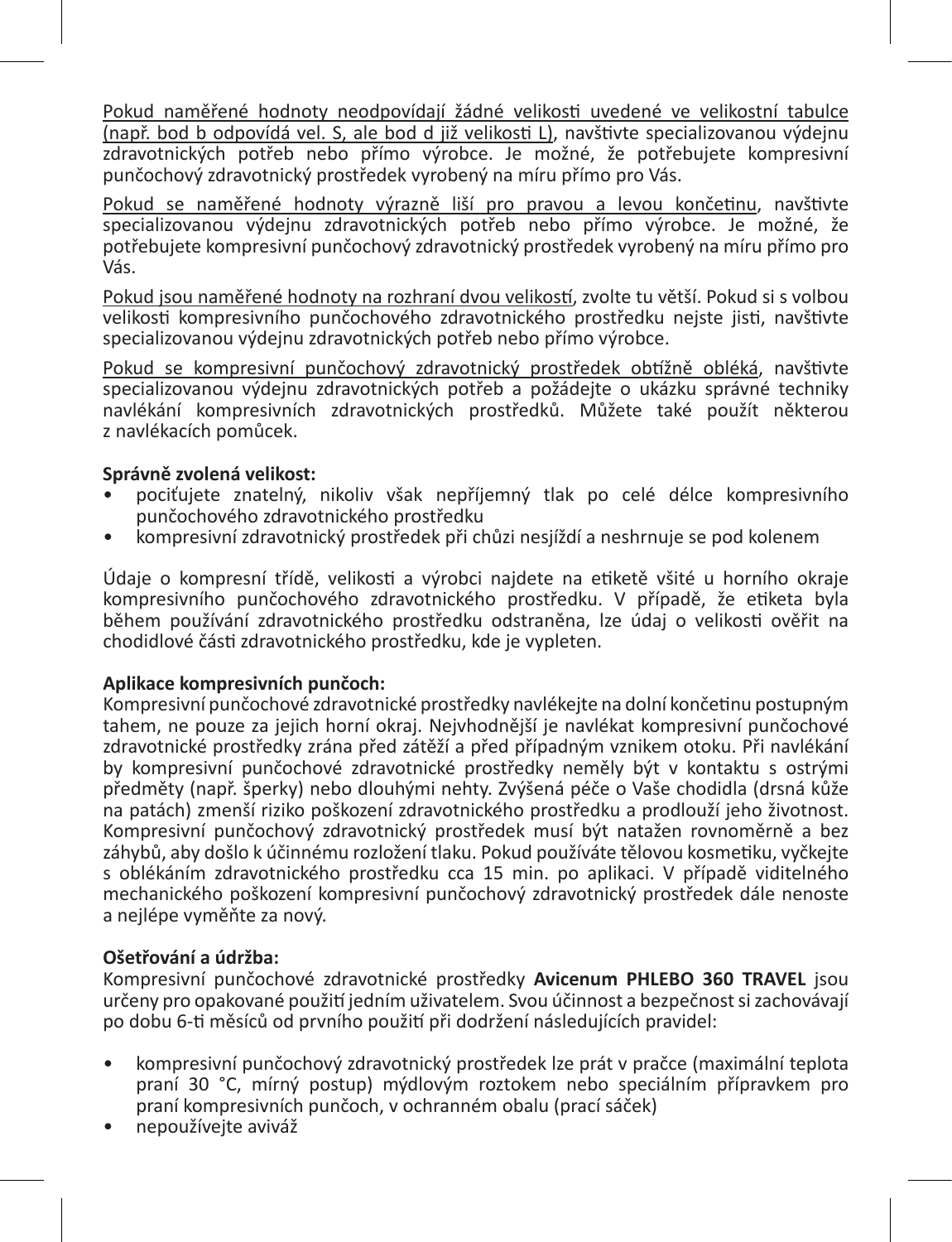- nepoužívejte odstřeďování, mokré kompresivní punčochové zdravotnické prostředky vymačkejte mezi dvěma ručníky
- sušte ve vodorovné poloze mimo přímý zdroj tepla (radiátor, slunce)
- kompresivní punčochové zdravotnické prostředky nežehlete
- maximální možný počet pracích cyklů je 120
- skladujte v suchu a temnu, nejlépe v originálním obalu
- do kompresivních punčochových zdravotnických prostředků nijak mechanicky nezasahujte, neopravujte místa poškozená používáním, nenastřihávejte okraje
- kompresivní punčochové zdravotnické prostředky nesmí přijít do styku s organickými rozpouštědly, bělícími přípravky

Tyto zdravotnické prostředky smí být bezpečně používány 60 měsíců od data výroby. Toto datum je součástí šarže zdravotnického prostředku, které je vyjádřeno ve formátu RR/MM-1234567, kde RR znamená rok a MM měsíc výroby.

#### **Ošetřovací symboly:**



#### **Kdy nepoužívat:**

Zdravotnický prostředek ihned přestaňte používat pokud:

- se objeví známky mechanického poškození (kompresivní punčochový zdravotnický prostředek vyměňte za nový)
- pozorujete zhoršení zdravotního stavu, které by mohlo mít souvislost s používáním kompresivních punčochových zdravotnických prostředků - v takovém případě se poraďte se svým ošetřujícím lékařem

#### **Složení:**

82 % PAD Nylon, 18 % elastan LYCRA®

Tyto zdravotnické prostředky neobsahují léčivou látku, včetně derivátů lidské krve nebo plazmy, tkáně nebo buňky lidského původu nebo jejich deriváty, tkáně nebo buňky zvířecího původu nebo jejich deriváty.

#### **Likvidace:**

Kompresivní punčochové zdravotnické prostředky je možno likvidovat s běžným komunálním odpadem, případně odložit do kontejneru určeného na textil. Ačkoliv je výrobek určen pro použití na zdravou, neporušenou pokožku, není vyloučeno, že během používání došlo ke kontaminaci tělními tekutinami. V takovém případě by měly být kompresivní punčochové zdravotnické prostředky zlikvidovány jako infekční materiál. Použitý materiál není toxický, pokud nedojde k jeho hoření. Použité kompresivní punčochové zdravotnické prostředky nikdy nespalujte.

**Jakákoliv závažná nežádoucí příhoda, ke které došlo v souvislosti s dotčeným prostředkem, by měla být hlášena výrobci a příslušnému orgánu členského státu, v němž je uživatel a/nebo pacient usazen.**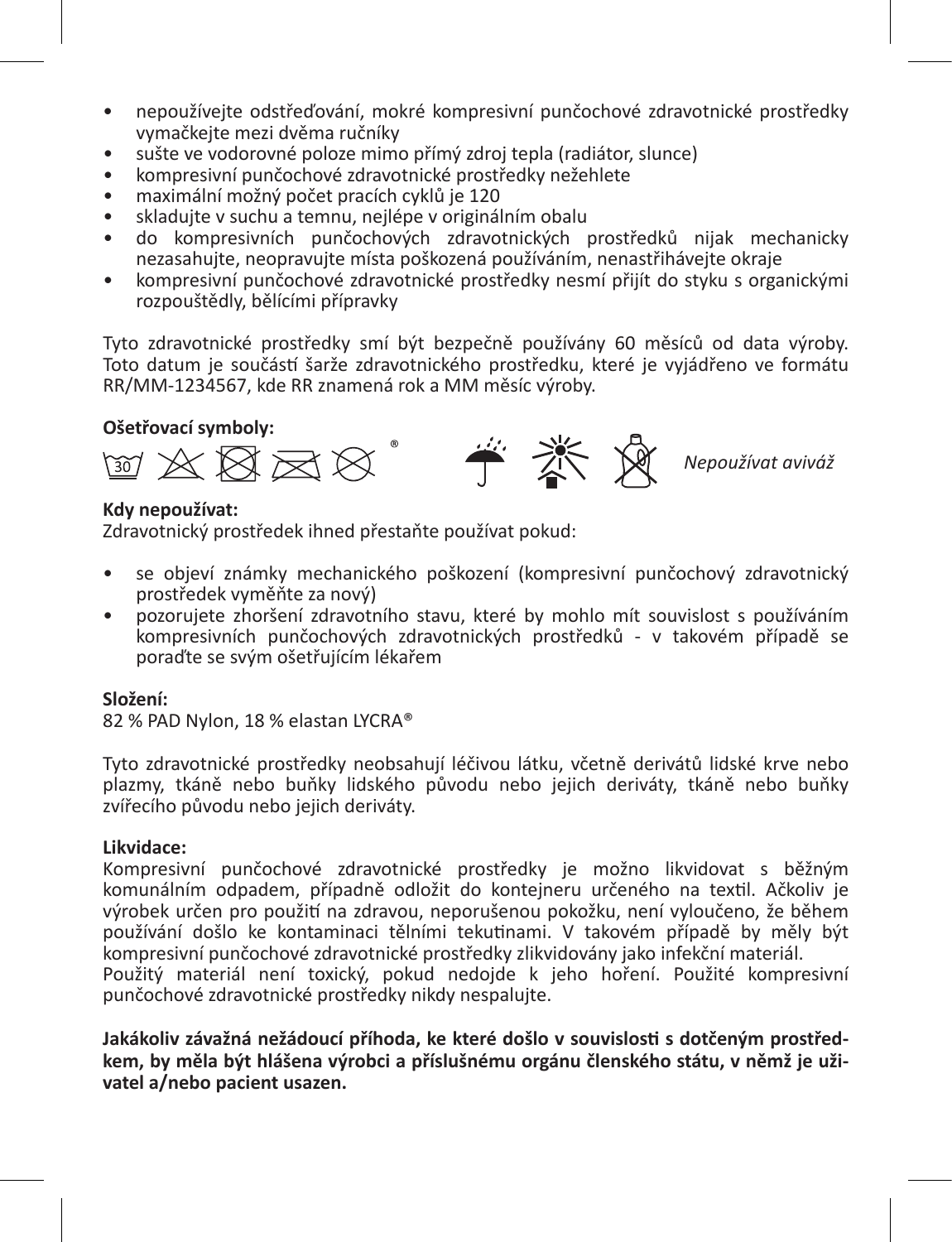| Česká republika | Státní ústav pro kontrolu léčiv, Šrobárova 48, 100 41 Praha 10                                                                  |
|-----------------|---------------------------------------------------------------------------------------------------------------------------------|
| Slovensko       | Štátny ústav pre kontrolu liečiy. Kvetná 1024/11. 821 08 Bratislava                                                             |
| Polsko          | Urząd Rejestracji Produktów Leczniczych, Wyrobów Medycznych i Produktów<br>Biobójczych, Al. Jerozolimskie 181C, 02-222 Warszawa |
| Německo         | Das Bundesinstitut für Arzneimittel und Medizinprodukte,<br>Kurt Georg Kiesinger Allee 3, 53175 Bonn                            |
| Rusko           | Roszdravnadzor, Address: 4, bld. 1, Slavyanskaya Square, Moscow, 109074                                                         |
| Ukrajina        | Ministry of Health Ukraine, 7 Hrushevskoho Street, Kyiv, 01601                                                                  |
| Austrálie       | The Therapeutic Goods Administration, 136 Narrabundah Lane,<br>Symonston ACT 2609                                               |

#### **Seznam zkratek:**

KT, CCL – kompresní třída

mmHg – milimetry rtuťového sloupce (jednotka měření krevního tlaku na dolní končetině)

# **Výrobce:**

ARIES, a.s., Studenec 309, 512 33 Studenec

C  $\epsilon$  Datum poslední revize textu: 18.06.2019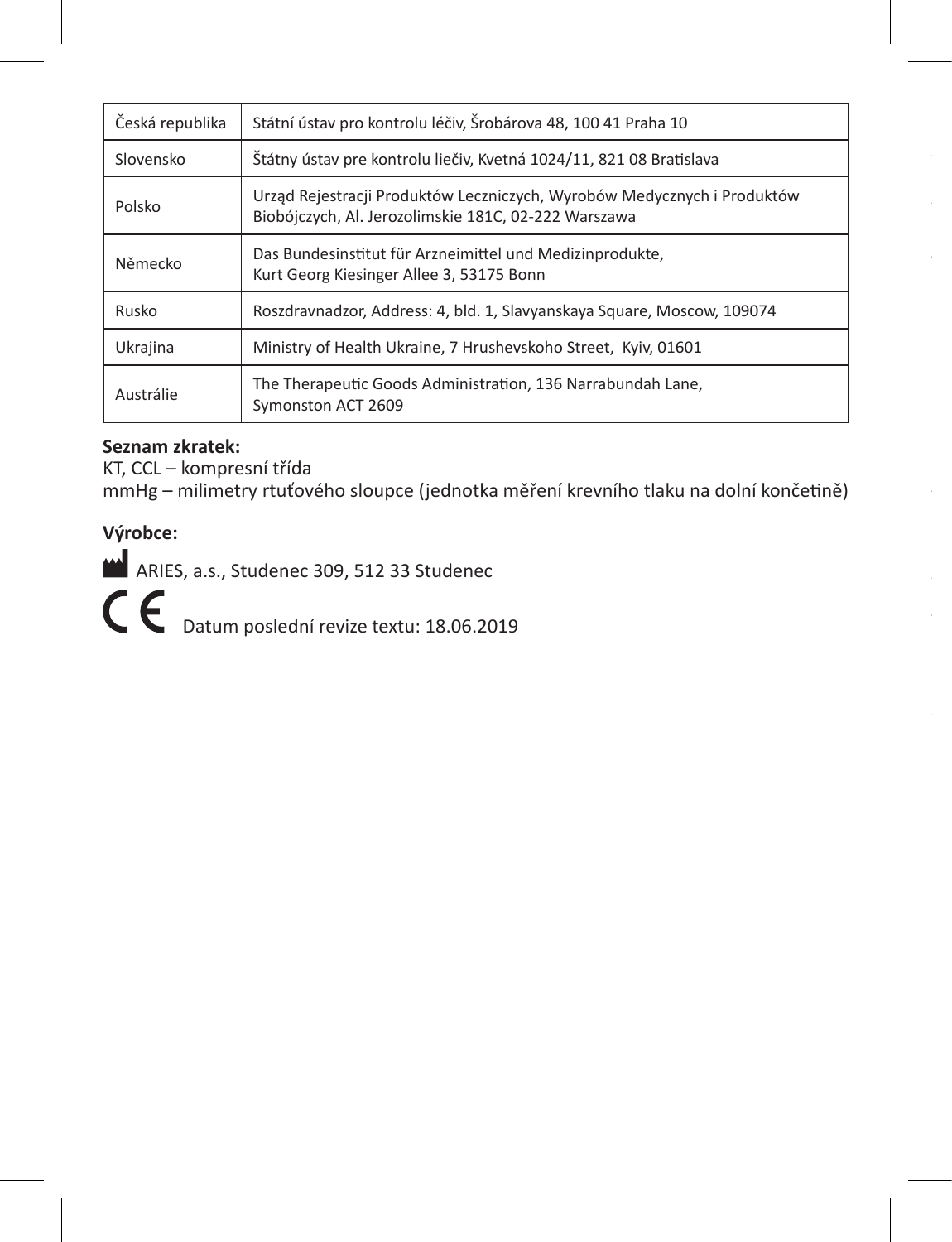# **(SK) NÁVOD NA POUŽITIE**

Vážený zákazník, v rukách držíte zdravotné kompresívne pančuchové zdravotnícke pomôcky, ktoré Vám pomôžu pri liečbe žilových či lymfatických chorôb. Úžitkové vlastnosti tohto výrobku podporíte jeho správnym ošetrovaním či užívaním.

**Avicenum PHLEBO 360 TRAVEL** sú kompresívne pančuchové zdravotnícke pomôcky II. kompresnej triedy (II. KT, CCL 2). Sú vyrobené technológiou kruhového pletenia. Materiály použité na výrobu kompresívnych pančuchových zdravotníckych pomôcok sú nedráždivé a neobsahujú latex. Mechanizmus účinku kompresívnych pančuchových zdravotníckych pomôcok spočíva v pôsobení presne definovaného odstupňovaného tlaku na dolnú končatinu, ktorý sa od členku smerom k srdcu postupne znižuje. Tlak v oblasti členka v bode b (viď. veľkostná tabuľka) je najvyšší a dosahuje hodnôt 23 - 32 mmHg. Pre dosiahnutie požadovaného účinku je nutné zvoliť správnu veľkosť. Kompresívne pančuchové zdravotnícke pomôcky by ste mali používať pri fyzickej záťaži, pri dlhších kľudových prestávkach by ste mali pančuchy zložiť (pokiaľ váš ošetrujúci lekár neurčí inak). Produkty **Avicenum PHLEBO 360 TRAVEL** sú zdravotnícke pomôcky určené na použitie v domácom prostredí aj u poskytovateľov zdravotných služieb.

#### **Názov zdravotníckej pomôcky:**

# **Avicenum PHLEBO 360 TRAVEL pančuchy lýtkové**

#### **Varianty zdravotníckej pomôcky:**

• uzavretá špička, II.KT, veľ. S normal - XXL long

#### **Užívateľský profil:**

**Avicenum PHLEBO 360 TRAVEL** je zdravotnícka pomôcka určená na použitie v domácom prostredí aj u poskytovateľov zdravotných služieb.

#### **Určený účel použitia zdravotníckej pomôcky:**

Zdravotnícka pomôcka určená na kompresívnu terapiu ochorení žíl a opuchov rôzneho pôvodu dolných končatín.

#### **Indikácie:**

- chronická žilová nedostatočnosť jej subjektívne a objektívne prejavy, prevencia
- primárne a sekundárne varixy dolných končatín
- hlboká žilová flebotrombóza
- povrchová žilová tromboflebitída
- opuchy spojené s posttrombotickým syndrómom po prekonanej hlbokej žilovej flebotrombóze
- opuchy a varixy v tehotenstve
- stavy po prekonaných flebotrombózách a tromboflebitídach dolných končatín
- prevencia hlbokej žilovej flebotrombózy v chirurgických odboroch a následne i tromboembolické choroby (najmä chirurgia, ortopédia, gynekológia)
- opuchy dolných končatín (pooperačné aj poúrazové, lymfatické, opuchy pri nadváhe, idiopatické opuchy dolných končatín)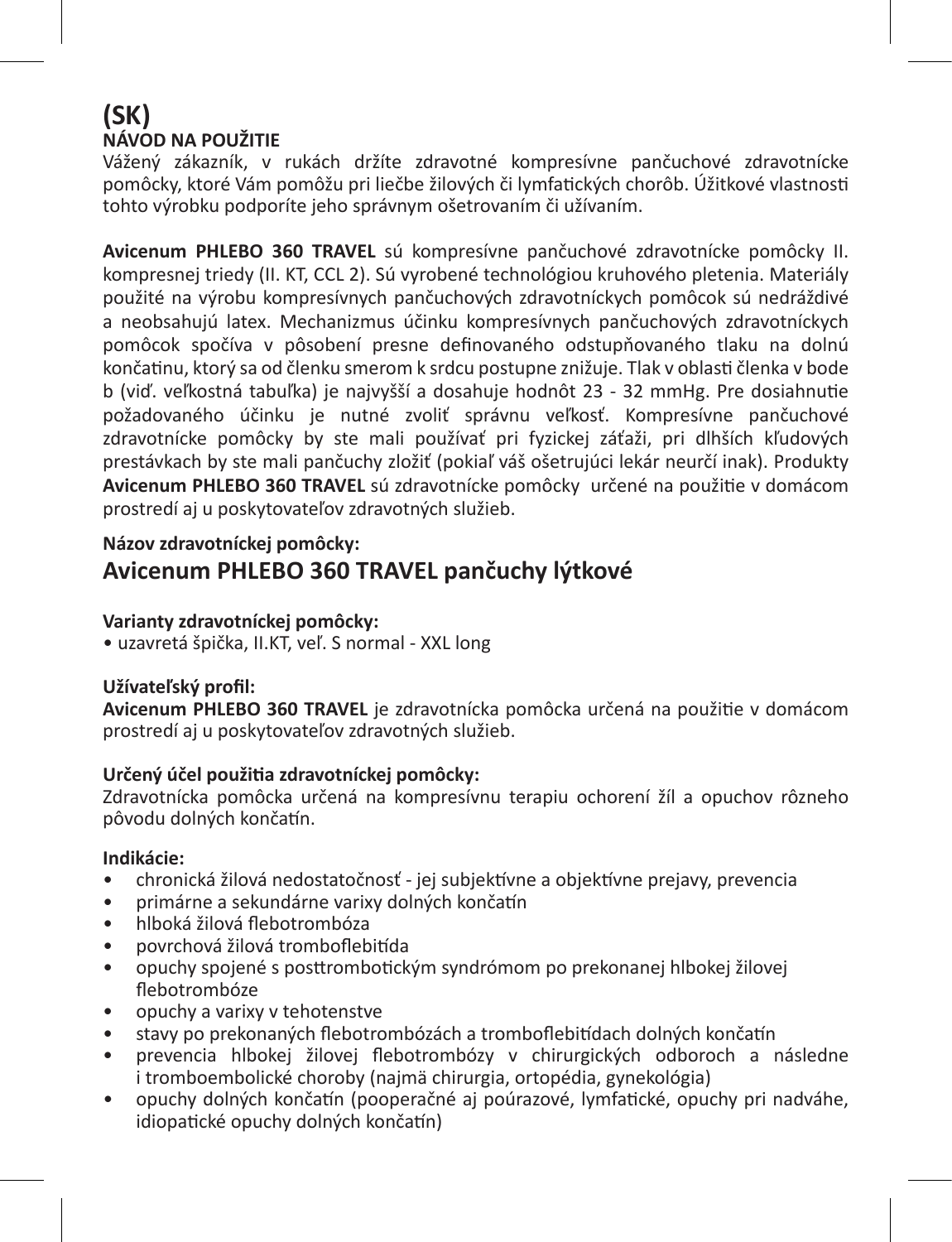- kompresívna podpora po skleroterapii varixov dolných končatín
- kompresívna podpora po chirurgickej exstirpácii varixov (klasická operácia, rádiofrekvenčná ablácia či laserová ablácia varixov)
- syndrómy žilovej kompresie (Cockettov syndróm útlak ľavej ilickej žily pravostrannou ilickou tepnou, útlak podkolennej žily, útlak žily z okolia - napr. nádorom, cystou či okolitým hematómom)
- žilová malformácia (syndróm Klippel-Trénaunay, Parkes-Weberov syndróm, Maffucci syndróm)
- lymfedém (primárne i sekundárne)
- lipedém
- terapia vredu predkolenia
- cestovná trombóza (syndróm ekonomickej triedy)

Ak kompresívne pančuchové zdravotnícke pomôcky používate prvýkrát, je vhodné ich použitie konzultovať s ošetrujúcim lekárom, aby určil kompresnú triedu, príp. aby bol zdravotný stav pravidelne lekárom kontrolovaný.

#### **Kontraindikácie:**

- akútne mokvajúce kožné prejavy
- akútna končatinová ischémia
- kritická končatinová ischémia
- dekompenzovaná kardiálna insuficiencia
- phlegmazia coerulea dolens, phlegmazia albumu dolens
- precitlivenosť na použité materiály
- poruchy citlivosti končatín (napr. periférna neuropatia pri diabetes mellitus)

Vzhľadom na známe kontraindikácie by mal ošetrujúci lekár zvážiť použitie kompresívnych pančuchových zdravotníckych pomôcok a posúdiť možné riziko s terapeutickým prínosom zdravotníckej pomôcky.

#### **Cieľová skupina pacientov:**

Pacienti s primárnymi varixami, pacienti po prekonanej žilovej trombóze a ďalej pacienti s vyššie spomínanými indikáciami. Kompresívne pančuchové zdravotnícke pomôcky sú určené na použitie na zdravú, neporušenú pokožku. Kompresívne pančuchové zdravotnícke pomôcky sú určené pre všetky vekové skupiny a obe pohlavia. Nie je obmedzenie pre použitie v tehotenstve.

#### **Vedľajšie účinky:**

Vedľajšie účinky sa môžu prejaviť predovšetkým pri nesprávne zvolenej veľkosti alebo pri používaní kompresívnych pančuchových zdravotníckych pomôcok mimo záťaž. Môže dôjsť k otlakom, zhoršeniu prekrvenia vplyvom stlačenia ciev alebo zhoršenia citlivosti prílišným stlačením nervov. U vnímavých a precitlivených jedincov sa môže objaviť podráždenie pokožky (začervenanie, svrbenie, tvorba pľuzgierikov) v mieste kontaktu s materiálmi, z ktorých sú kompresívne pančuchové zdravotnícke pomôcky vyrobené.

#### **Ako vybrať správnu veľkosť kompresívnych pančuchových zdravotníckych pomôcok:**

Pre dosiahnutie požadovaného účinku je nutné zvoliť správnu veľkosť. Veľkosť možno určiť z veľkostnej tabuľky zmeraním obvodov končatiny v miestach označených na obrázku.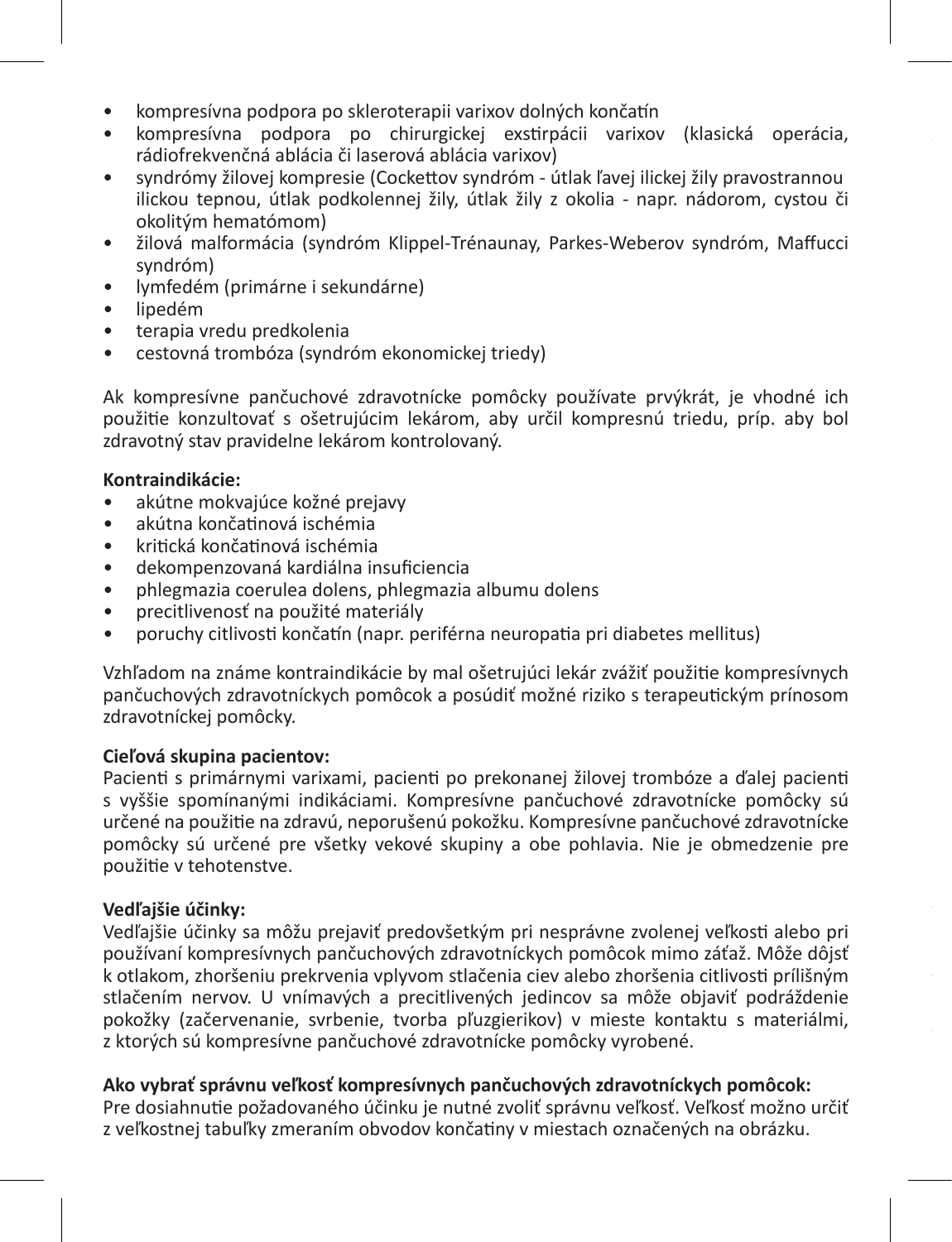#### **Upozornenie:**

Akékoľvek opuchy dolných končatín by mal posúdiť lekár. Ak ste opuchy spozorovali prvýkrát, poraďte sa pred používaním kompresívnych pančuchových zdravotníckych pomôcok s ošetrujúcim lekárom. Nezačínajte samoliečbu kompresívnymi zdravotníckymi pomôckami, ak nepoznáte príčinu opuchov. Kombináciu s inými zdravotníckymi pomôckami (napr. bandážami alebo ortézami) je nutné vždy konzultovať s Vašim ošetrujúcim lekárom.

- k meraniu používajte krajčírsky meter
- merajte postojačky, najlepšie ráno po prebudení počas dňa môžu končatiny opúchať
- požiadajte o pomoc druhú osobu
- namerané hodnoty sa v priebehu liečby môžu meniť overte vždy správnu veľkosť pred použitím nového balenia kompresívnej pančuchovej zdravotníckej pomôcky

| VEĽKOSŤ    | a         | b         | b1        | c         | d         | e         |           | g         |
|------------|-----------|-----------|-----------|-----------|-----------|-----------|-----------|-----------|
| s          | $19 - 25$ | $20 - 23$ | $25 - 30$ | $32 - 38$ | $31 - 37$ | $33 - 39$ | $41 - 49$ | $47 - 57$ |
| м          | $22 - 28$ | $23 - 26$ | $28 - 33$ | $35 - 41$ | $34 - 40$ | $36 - 42$ | $45 - 53$ | $52 - 62$ |
| L          | $25 - 31$ | $26 - 29$ | $31 - 36$ | $38 - 44$ | $37 - 43$ | $39 - 45$ | $49 - 57$ | $57 - 67$ |
| XL         | $28 - 34$ | $29 - 32$ | $34 - 39$ | $41 - 47$ | $40 - 46$ | $42 - 48$ | $53 - 61$ | $62 - 72$ |
| <b>XXL</b> | $31 - 37$ | $32 - 35$ | $37 - 42$ | $44 - 50$ | $43 - 49$ | $45 - 51$ | $57 - 65$ | $67 - 77$ |

#### **Veľkostná tabuľka :**

| DĹŽKA |           |           |  |  |
|-------|-----------|-----------|--|--|
|       | normal    | long      |  |  |
| AD    | $34 - 38$ | $38 - 43$ |  |  |
| AG    | $62 - 71$ | $71 - 82$ |  |  |

- a obvod chodidla
- b obvod nad členkom
- b1 obvod 10 cm nad členkom
- c obvod lýtka<br>d obvod pod l
- d obvod pod kolenom
- e obvod nad kolenom<br>f obvod stebna (v stre
- obvod stehna (v strede stehna)
- g obvod stehna (5 cm pod rozkrokom)<br>h obvod bokov
- h obvod bokov
- t obvod pásu

A–D lýtková pančucha

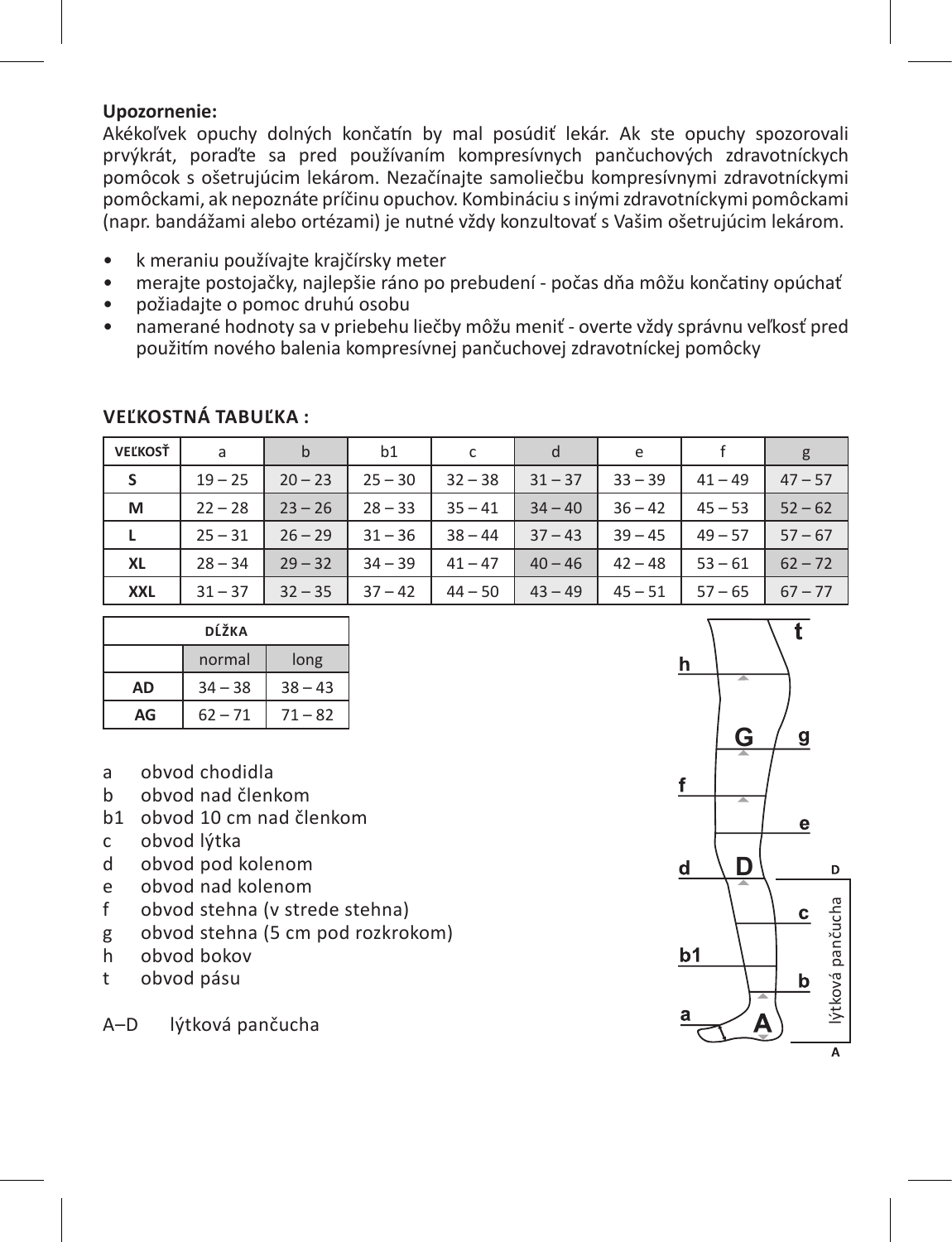Ak namerané hodnoty nezodpovedajú žiadnej veľkosti uvedenej vo veľkostnej tabuľke (napr. Bod b zodpovedá veľ. S, ale bod d už veľkosti L), navštívte špecializovanú výdajňu zdravotníckych pomôcok alebo priamo výrobcu. Je možné, že potrebujete kompresívnu pančuchovú zdravotnícku pomôcku vyrobenú na mieru priamo pre Vás.

Ak sa namerané hodnoty výrazne líšia pre pravú a ľavú končatinu, navštívte špecializovanú výdajňu zdravotníckych pomôcok alebo priamo výrobcu. Je možné, že potrebujete kompresívnu pančuchovú zdravotnícku pomôcku vyrobenú na mieru priamo pre Vás.

Ak sú namerané hodnoty na rozhraní dvoch veľkostí, vyberte tú väčšiu. Ak si s voľbou veľkosti kompresívnej pančuchovej zdravotníckej pomôcky nie ste istí, navštívte špecializovanú výdajňu zdravotníckych pomôcok alebo priamo výrobcu.

Ak sa kompresívna pančuchová zdravotnícka pomôcka ťažko oblieka, navštívte špecializovanú výdajňu zdravotníckych potrieb a požiadajte o ukážku správnej techniky navliekania kompresívnych zdravotníckych pomôcok. Môžete tiež použiť niektorú z navliekacích pomôcok.

#### **Správne zvolená veľkosť:**

- pociťujete znateľný, nie však nepríjemný tlak po celej dĺžke kompresívnej pančuchovej zdravotníckej pomôcky
- kompresívna zdravotnícka pomôcka pri chôdzi neschádza a nezhrňuje sa pod kolenom

Údaje o kompresnej triede, veľkosti a výrobcovi nájdete na etikete všitej pri hornom okraji kompresívnej pančuchovej zdravotníckej pomôcky. V prípade, že etiketa bola počas používania zdravotníckej pomôcky odstránená, možno údaj o veľkosti overiť na chodidlovej časti zdravotníckej pomôcky, kde je vypletený.

#### **Aplikácia kompresívnych pančúch:**

Kompresívne pančuchové zdravotnícke pomôcky navliekajte na dolnú končatinu postupným ťahom, nie iba za ich horný okraj. Najvhodnejšie je navliekať kompresívne pančuchové zdravotnícke pomôcky zrána pred záťažou a pred prípadným vznikom opuchu. Pri navliekaní by kompresívne pančuchové zdravotnícke pomôcky nemali byť v kontakte s ostrými predmetmi (napr. šperkami) alebo dlhými nechtami. Zvýšená starostlivosť o Vaše chodidlá (drsná koža na pätách) zmenší riziko poškodenia zdravotníckej pomôcky a predĺži jej životnosť. Kompresívna pančuchová zdravotnícka pomôcka musí byť natiahnutá rovnomerne a bez záhybov, aby došlo k účinnému rozloženie tlaku. Ak používate telovú kozmetiku, počkajte s obliekaním zdravotníckej pomôcky cca 15 min. po aplikácii. V prípade viditeľného mechanického poškodenia kompresívnu pančuchovú zdravotnícku pomôcku ďalej nenoste a najlepšie vymeňte za novú.

#### **Ošetrovanie a údržba:**

Kompresívne pančuchové zdravotnícke pomôcky **Avicenum PHLEBO 360 TRAVEL** sú určené pre opakované použitie jedným užívateľom. Svoju účinnosť a bezpečnosť si zachovávajú po dobu 6-tich mesiacov od prvého použitia pri dodržaní nasledujúcich pravidiel: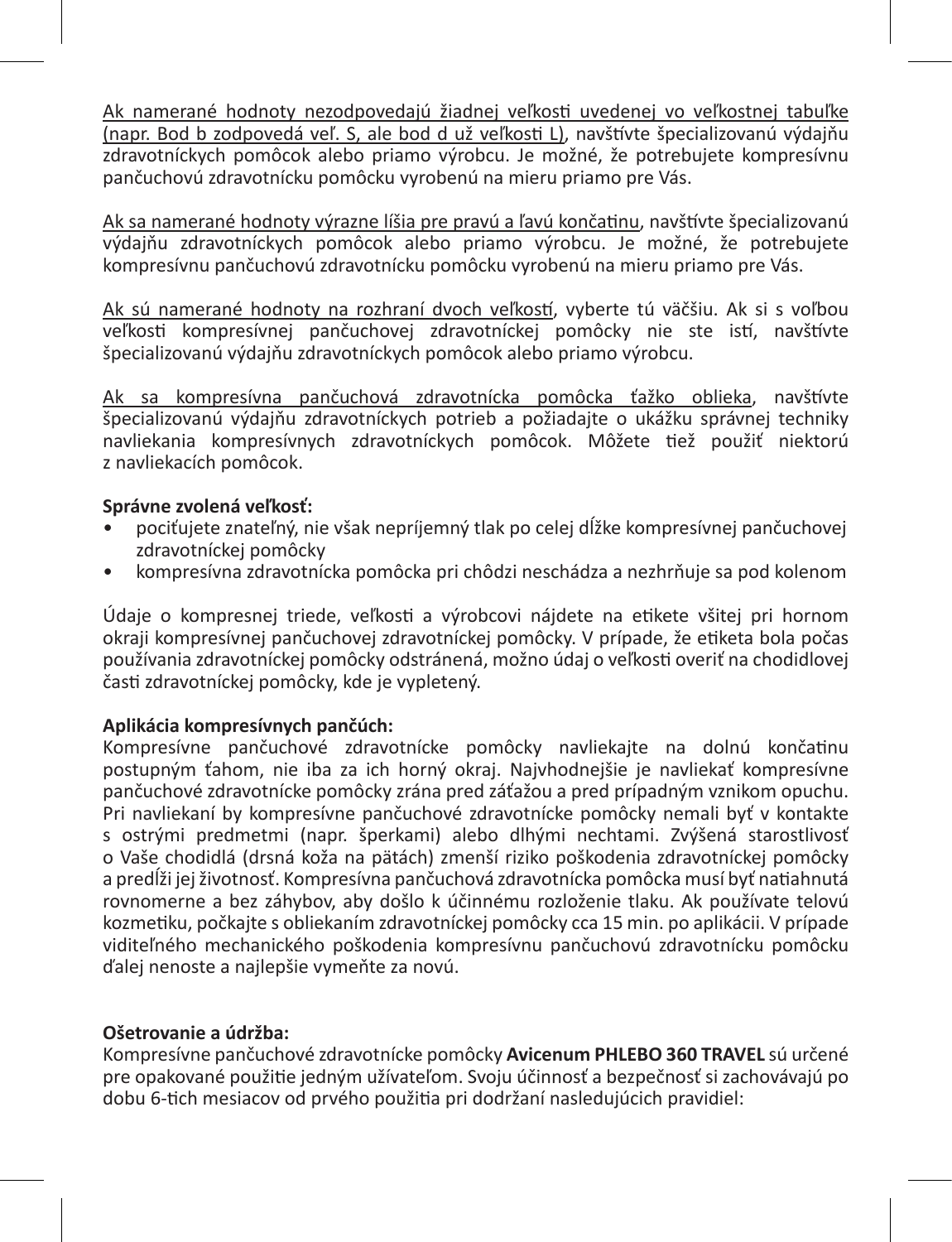- kompresívnu pančuchovú zdravotnícku pomôcku možno prať v práčke (maximálna teplota prania 30 °C, mierny postup) mydlovým roztokom alebo špeciálnym prípravkom pre pranie kompresívnych pančúch, v ochrannom obale (pracie vrecko)
- nepoužívajte aviváž
- nepoužívajte odstreďovanie, mokré kompresívne pančuchové zdravotnícke pomôcky vysušte medzi dvoma uterákmi
- sušte vo vodorovnej polohe mimo priamy zdroj tepla (radiátor, slnko)
- kompresívne pančuchové zdravotnícke pomôcky nežehlite
- maximálny možný počet pracích cyklov je 120
- skladujte v suchu a tme, najlepšie v originálnom obale
- do kompresívnych pančuchových zdravotníckych pomôcok nijako mechanicky nezasahujte, neopravujte miesta poškodené používaním, nenastrihávajte okraje
- kompresívne pančuchové zdravotnícke pomôcky nesmú prísť do styku s organickými rozpúšťadlami, bieliacimi prípravkami

Tieto zdravotnícke pomôcky sa smú bezpečne používať 60 mesiacov od dátumu výroby. Tento dátum je súčasťou šarže zdravotníckej pomôcky, ktoré je vyjadrené vo formáte RR/MM-1234567, kde RR znamená rok a MM mesiac výroby.

#### **Ošetrovacie symboly:**



#### **Kedy nepoužívať:**

Zdravotnícku pomôcku ihneď prestaňte používať ak:

- sa objavia známky mechanického poškodenia (kompresívnu pančuchovú zdravotnícku pomôcku vymeňte za novú)
- pozorujete zhoršenie zdravotného stavu, ktoré by mohlo mať súvislosť s používaním kompresívnych pančuchových zdravotníckych pomôcok - v takom prípade sa poraďte so svojím ošetrujúcim lekárom

#### **Zloženie:**

82 % PAD Nylon, 18 % elastan LYCRA®

Tieto zdravotnícke pomôcky neobsahujú liečivo, vrátane derivátov ľudskej krvi alebo plazmy, tkanivá alebo bunky ľudského pôvodu alebo ich deriváty, tkanivá alebo bunky živočíšneho pôvodu alebo ich deriváty.

#### **Likvidácia:**

Kompresívne pančuchové zdravotnícke pomôcky je možné likvidovať s bežným komunálnym odpadom, prípadne odložiť do kontajnera určeného na textil. Hoci je výrobok určený pre použitie na zdravú, neporušenú pokožku, nie je vylúčené, že počas používania došlo ku kontaminácii telesnými tekutinami. V takom prípade by mali byť kompresívne pančuchové zdravotnícke pomôcky zlikvidované ako infekčný materiál.

Použitý materiál nie je toxický, ak nedôjde k jeho horeniu. Použité kompresívne pančuchové zdravotnícke pomôcky nikdy nespaľujte.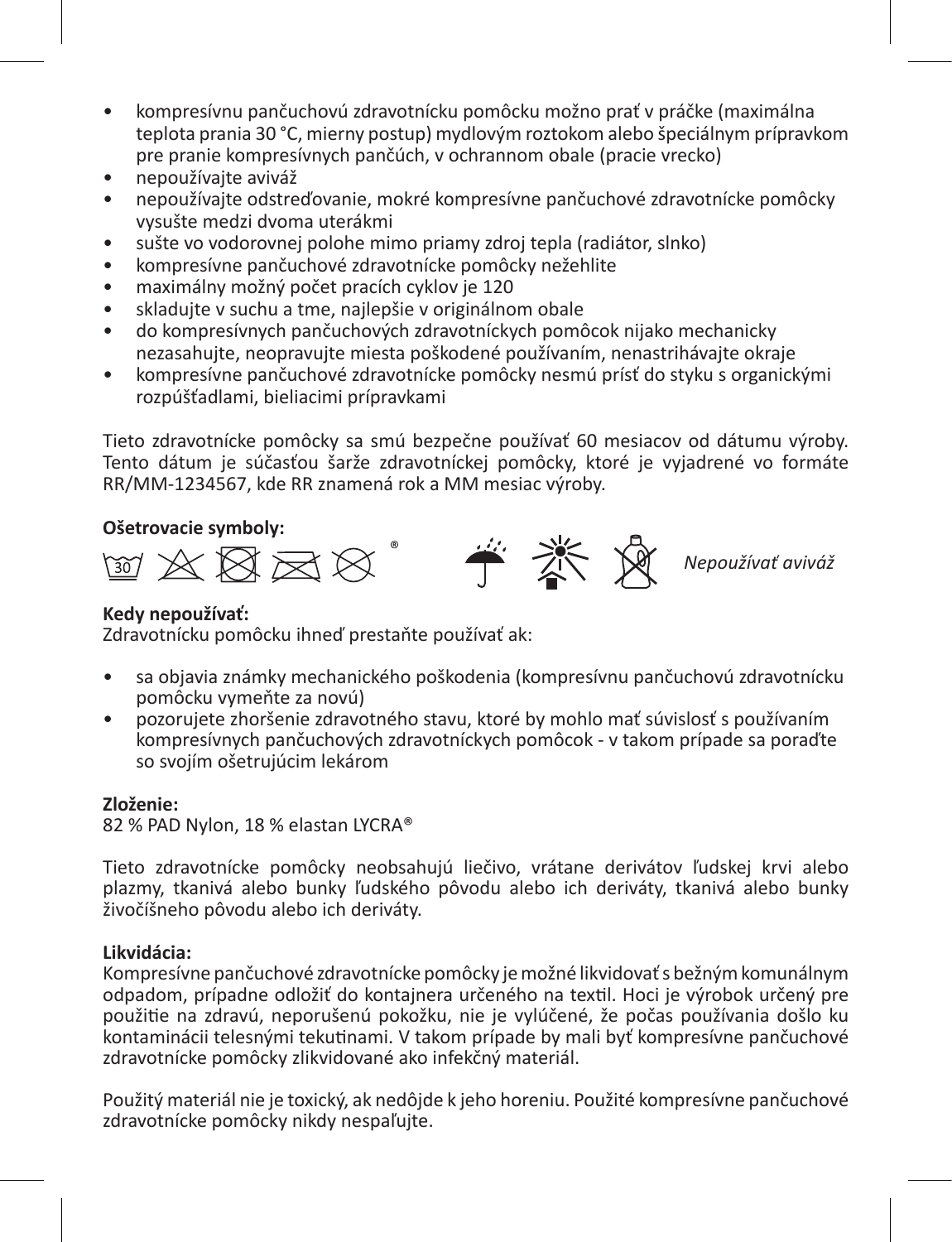**V prípade závažnej nehody spôsobenej pomôckou by mal používateľ alebo pacient túto udalosť ohlásiť výrobcovi a príslušnému orgánu v členskom štáte, v ktorom má používateľ alebo pacient bydlisko.**

| Česká republika | Státní ústav pro kontrolu léčiv, Šrobárova 48, 100 41 Praha 10                                                                  |
|-----------------|---------------------------------------------------------------------------------------------------------------------------------|
| Slovensko       | Štátny ústav pre kontrolu liečiv, Kvetná 1024/11, 821 08 Bratislava                                                             |
| Poľsko          | Urząd Rejestracji Produktów Leczniczych, Wyrobów Medycznych i Produktów<br>Biobójczych, Al. Jerozolimskie 181C, 02-222 Warszawa |
| Nemecko         | Das Bundesinstitut für Arzneimittel und Medizinprodukte,<br>Kurt Georg Kiesinger Allee 3, 53175 Bonn                            |
| Rusko           | Roszdravnadzor, Address: 4, bld. 1, Slavyanskaya Square, Moscow, 109074                                                         |
| Ukrajina        | Ministry of Health Ukraine, 7 Hrushevskoho Street, Kyiv, 01601                                                                  |
| Austrália       | The Therapeutic Goods Administration, 136 Narrabundah Lane,<br>Symonston ACT 2609                                               |

#### **Zoznam skratiek:**

KT, CCL – kompresná trieda mmHg – milimetre ortuťového stĺpca (jednotka merania krvného tlaku na dolnej končatine)

#### **Výrobca:**

ARIES, a.s., Studenec 309, 512 33 Studenec

Dátum poslednej revízie textu: 18.06.2019